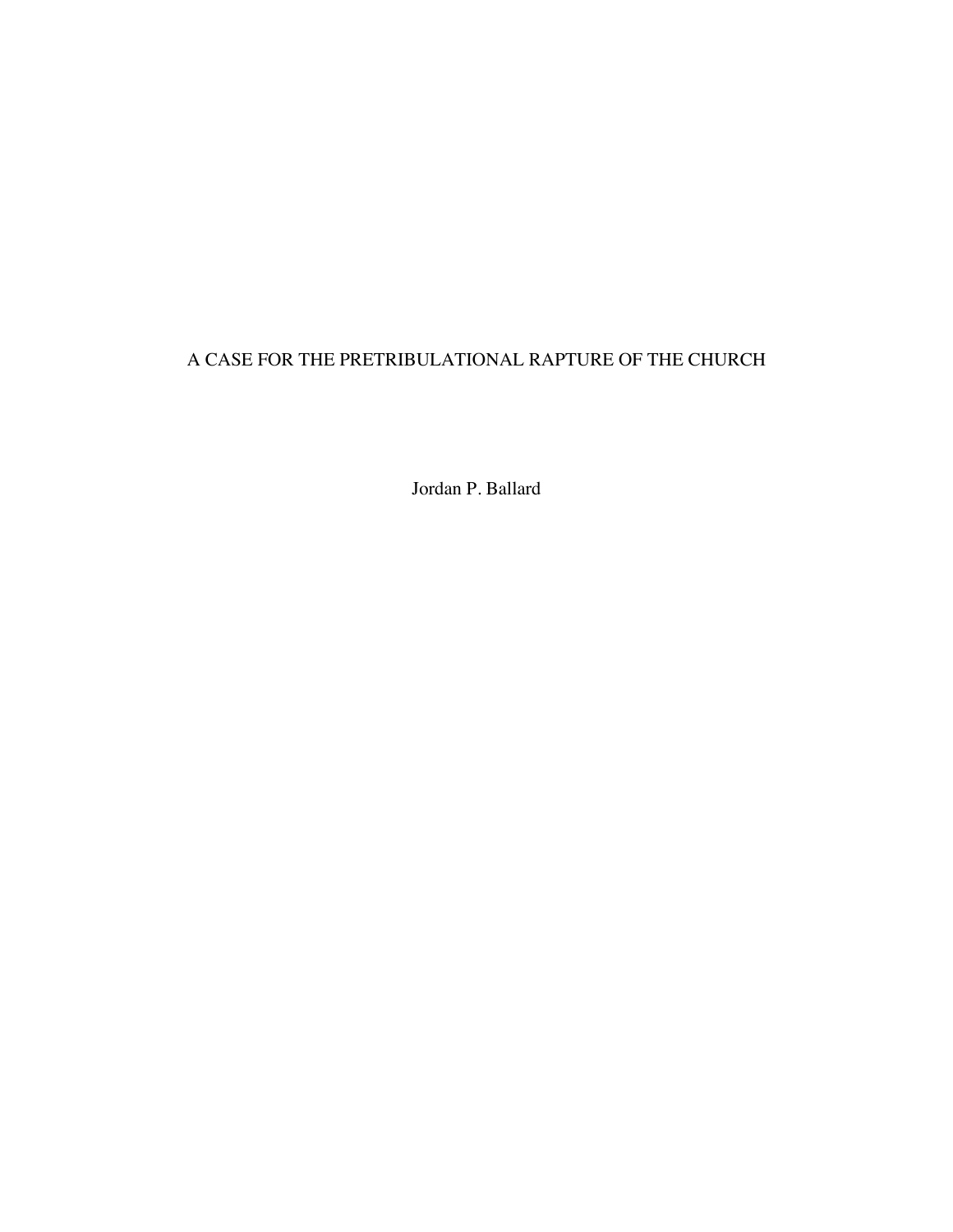# **CONTENTS**

|                                                                           | $\overline{2}$ |
|---------------------------------------------------------------------------|----------------|
|                                                                           | 3              |
| The Pretribulational Rapture was not taught before the Nineteenth Century | 3              |
| The Pretribulational Rapture Originated with Margaret MacDonald           | 6              |
|                                                                           | $\overline{7}$ |
|                                                                           | 8              |
|                                                                           | 8              |
|                                                                           | 11             |
|                                                                           | 13             |
|                                                                           | 13             |
|                                                                           | 14             |
|                                                                           | 16             |
|                                                                           | 17             |
|                                                                           | 18             |
| The Rapture and Separating Believers and Unbelievers                      | 19             |
|                                                                           | 20             |
|                                                                           | 21             |
|                                                                           | 22             |
|                                                                           | 29             |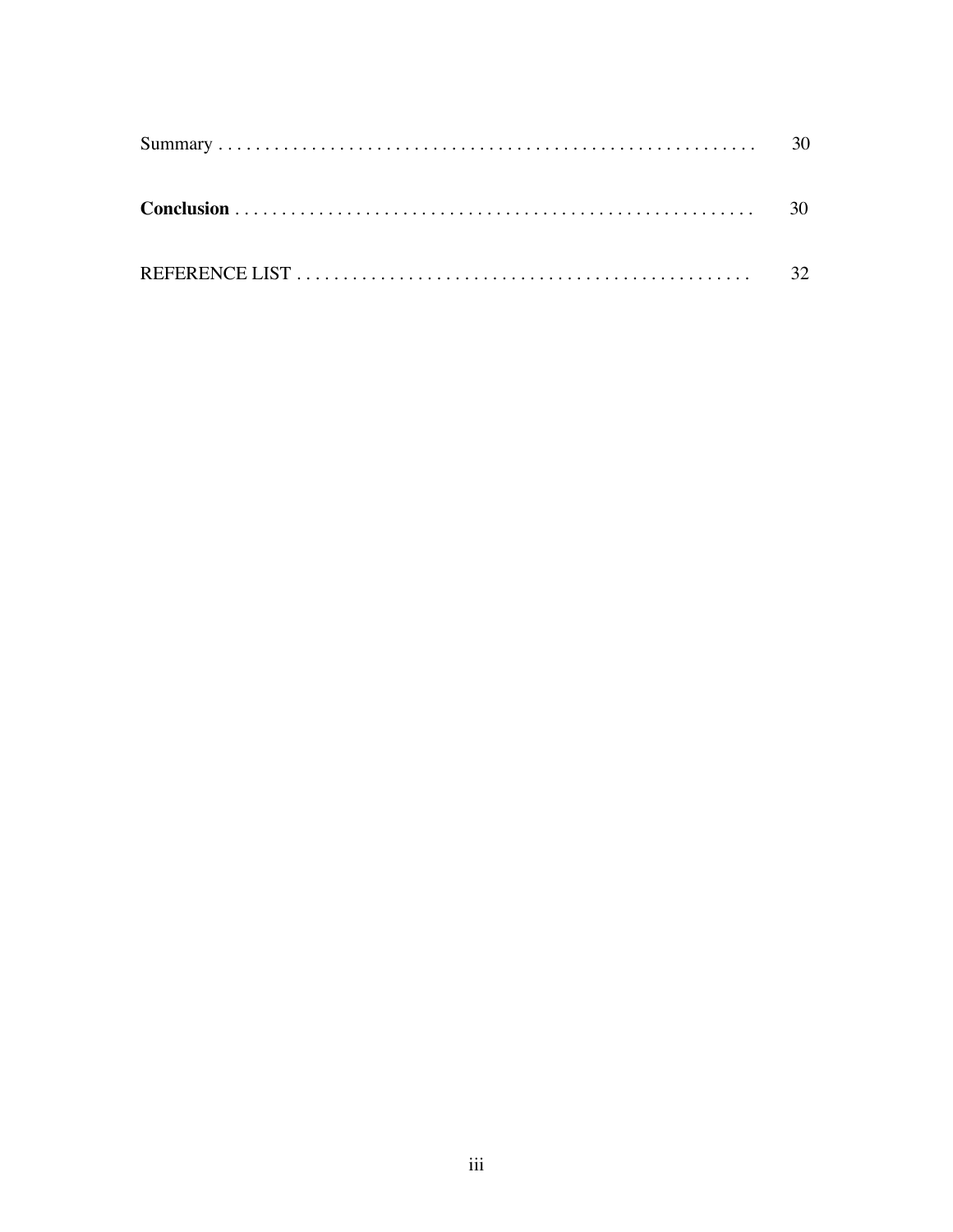### **Introduction**

The doctrine of the pretribulational rapture of the church has been the subject of heated debate between dispensationalists and covenant theologians for over one hundred years. Additionally, the timing of the rapture has been controversial among scholars for the past forty years or so. Some believe that the rapture of the church will occur before Daniel's seventieth week known as the Great Tribulation.<sup>1</sup> Others believe that the rapture of the church will occur halfway through the Great Tribulation or even sometime later, before the wrath of God falls upon the world.<sup>2</sup> A third group believes that the rapture will occur at the same time as the Second Coming of Christ – that the two events are one and the same.<sup>3</sup> Why is there so much division on this matter? The truth is that the timing of

<sup>&</sup>lt;sup>1</sup> E.g., John F. Walvoord, *The Return of the Lord* (Grand Rapid: Zondervan, 1955); J. Dwight Pentecost, *Things to Come* (Grand Rapid: Zondervan, 1958); Charles C. Ryrie, *What You Should Know About the Rapture* (Chicago: Moody Press, 1981); Paul D. Feinberg, "The Case for the Pretribulation Rapture Position," in *Three Views on the Rapture: Pre-, Mid-, or Post-Tribulation*, ed. Gleason L. Archer, Jr. (Grand Rapids: Zondervan, 1996), 45-86; Craig Blaising, "A Case for the Pretribulation Rapture," in *Three Views on the Rapture: Pretribulation, Prewrath, or Posttribulation*, ed. Alan Hultberg (Grand Rapids: Zondervan, 2010), 25-73.

<sup>2</sup> E.g., Marvin Rosenthal, *The Pre-Wrath Rapture of the Church* (Nashville: Thomas Nelson, 1990); Robert D. Van Kampen, *The Rapture Question Answered* (Grand Rapids: Baker, 1997); Alan Hultberg, "A Case for the Prewrath Rapture," in *Three Views on the Rapture: Pretribulation, Prewrath, or Posttribulation*, ed. idem. (Grand Rapids: Zondervan, 2010), 109-54. According to Hultberg, the prewrath position is an improvement upon the unsuccessful midtribulational view of Gleason Archer (Alan Hultberg, "Introduction," in *Three Views on the Rapture: Pretribulation, Prewrath, or Posttribulation*, ed. idem. [Grand Rapids: Zondervan, 2010], 21; cf. Gleason L. Archer, Jr., "The Case for the Mid-Seventieth Week Rapture Position," in *Three Views on the Rapture: Pre-, Mid-, or Post-Tribulation*, ed. idem. [Grand Rapids: Zondervan, 1996], 113-45).

<sup>3</sup> This includes premillennialists such as George Eldon Ladd, *The Blessed Hope: A Biblical Study of the Second Advent and the Rapture* (Grand Rapids; Eerdmans, 1956); Bob Gundry, *First the Antichrist* (Grand Rapids: Baker, 1997); Douglas J. Moo, "A Case for the Posttribulation Rapture," in *Three Views on the Rapture: Pretribulation, Prewrath, or Posttribulation*, ed. Alan Hultberg (Grand Rapids: Zondervan, 2010), 185-241. Amillennialists and preterists also view the rapture and the Second Coming as the same event (e.g., Robert B. Strimple, "Amillenialism," in *Three Views on the Millennium and Beyond*, ed. Darrell L. Bock [Grand Rapids: Zondervan, 1999], 100-112; Kenneth L. Gentry, Jr., *He Shall Have Dominion: A Postmillennial Eschatology*, 2nd ed. [Tyler, TX: Institute for Christians Economics, 1997]; Gary DeMar, *Last Days Madness: Obsession of the Modern Church* [Powder Springs, GA: American Vision, 1999]).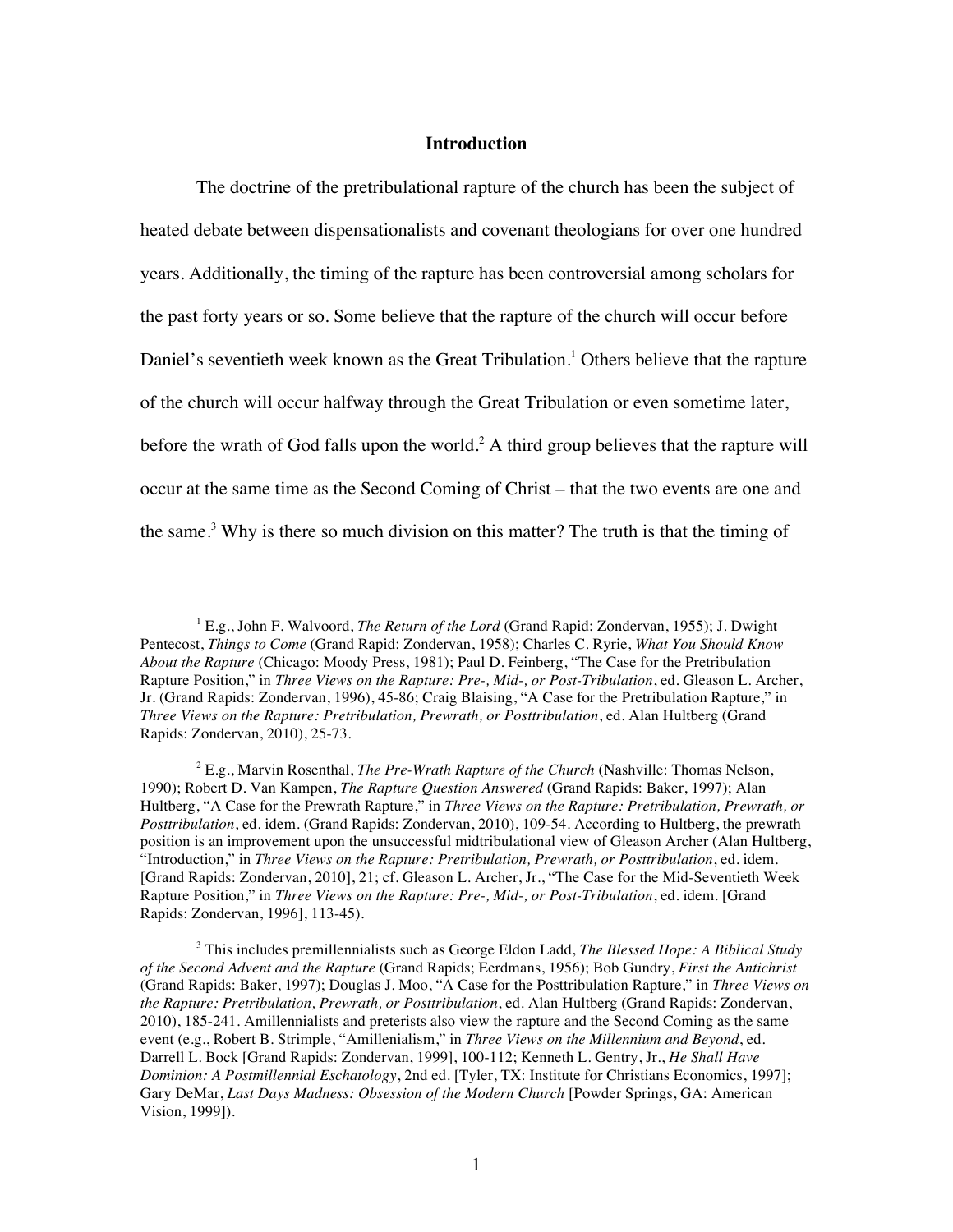the rapture is not explicitly stated in the New Testament. If it were, then there would be no difference of opinion. The timing of the rapture may be hinted at in certain places, but it is largely deduced from the overall teaching of the New Testament.<sup>4</sup> Because many Christians and scholars believe in the unified coming of Christ – that the rapture and the Second Coming are the same event – the pretribulational rapture of the church seems like a strange idea with the result that pretribulationism is often maligned and misrepresented. The goals of this paper are to dispel three common rapture myths, to discuss the three major rapture passages, and then to construct a case for the pretribulational rapture of the church from the ground up. Pretribulationism best harmonizes the apparent discrepancies between rapture and Second Coming passages, best resolves the tension between the imminence and the signs of Christ's coming, best accounts for the protection from divine wrath promised to the church, and best solves the problem of populating the millennium.

### **Pretribulational Rapture Myths**

Before examining the rapture passages and arguments for pretribulationism, it is important to first consider three common myths about pretribulationism. Some of these ideas have been circulated at the popular level, but others have been promulgated by those trying to debunk pretribulationism. If any of these myths or misconceptions were to be proven true, then pretribulationism would be doubtful at best and debunked at worst. Before pretribulationism can get off the ground, these myths must be dispelled.

<sup>&</sup>lt;sup>4</sup> The author recognizes that there are degrees of certainty with eschatological matters and that a measure of grace should be extended to others who hold to a different view of the timing of the rapture. Many who write on the subject of the rapture (from all views) often use the terms "clear" or "clearly" in arguing their cases against their opponents. However, many of the arguments about the timing of the rapture are logical deductions or implications from Scripture which are only "clear" to those holding that particular view. Therefore, the terms "clear" and "clearly" will be avoided here. While pretribulationists should hold to their convictions, they should also exercise more humility and charity towards their brothers and sisters in Christ, even if such grace is seldom reciprocated.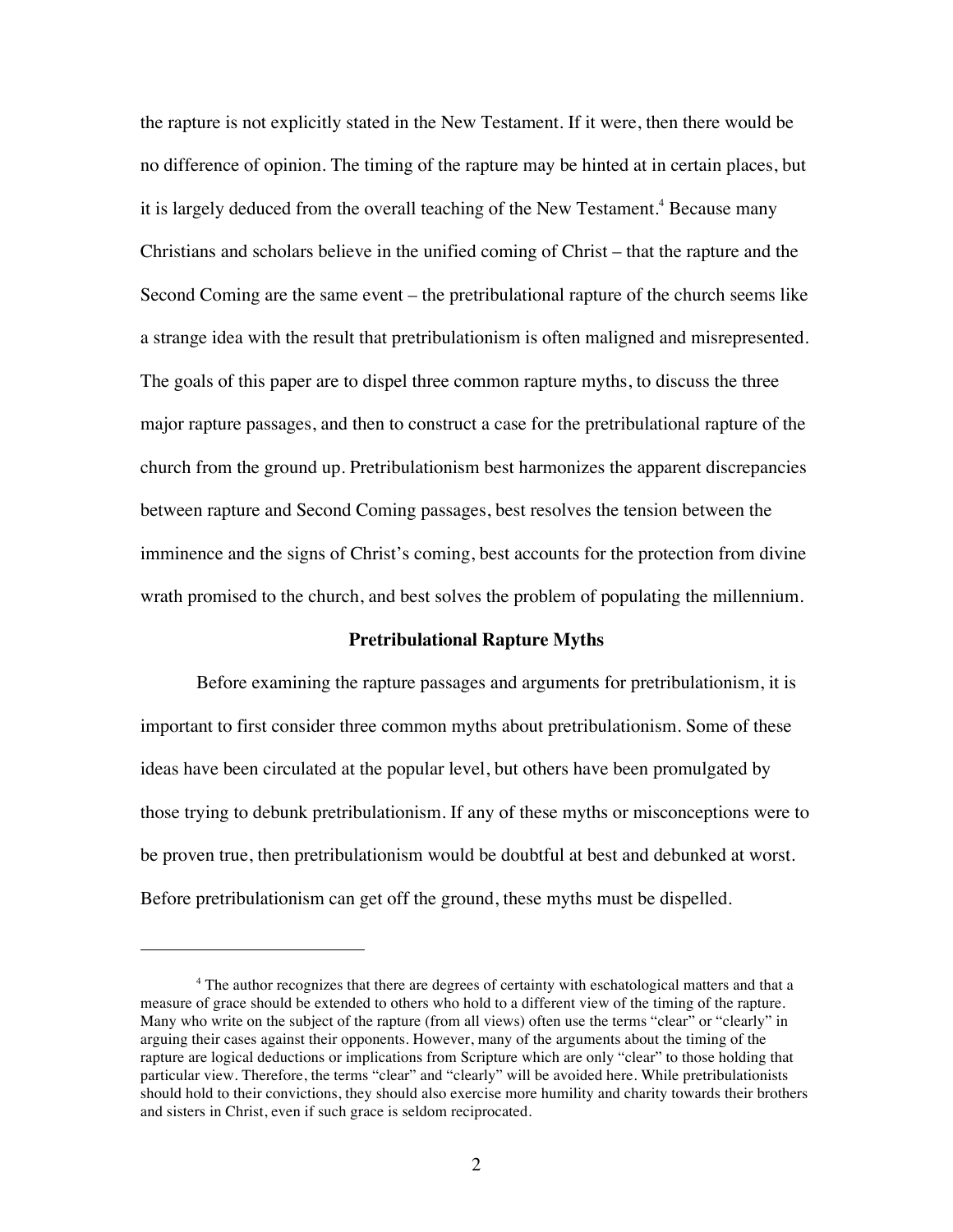### The Rapture is not found in Scripture

At the popular level, some Christians believe that the rapture of the church is not taught in Scripture. It is sometimes stated that if one looks up "rapture" in his concordance, he will not find the term listed. Therefore, it is argued that the rapture is unbiblical. However, this is a gross misunderstanding. The term "rapture" comes from the Latin translation of the Greek word  $\dot{\alpha}$  $\rho \pi \dot{\alpha} \zeta \omega$  which means "to snatch away" in 1 Thessalonians 4:17 and elsewhere (see below). The Latin Bible uses the word *raptus* to translate αρπάζω.<sup>5</sup> The fact that the term *rapture* does not appear in the English Bible or in the Greek text does not negate the fact that the concept is taught in Scripture. There are other terms and concepts such as "Trinity", "Sunday", and "the Lord's prayer" which are taught in Scripture, even though the exact words do not appear. Perhaps scholars should refer to the event as *the harpazo* instead of *the rapture* to be more precise. The concept of the rapture *is* taught in Scripture, but the timing of the rapture is debated.

The Pretribulational Rapture was not taught before the Nineteenth Century

Scholars have often averred that the doctrine of the pretribulational rapture of the church was nowhere taught in the history of the church before J. N. Darby (1800-1882) promoted the idea in his dispensationalism. For example, G. E. Ladd famously stated, "We can find no trace of pretribulationism in the early Church; and no modern pretribulationist has successfully proved that this particular doctrine was held by any of the Church fathers or students of the Word before the nineteenth century."<sup>6</sup> The implication is that since pretribulationism is a recent doctrine, then it is likely false. This

<sup>5</sup> Tim LaHaye and Richard Mayhue, "Rapture," in *The Popular Encyclopedia of Bible Prophecy*, eds. Tim LaHaye and Ed Hindson (Eugene, OR: Harvest House Publishers, 2004), 311.

<sup>6</sup> Ladd, *The Blessed Hope*, 31.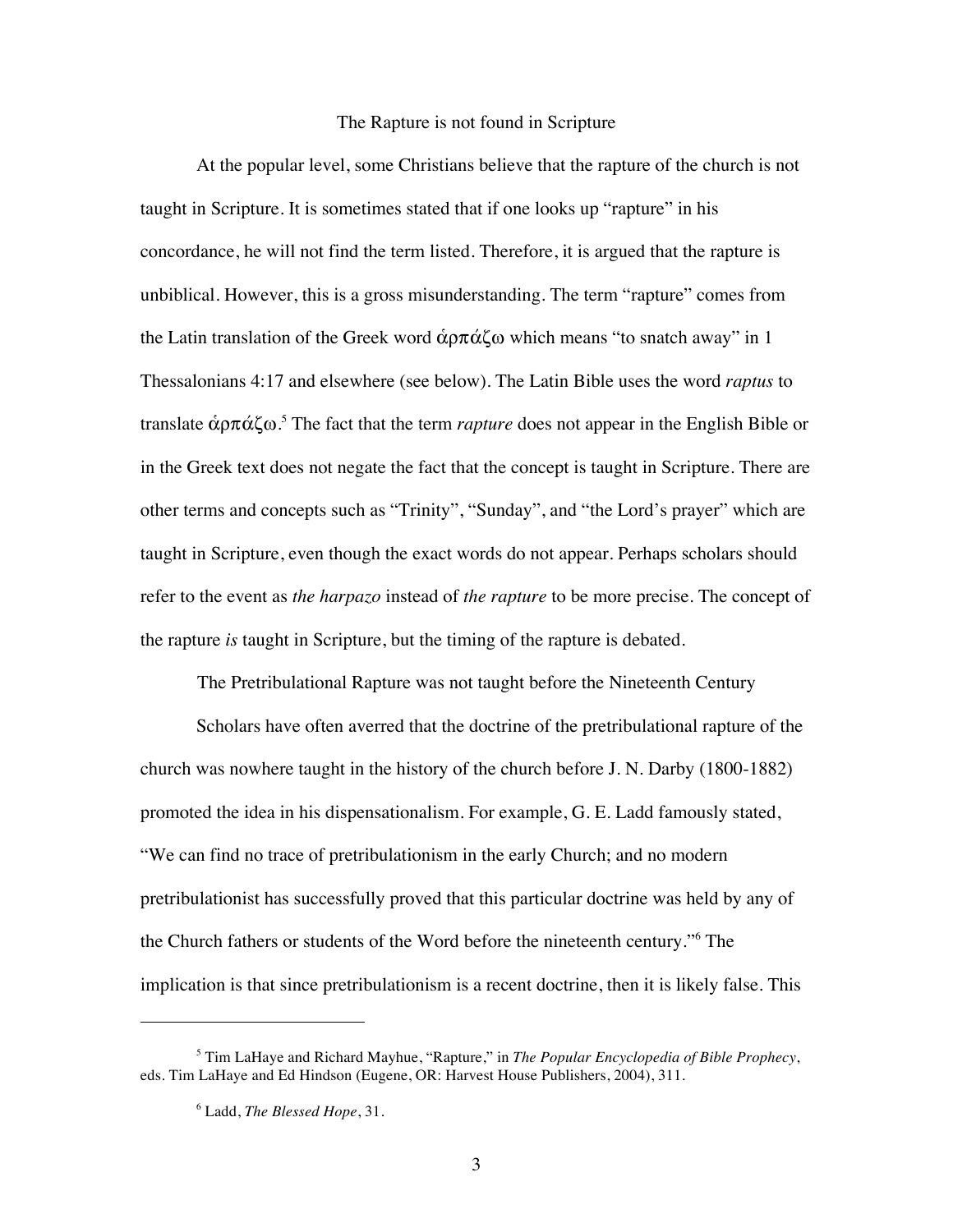implication commits the logical fallacy of chronological snobbery, which states that if a view is late in origin, then it is untrue.<sup>7</sup> This has no direct bearing on its truthfulness of pretribulationism. Neither would it matter if some church fathers had unambiguously taught pretribulationism because the truth of a doctrine is not determined by an appeal to patristic authority. Scripture must be the final arbiter of truth.<sup>8</sup>

Posttribulationists often present their view as "classical premillennialism" or "historic premillennialism" with the suggestion that posttribulationism was the common view of the early church.9 While most of the church fathers were chiliasts (premillennialists), $10$  they were confused on the subject of timing of the rapture. They believed both that they were in the Tribulation and that the Lord's coming was imminent (any moment). 11 Crutchfield prefers the designation "imminent intratribulationism" to distinguish the view of the church fathers from modern posttribulationism.<sup>12</sup> The imminence in the writings of the early church supports pretribulationism since

<sup>9</sup> Donald Fairbairn, "Contemporary Millennial/Tribulation Debates: Whose Side was the Early Church on?" in *A Case for Historic Premillennialism: An Alternative to "Left Behind" Eschatology*, eds. Craig L. Blomberg and Sung Wook Chung (Grand Rapids: Baker, 2009), 119-28.

<sup>10</sup> See Fairbairn, "Contemporary Millennial/Tribulation Debates," 105-119.

<sup>7</sup> Norman Geisler, *Systematic Theology, Volume Four: Church, Last Things* (Bloomington, MN: Bethany House Publishers, 2005), 631-32.

<sup>8</sup> Charles C. Ryrie, *Dispensationalism*, rev. ed. (Chicago: Moody Press, 1995), 15-16; cf. Ladd, *The Blessed Hope*, 19-20.

<sup>&</sup>lt;sup>11</sup> See Larry V. Crutchfield, "The Blessed Hope and the Tribulation in the Apostolic Fathers," in *When the Trumpet Sounds*, eds. Thomas Ice and Timothy Demy (Eugene, OR: Harvest House Publishers, 1995), 85-103. Ladd states that the early fathers had an attitude of expectancy, but "this is not the same as an any-moment coming of Christ" (Ladd, *The Blessed Hope*, 20). This is essential to his claim that the early church believed in posttribulationism, but Crutchfield claims that the any-moment imminence in the church fathers cannot be denied (Crutchfield, "The Blessed Hope", 91). See also James F. Stitzinger, "The Rapture in Twenty Centuries of Biblical Interpretation," *TMSJ* 13 no. 2 (Fall 2002): 153-56; Thomas Ice, "A History of the Rapture Teaching," in *The Popular Handbook on the Rapture*, eds., Tim LaHaye, Thomas Ice, and Ed Hindson (Eugene, OR: Harvest House Publishers, 2011), 60-64.

<sup>&</sup>lt;sup>12</sup> Crutchfield, "The Blessed Hope," 103.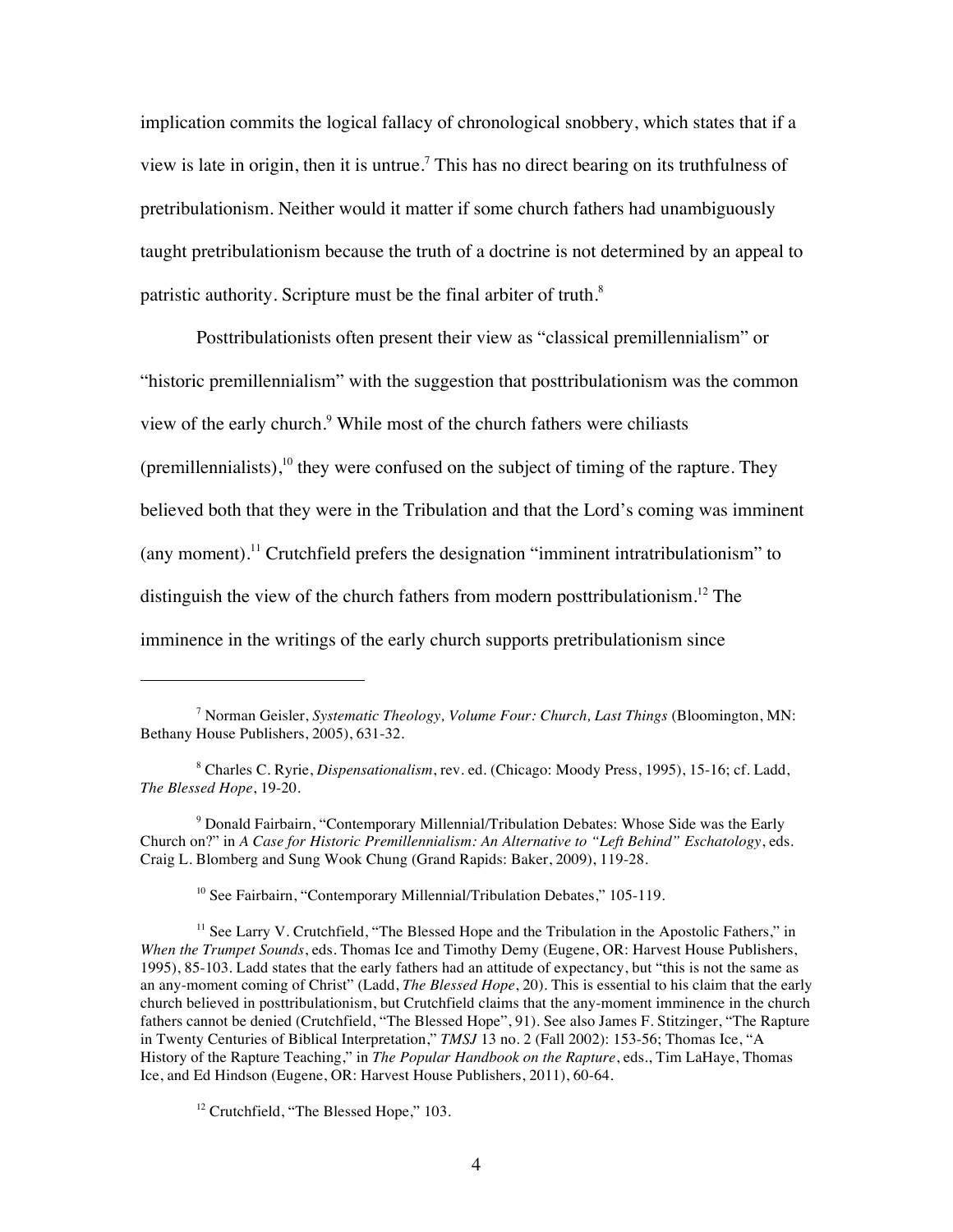imminence is a central feature of pretribulationism, but the idea that the church will go through the Great Tribulation supports posttribulationism. Walvoord's summary statement is instructive: "It must be conceded that the advanced and detailed theology of pretribulationism is not found in the Fathers, but neither is any other detailed and 'established' exposition of premillennialism."13 All eschatological views must rely upon Scripture, not upon a precedent (or lack thereof) in church history.

Although the doctrine of the pretribulational rapture does not appear in the earliest Christian writings, scholars have discovered a handful of pretribulational writings from church history which predate Darby. For example, a sermon by Pseudo-Ephraem  $(4<sup>th</sup>-6<sup>th</sup>$ century) titled "On the Last Times, the Antichrist, and the End of the World" states, "All the saints and elect of God are gathered together before the tribulation, which is to come, and are taken to the Lord, in order that they may not see at any time the confusion which overwhelms the world because of our sins."14 In this sermon, Pseudo-Ephraem develops an elaborate biblical eschatology, including a distinction between the rapture and the Second Coming of Christ. The sermon describes the imminent rapture, followed by a three-and-one-half-year-long Great Tribulation under the rule of Antichrist, followed by the coming of Christ, the defeat of Antichrist, and the eternal state. Pseudo-Ephraem saw a parenthesis between the fulfillment of Daniel's sixty-ninth and seventieth weeks (Daniel 9:24-27), and he believed that the rapture will precede the Tribulation and is

<sup>13</sup> John F. Walvoord, *The Rapture Question: A Comprehensive Biblical Study of the Translation of the Church* (Grand Rapids: Zondervan, 1957), 52.

<sup>&</sup>lt;sup>14</sup> Timothy J. Demy and Thomas D. Ice, "The Rapture and an Early Medieval Citation," *BSac* 152 (July-September 1995): 311.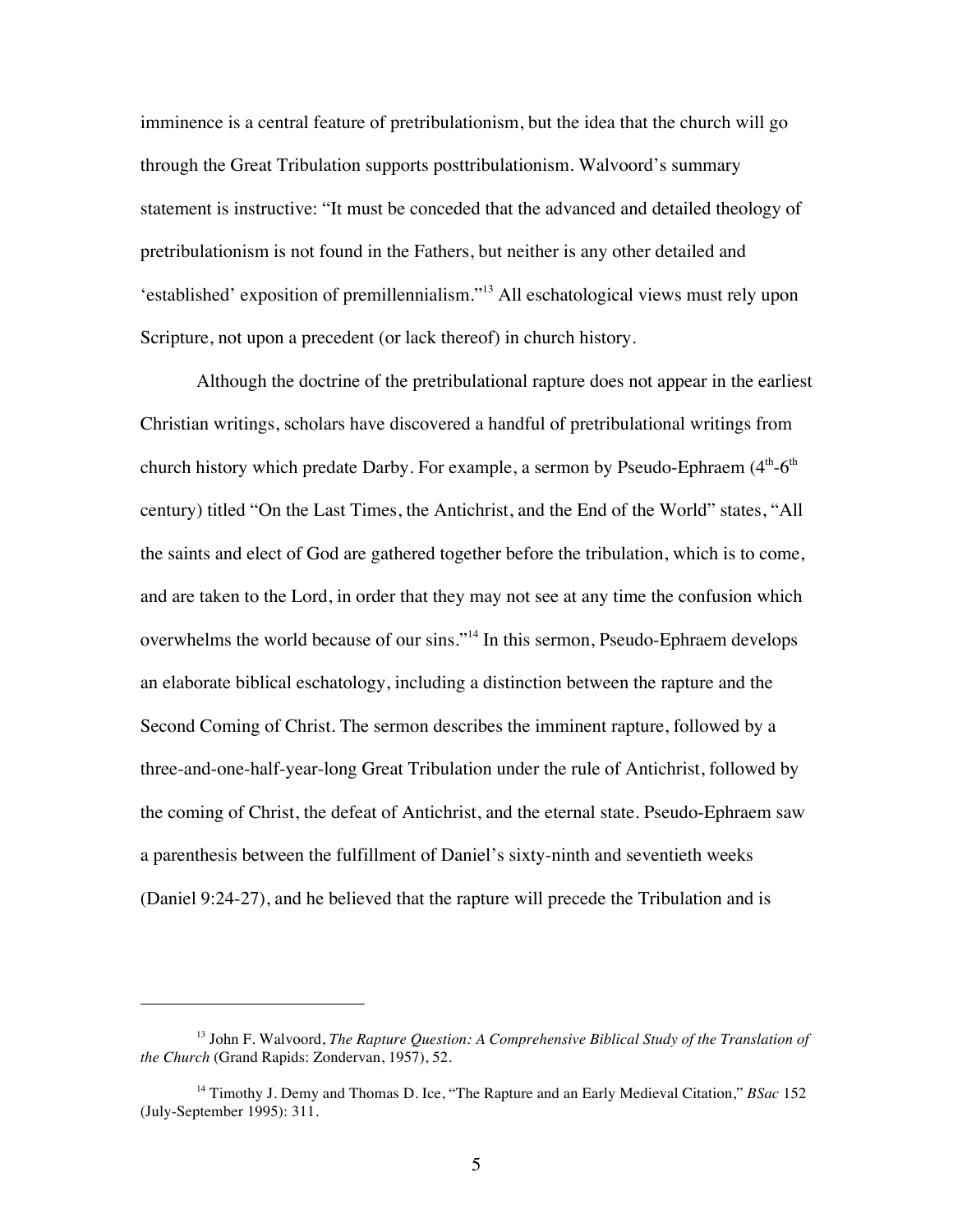"imminent or overhanging."15 Other examples of early pretribulationism include Codex Amiatinus (ca. 690-716),<sup>16</sup> Brother Dolcino (d. 1307),<sup>17</sup> Increase Mather (1693-1723),<sup>18</sup> John Gill  $(1697-1771)$ ,<sup>19</sup> Morgan Edwards  $(1722-1795)$ ,<sup>20</sup> and others.<sup>21</sup> These examples do not prove that pretribulationism is correct, but it is no longer credible for scholars to state that the pretribulational rapture was not taught before Darby.

The Pretribulational Rapture Originated with Margaret MacDonald

The third popular myth about pretribulationism is that J. N. Darby, the father of dispensationalism and popularizer of pretribulationism, adopted his theory of the rapture of the church from Margaret MacDonald, a teenage girl who was a part of the cultic Irvinite Movement. In 1830, MacDonald gave a series of prophetic utterances which were allegedly instrumental in Darby's own formulation of pretribulationism.<sup>22</sup> According to Dave MacPherson, Darby and others devised a plot to cover-up the truth that the idea originated with a cultic prophetess.<sup>23</sup> There are at least five problems with the idea that

<sup>15</sup> Thomas Ice and James Stitzinger, "Rapture, History of," in *The Popular Encyclopedia of Bible Prophecy*, eds. Tim LaHaye and Ed Hindson (Eugene, OR: Harvest House Publishers, 2004), 317; cf. Grant R. Jeffrey, "A Pretrib Rapture Statement in the Early Medieval Church," in *When The Trumpet Sounds*, eds. Thomas Ice and Timothy Demy (Eugene, OR: Harvest House Publishers, 1995), 108-118.

<sup>&</sup>lt;sup>16</sup> Ice and Stitzinger, "Rapture, History of," 317-18.

<sup>17</sup> Francis Gumerlock, "A Rapture Citation in the Fourteenth Century," *BSac* 159 (July-September 2002): 349-62.

<sup>&</sup>lt;sup>18</sup> Ice and Stitzinger, "Rapture, History of," 319.

<sup>&</sup>lt;sup>19</sup> Jeffrey, "A Pretrib Rapture Statement in the Early Medieval Church," 119-22.

 $20$  Ice, "A History of the Rapture," 69-74.

<sup>&</sup>lt;sup>21</sup> See Ice and Stitzinger, "Rapture, History of," 319.

<sup>22</sup> The actual prophecy is recounted in Tim LaHaye, *Rapture Under Attack* (Sisters, OR: Multnomah Publishers, Inc., 1998), 235-38.

<sup>&</sup>lt;sup>23</sup> See Dave MacPherson, *The Unbelievable Pre-Trib Origin* (Kansas City, MO: Heart of America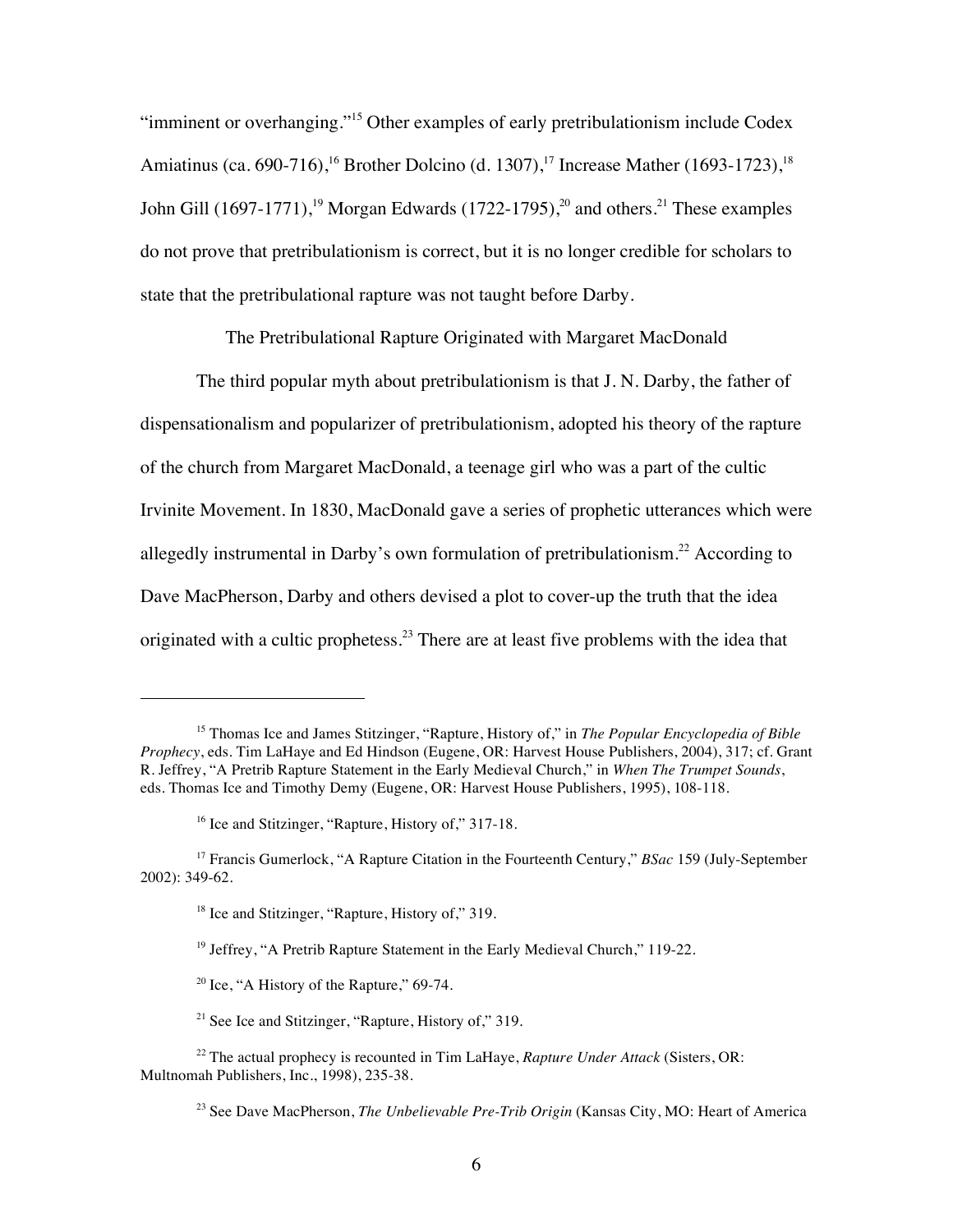pretribulationism is false because it originated with Margaret MacDonald.<sup>24</sup> 1) There is no direct evidence that Darby borrowed any ideas from MacDonald's prophecy. Darby even denied that MacDonald's utterance was from the Holy Spirit. 2) Darby had already formed his beliefs about the pretribulational rapture *before* MacDonald's utterance in 1830. 3) MacDonald's prophecy does not teach a pretribulational rapture of the church. She saw a series of raptures and had a historicist view of the Tribulation, believing that the church should prepare itself for the appearing of Antichrist. 4) MacPherson's implication commits the genetic fallacy which discounts the truth of a view based on its origin. Even if Darby did adopt MacDonald's view of the rapture, this in itself would not make the view incorrect. 5) As shown above, pretribulationism had already appeared in church history. Darby was not the first to teach the pretribulational rapture, although he certainly developed and systematized his eschatology in much more detail than others in church history.

### Summary

Like all doctrines, the truth of pretribulationism must ultimately rest on its Scriptural basis, not on its antiquity, origin, or popularity in church history. The

Bible Society, 1973); *The Late Great Pre-Trib Rapture* (Kansas City, MO: Heart of America Bible Society, 1974); *The Incredible Cover-up: Exposing the Origins of Rapture Theories* (Medford, OR: Omega Publications, 1975); *The Great Rapture Hoax* (Fletcher, NC: New Puritan Library, 1983); *The Rapture Plot* (Simpsonville, SC: Millennium III Publishers, 1995). MacPherson's books are sometimes referenced in order to cast doubt on pretribulationism (e.g., DeMar, *Last Days Madness*, 228-29n16; Craig L. Blomberg, "The Posttribulationism of the New Testament," in *A Case for Historic Premillennialism: An Alternative to "Left Behind" Eschatology*, eds. Craig L. Blomberg and Sung Wook Chung [Grand Rapids: Baker, 2009], 62-63).

<sup>24</sup> For a summary of these points, see John F. Walvoord, *The Blessed Hope and the Tribulation* (Grand Rapids: Zondervan, 1976), 42-48; Thomas D. Ice, "Why the Doctrine of the Pretribulational Rapture did not begin with Margaret MacDonald," *BSac* 147 (1990): 155-68; idem., "MacDonald, Margaret," in *Dictionary of Premillennial Theology*, ed. Mal Couch (Grand Rapids: Kregel, 1996), 244-45; LaHaye, *Rapture Under Attack*, 119-36; Stitzinger, "The Rapture in Twenty Centuries of Biblical Interpretation," 166-67; Mark Hitchcock and Thomas Ice, *The Truth Behind Left Behind* (Sisters, OR: Multnomah Publishers, Inc., 2004), 201-206; Paul Richard Wilkinson, *For Zion's Sake: Christian Zionism and the Role of John Nelson Darby* (Eugene, OR: Wipf & Stock, 2007), 184-97.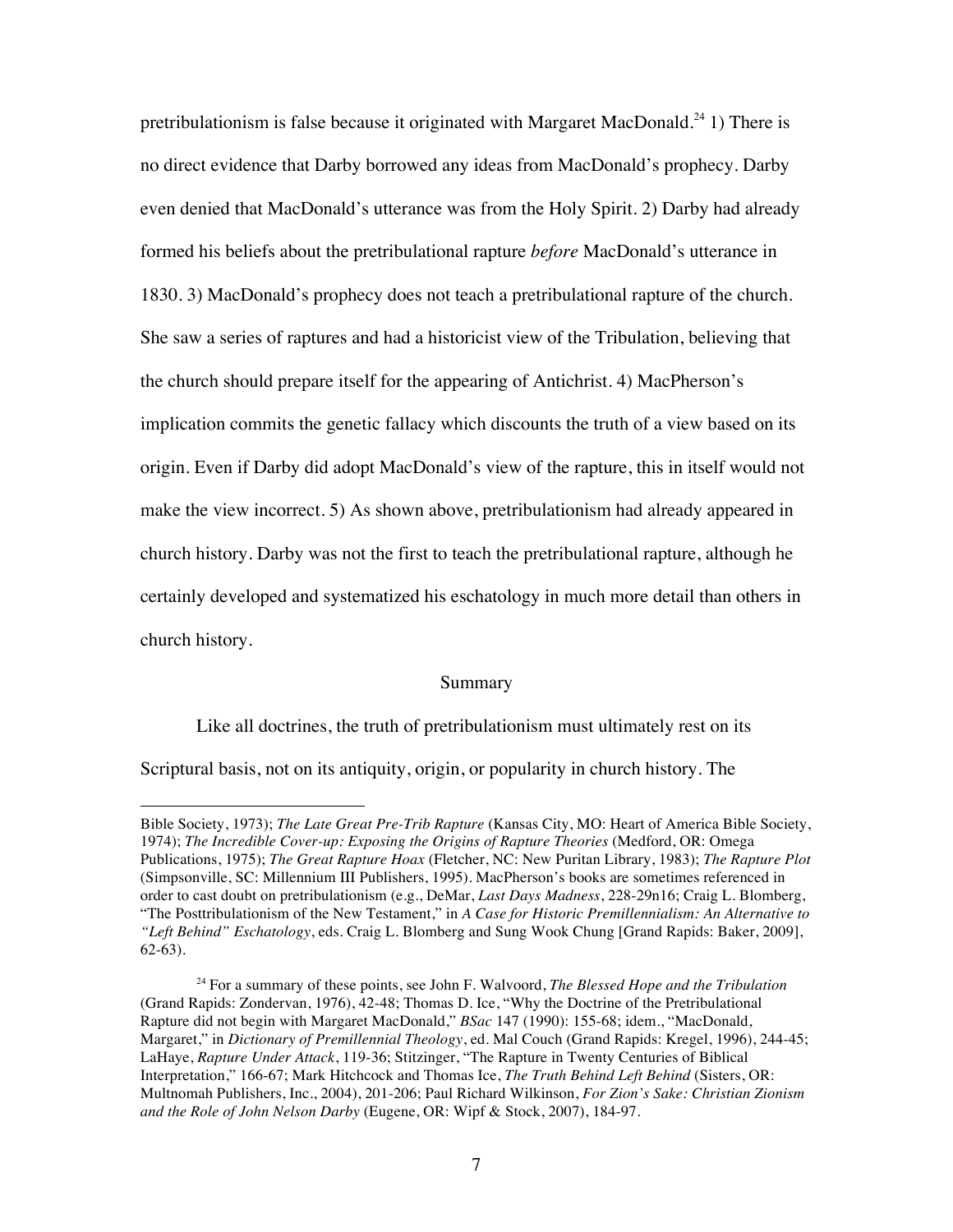pretribulational rapture was not explicitly taught in the early church writings, but the church Fathers did believe in the imminent return of Christ which is a major feature of pretribulationism. Pretribulationism was most fully developed by J. N. Darby in the nineteenth century, but it is not entirely absent from church history as some have claimed. Even though the word *rapture* does not appear in the English Bible, the concept is taught in three central passages of the New Testament.

### **Rapture Passages in the New Testament**

There are three main passages which are recognized by scholars as rapture passages: 1 Thessalonians 4:13-18, 1 Corinthians 15:51-52, and John 14:1-3.<sup>25</sup> Labeling these are "rapture passages" is not question-begging in favor of pretribulationism because the nature of the event is here described, even though the timing of the rapture event is open to debate. This section will point out a few key observations about each of these passages by way of background information.

### 1 Thessalonians 4:13-18

The main rapture passage is found in 1 Thessalonians 4:13-18:

!!!!!!!!!!!!!!!!!!!!!!!!!!!!!!!!!!!!!!!!!!!!!!!!!!!!!!!

13 Brothers, we do not want you to be ignorant about those who fall asleep, or to grieve like the rest of men, who have no hope. 14 We believe that Jesus died and rose

<sup>&</sup>lt;sup>25</sup> Walvoord, *The Blessed Hope and the Tribulation*, 50. Pretribulationists often believe that 1 Thessalonians 5:1-10 and 2 Thessalonians 2:1-3 refer to the rapture of the church as well. Space does not permit a discussion here, and a case for pretribulationism does not rest solely on these passages, although this author does believe that pretribulationism is taught there. See Zane C. Hodges, "The Rapture in 1 Thessalonians 5:1-11," in *Walvoord: A Tribute*, ed. Donald K. Campbell (Chicago: Moody Press, 1982), 67-79; Thomas R. Edgar, "An Exegesis of Rapture Passages," in *Issues in Dispensationalism*, eds. Wesley R. Willis and John R. Master (Chicago: Moody Press, 1994), 205-211; H. Wayne House, "Apostasia in 2 Thessalonians 2:3: Apostasy or Rapture?" in *When the Trumpet Sounds*, eds. Thomas Ice and Timothy Demy (Eugene, OR: Harvest House Publishers, 1995), 261-96; Paul D. Feinberg, "2 Thessalonians 2 and the Rapture," in *When the Trumpet Sounds*, eds. Thomas Ice and Timothy Demy (Eugene, OR: Harvest House Publishers, 1995), 297-311; Renald E. Showers, *Maranatha: Our Lord, Come! A Definitive Study of the Rapture of the Church* (Bellmawr, NJ: The Friends of Israel Gospel Ministry, Inc., 1995), 199-208; William W. Combs, "Is *APOSTASIA* in 2 Thessalonians 2:3 a Reference to the Rapture?" *DBSJ* 3 (Fall 1998): 63-87. For a prewrath interpretation, see Hultberg, "A Case for the Prewrath Rapture," 117-29. For a posttribulational interpretation, see Moo, "A Case for the Posttribulation Rapture," 201-212.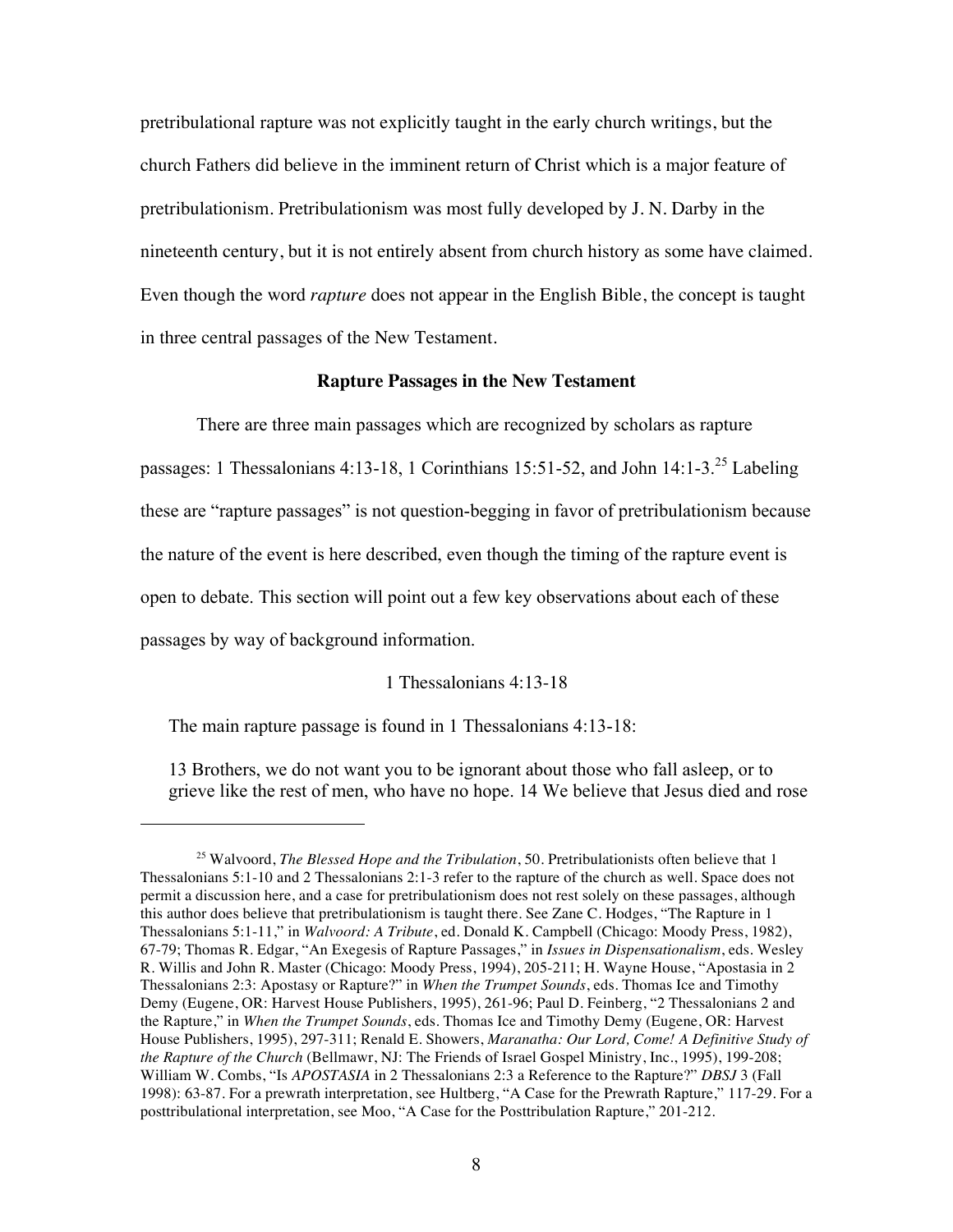again and so we believe that God will bring with Jesus those who have fallen asleep in him. 15 According to the Lord's own word, we tell you that we who are still alive, who are left till the coming of the Lord, will certainly not precede those who have fallen asleep. 16 For the Lord himself will come down from heaven, with a loud command, with the voice of the archangel and with the trumpet call of God, and the dead in Christ will rise first. 17 After that, we who are still alive and are left will be caught up together with them in the clouds to meet the Lord in the air. And so we will be with the Lord forever. 18 Therefore encourage each other with these words.<sup>26</sup>

Several observations are in order here. 1) The term  $\pi\alpha\rho o\nu\sigma i\alpha$  in verse 15 indicates that the return of Christ is in view since the term is often used of Christ's return elsewhere.<sup>27</sup> Whether the coming of Christ has one part or two parts is another matter. 2) Paul included himself in those who would be raptured ("we" [vss. 15, 17]), indicating that he

thought the rapture was imminent.<sup>28</sup> 3) There will be a loud command, the voice of the archangel, and the trumpet call of God  $(4:16)$  at this event,<sup>29</sup> making it likely that this will

be a public event.<sup>30</sup> 4) This passage does not depict the general resurrection of all people

!!!!!!!!!!!!!!!!!!!!!!!!!!!!!!!!!!!!!!!!!!!!!!!!!!!!!!!

28 Thomas L. Constable, "1 Thessalonians," in *The Bible Knowledge Commentary*, eds. John F. Walvoord and Roy B. Zuck (Wheaton, IL: Victor Books, 1983), 704.

<sup>29</sup> The loud command may be the voice of the Lord Himself (cf. Rev 1:10; 4:1) in addition to the voice of Michael, the archangel (cf. Jude 9). The trumpet in 1 Thessalonians 4:16 may be the same as the trumpet in Matthew 24:31, 1 Corinthians 15:52, or one of the seven trumpets in Revelation (see note 39).

 $30$  Pretribulationism is often characterized as teaching a "secret rapture" by its critics, presumably to cast doubt or suspicion on the view (e.g., Wayne Grudem, *Systematic Theology: An Introduction to Biblical Doctrine* [Grand Rapids: Zondervan, 1994], 860; Millard J. Erickson, *Christian Theology*, 2nd ed. [Grand Rapids: Baker, 1998], 1197-1224; Kim Riddlebarger, *A Case for Amillennialism: Understanding the End Times* [Grand Rapids: Baker, 2003], 141). Walvoord stated, "There is no indication that the world as a whole will see Christ at the time of the rapture of the church," though all would see Him at the Second Coming (Rev 1:7; John F. Walvoord, *The Revelation of Jesus Christ* [Chicago: Moody Press, 1966], 39). However, the idea of a secret rapture is not explicitly taught by most pretribulationists. Darby himself was ambivalent as to whether the rapture would be secret (Wilkinson, *For Zion's Sake*, 123-24). The rapture in *Left Behind* is instantaneous and may only be visible/audible to the church, but the devastating effects upon the earth are apparent to all who remain (See Tim LaHaye and Jerry B. Jenkins, *Left Behind: A Novel of the Earth's Last Days* [Wheaton, IL: Tyndale House Publishers, Inc., 1995]). The rapture may be secret, but that idea is not defended here.

 $26$  Unless otherwise noted, all Scripture quotations are from the NIV.

<sup>27</sup> So Matt 24:3, 27, 37, 39; 1 Cor 15:23; 1 Thess 2:19; 3:13; 4:15; 5:23; 2 Thess 2:1, 8; James 5:7- 8; 2 Pet 1:16; 3:4; 1 John 2:28.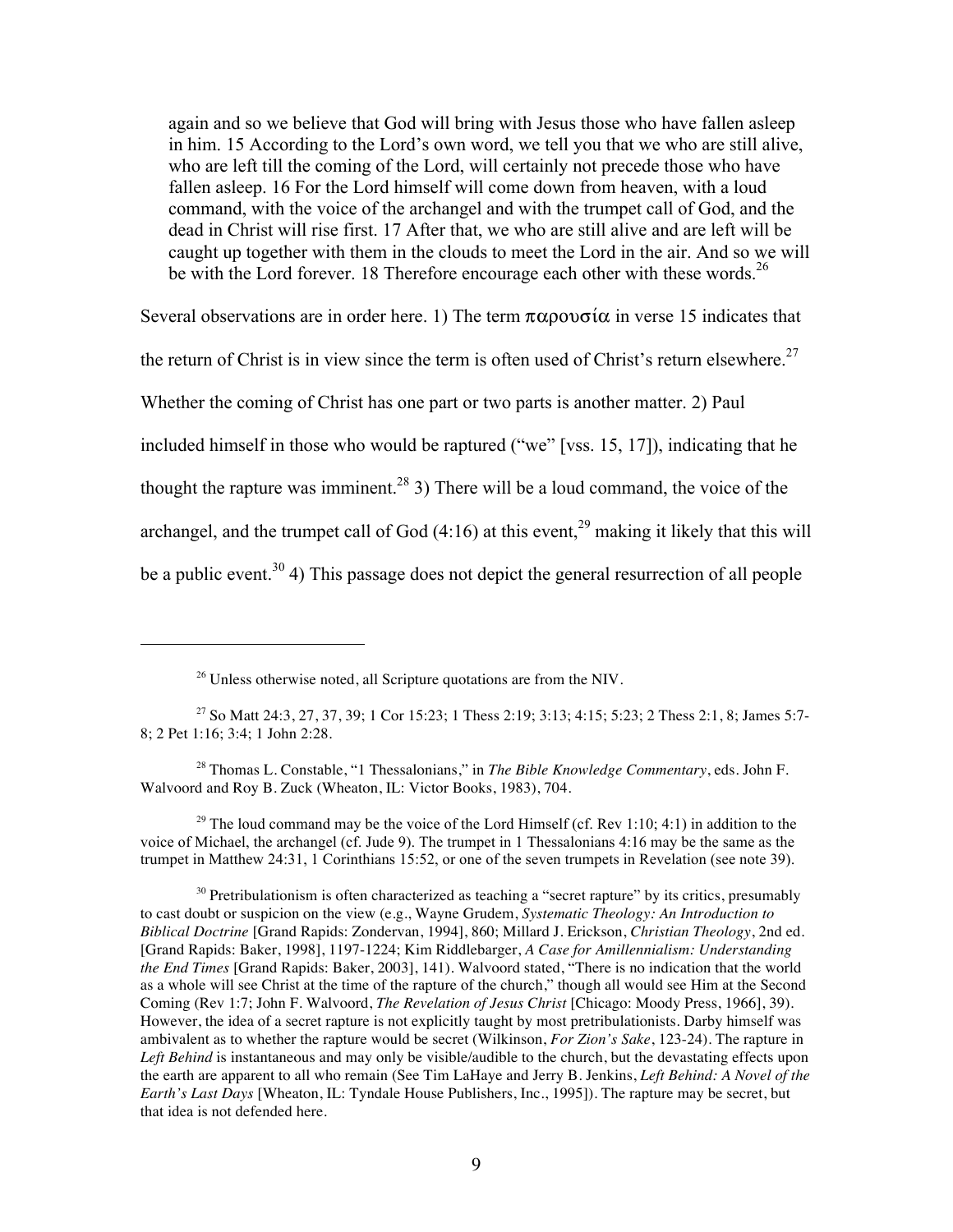or even of all saints.<sup>31</sup> Only the dead *in Christ* will be raised at this time,<sup>32</sup> followed by believers who are alive at the time of the rapture (cf. 1 Cor 15:51-52). 5) The verb  $\alpha$  $\alpha$  $\zeta$  $\alpha$ , from which the word "rapture" is derived, is found in verse 17. The verb appears fourteen times in the New Testament and has two basic meanings: "to steal, carry off, drag away",<sup>33</sup> and "to snatch or take away" either forcefully (with resistance)<sup>34</sup> or without resistance.<sup>35</sup> This last idea of being snatched away without resistance is what is depicted here in 1 Thessalonians 4:17. 36 6) The church will be snatched away in the clouds to "meet" ( $\alpha \pi \alpha v \tau \eta \sigma \iota \varsigma$ ) the Lord in the air, either to return immediately with

- 33 See Matthew 11:12; 12:12; 13:9; John 10:12, 28, 29.
- 34 See John 6:15; Acts 23:10; Jude 23.

<sup>35</sup> BAG, 108.

 $31$  The "first resurrection" of Revelation 20:5-6 is best taken as qualitative instead of chronological. Several resurrections precede the "first resurrection" which takes place before the millennium. These include the resurrections of Jesus (Rev 1:18), selected Old Testament saints (Matt  $27:50-53$ ), the church (1 Cor 15:51; 1 Thess 4:16-17), the two witnesses (Rev 11:9-11), tribulation martyrs (Rev 20:4-6), and Old Testament saints (Dan 12:1-13; cf. Matt 8:11; Luke 13:28). The unbelieving dead will not be resurrected until *after* the millennium in the second resurrection (Rev 20:5, 11-13; cf. John 5:29) at the time of the Great White Throne Judgment (Gary Frazier and Timothy J. Demy, "Resurrections," in *The Popular Encyclopedia of Bible Prophecy*, eds. Tim LaHaye and Ed Hindson [Eugene, OR: Harvest House Publishers, 2004], 331-32). The resurrection/translation and judgment of the non-glorified saints who populate the millennium is not mentioned in Scripture, though this truth may be revealed sometime in the millennium (Walvoord, *The Revelation of Jesus Christ*, 307).

<sup>&</sup>lt;sup>32</sup> The phrase  $\dot{\epsilon}v X\rho\sigma\tau\hat{\omega}$  is distinctly used of the church, the body of Christ, in the New Testament (Rom 6:11; 8:1; 12:5; 16:3, 9; 1 Cor 1:30; 15:18, 22; 16:24; 2 Cor 5:17; 12:2; Gal 1:22; 3:28; 5:6; Eph 1:1, 13; 2:13; 3:6; Phil 1:1; 4:21; Col 1:2, 28; 1 Thess 2:14; Philemon 23; 1 Pet 5:14). The phrase does not appear in the Gospels or in the book of Revelation.

<sup>&</sup>lt;sup>36</sup> There are four verses where  $\dot{\alpha}$  $\rho \pi \dot{\alpha} \zeta \omega$  expresses the idea of being "caught up" or "raptured." In Acts 8:39, the Spirit of the Lord suddenly catches Philip away from his encounter with the Ethiopian eunuch. In 2 Corinthians 12:2-4, Paul wrote about a man (probably himself) who was "caught up" to the third heaven (12:2). He was not sure whether this experience was bodily or not (12:3), but he was "caught up" to paradise where he apparently received special revelation (12:4). Finally, in Revelation 12:5, the male child who will rule the nations (Christ) is "snatched up to God and to his throne."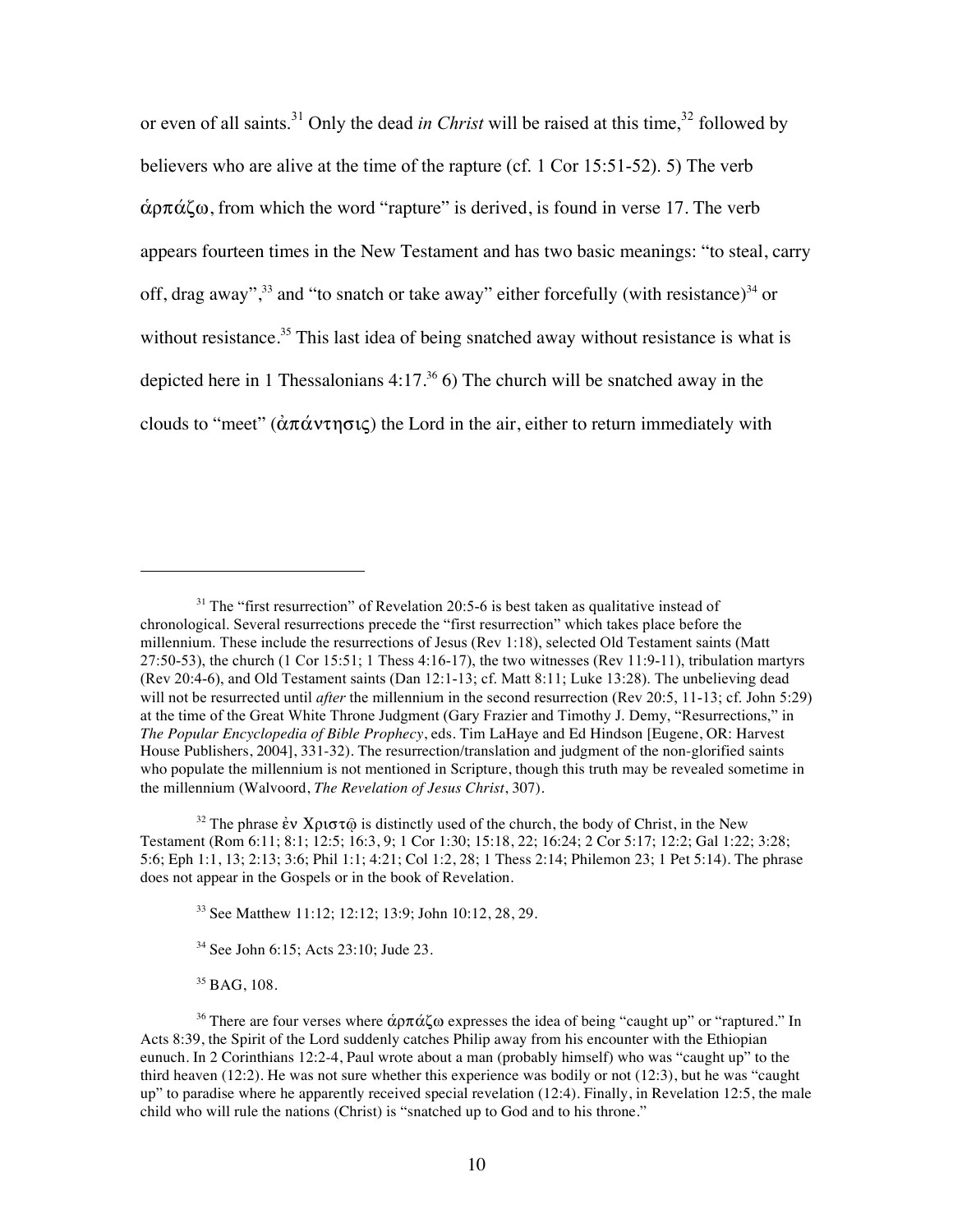Christ to earth (posttribulationism) or to return with Christ to heaven for a period of time

(pretribulationism, prewrath) before the return of Christ at the end of the Tribulation.<sup>37</sup>

### 1 Corinthians 15:51-52

The second major rapture passage is 1 Corinthians 15:51-52 which describes the

instantaneous resurrection and translation of believers:

!!!!!!!!!!!!!!!!!!!!!!!!!!!!!!!!!!!!!!!!!!!!!!!!!!!!!!!

51 Listen, I tell you a mystery: We will not all sleep, but we will all be changed – 52 in a flash, in the twinkling of an eye, at the last trumpet. For the trumpet will sound, the dead will be raised imperishable, and we will be changed.

The first observation here is that Paul refers to this specific teaching as a "mystery." As

with Paul's other uses of  $\mu\nu\sigma\tau\eta\rho\iota\sigma$ , the rapture is something which was not revealed in

1) The word  $\alpha \pi \alpha \nu \tau \eta \sigma \iota \varsigma$  simply means "meeting" or "to meet" when used with the preposition είς (Matt 25:6; Acts 28:15; 1 Thess 4:17; cf. BAG 79). The phrase είς άπάντησιν occurs frequently in the LXX without the idea of a welcome party. Sometimes it is used of friendly meetings (Judg 4:18; 11:31, 34; 19:3; 1 Sam 6:13; 9:14; 13:10, 15; 25:32, 34; 30:21; 2 Sam 19:25; 1 Chron 12:17; 19:5; 2 Chron 12:11; 15:2; Jer 28:3 [MT 51:31]; 34:3 [MT 27:3]; 48:6 [MT 41:6]), and other times it is used of hostile meetings like in warfare (Judg 14:5; 15:14; 20:25, 31; 1 Sam 4:1; 15:12; 2 Sam 6:20; 1 Chron 14:8; 2 Chron 19:2; 20:17; 28:9; 1 Esdr 1:23; Judith 5:4; 1 Macc 12:41). Therefore, the context must determine the kind of meeting in view, as even some non-pretribulational scholars admit (Holmes, *1 & 2 Thessalonians*, 151n18; F. F. Bruce, *1 & 2 Thessalonians*, WBC vol. 45 [Waco, TX: Word Books, 1982], 102-103; D. Michael Martin, *1, 2 Thessalonians*, NAC vol. 33 [Nashville: Broadman & Holman Publishers, 1995], 153n86; Moo, "A Case for the Posttribulation Rapture," 200-201).

2) The verb form of the noun appears in Mark 14:13 and Luke 17:12 and describes a meeting *within* the city. This militates against the idea that  $\hat{\alpha}\pi\hat{\alpha}\nu\tau\eta\sigma\iota\zeta$  must describe meeting a dignitary outside the city in order to escort him back into the city. 3) The church does not "go out" to meet the Lord at its own discretion. Rather, the church is caught up by the Lord Himself (Blaising, "A Case for the Pretribulation Rapture," 28). 4) The "welcome reception" idea does not support posttribulationism since Christ would be returning with the church to a hostile world (Richard L. Mayhue, "Why a Pretribulational Rapture?" *TMSJ* 13 no. 2 [Fall 2002]: 250). See also Michael R. Cosby, "Hellenistic Formal Receptions and Paul's Use of  $AITANTHZIZ$  in 1 Thessalonians 4:17," BBR 4 (1994): 15-34; Robert H. Gundry, "A Brief Note on 'Hellenistic Formal Receptions and Paul's Use of *AITANTHZIZ* in 1 Thessalonians 4:17," *BBR* 6 (1996): 39-41.

<sup>&</sup>lt;sup>37</sup> The term  $\dot{\alpha}\pi\dot{\alpha}v\tau\eta\sigma\iota\zeta$  has been the subject of much discussion. Some posttribulationists argue that  $\alpha\pi\alpha\nu\tau\eta\sigma\iota\varsigma$  is a technical term which describes "the formal reception of a visiting dignitary, in which a delegation of citizens or city officials would go out to meet a guest on his way to the city and escort him back into town with appropriate pomp and circumstance" (Michael W. Holmes, *1 & 2 Thessalonians*, NIVAC [Grand Rapids: Zondervan, 1998], 151; cf. J. Barton Payne, *Encyclopedia of Biblical Prophecy: The Complete Guide to Scriptural Predictions and Their Fulfillment* [New York: Harper & Row, 1973], 561). This is how the term appears to be used in its two other occurrences in the New Testament (Matt 25:6; Acts 28:15), and this would favor posttribulationaism since the church would meet Christ in the clouds and immediately accompany Him back to earth. The posttribulational reading of  $\alpha\pi\alpha v\tau\eta\sigma\iota\varsigma$  is not demanded, though, for four reasons.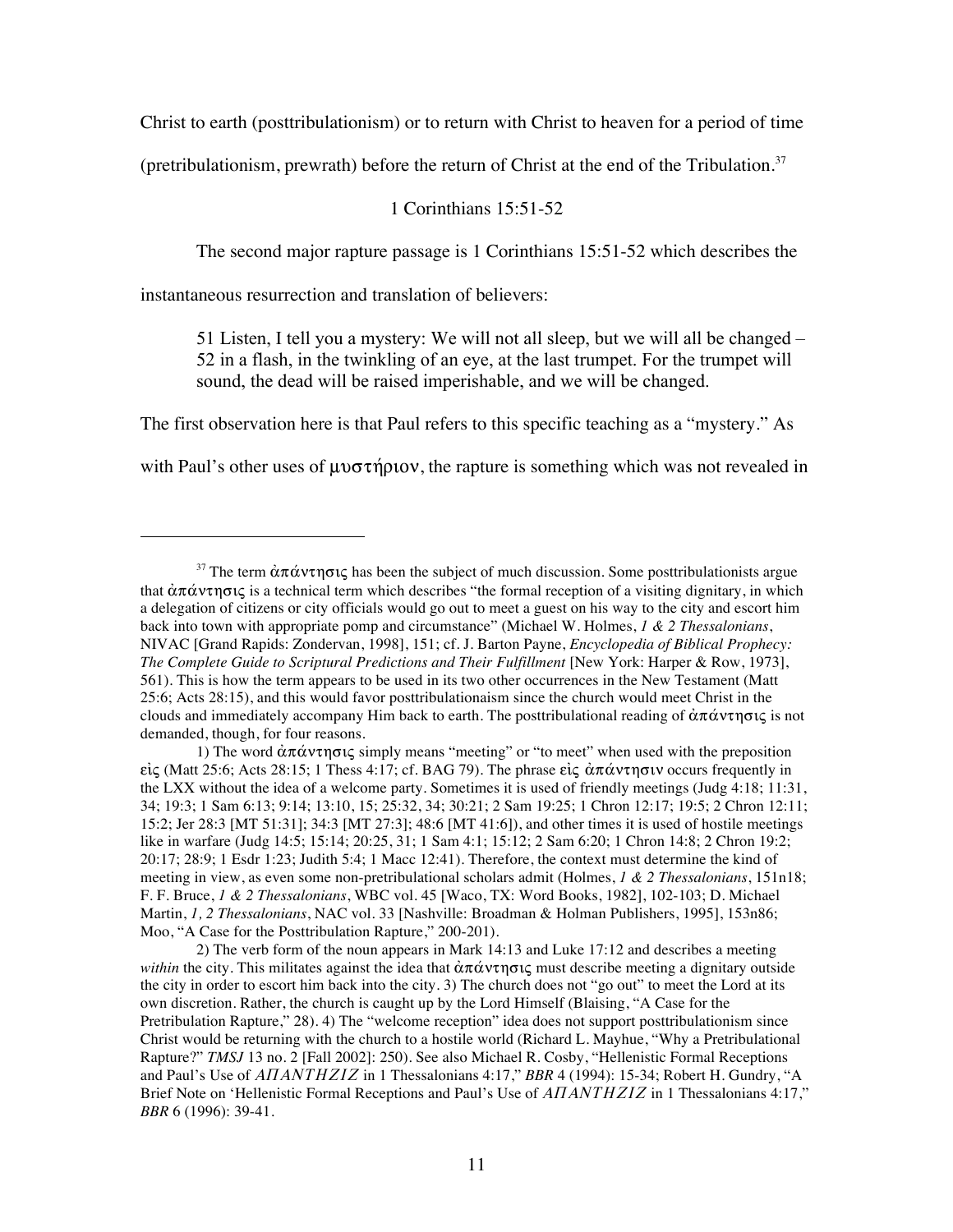the Old Testament.<sup>38</sup> The general resurrection was previously revealed (Dan 12:2; Isa 26:19; cf. John 5:29; 11:24), but the rapture was not. There are also some parallel ideas to the rapture in 1 Thessalonians 4:16-17. Paul states that "we will not all sleep" (1 Thess 4:14-16) where "sleep" is a euphemism for death (cf. 1 Cor 11:30; 15:6, 18, 20). The dead will be raised ( $\epsilon \gamma \epsilon \rho \omega$ ), and "we will be changed" ( $\dot{\alpha} \lambda \lambda \dot{\alpha} \sigma \sigma \omega$ ). As in 1 Thessalonians 4:15, 17, the imminence of the event is seen in the fact that Paul included himself with those who would be raptured ("we"). The translation of believers, both living and dead, will happen instantaneously ("in a flash, in the twinkling of an eye"), and unlike 1 Thessalonians 4, there is an indication here of when the rapture will occur–at the "last trumpet." The trumpet here is likely the same as in 1 Thessalonians  $4:16.^{39}$ 

<sup>38</sup> Cf. Rom 11:25; 16:25; Eph 1:9; 3:3, 4, 6, 9; 5:32; 6:19; Col 1:26; 2:2; 4:3; 1 Tim 3:16 (Gordon D. Fee, *The First Epistle to the Corinthians*, NICNT [Grand Rapids: Eerdmans, 1987], 800).

 $39$  Posttribulationists typically equate the "last trumpet" with the posttribulational trumpet in Matthew 24:31 and the seventh trumpet of Revelation 11:15, which is followed by the declaration, "The kingdom of the world has become the kingdom of our Lord and of his Christ, and he will reign for ever and ever." This requires a simultaneous view of the seal, trumpet, and bowl judgments (Moo, "A Case for the Posttribulation Rapture," 198, 226-27). Those representing the prewrath and pretribulational views equate the trumpets in the rapture passages but do not equate them with the seventh trumpet in Revelation or the trumpet before the return of Christ in Matthew 24:31. Several reasons are offered. 1) Paul could not have had the seventh trumpet in mind because Revelation was not written until after his death (Hultberg, "A Case for the Prewrath Rapture," 152). This would make no sense to his audience. 2) The "last trumpet" in 1 Corinthians 15:52 may be the last in sequence but not the last trumpet in time. 3) The trumpets in Revelation issue judgment (a great earthquake follows the seventh trumpet in Rev 11:19), but the trumpet at the rapture is one of blessing (Pentecost, *Things to Come*, 189-90). 4) There are good arguments for a chronological view of the seal, trumpet, and bowl judgments in Revelation which would place the trumpets in the middle of the Tribulation (John McLean, "Chronology and Sequential Structure of John's Revelation," in *When the Trumpet Sounds*, eds. Thomas Ice and Timothy Demy [Eugene, OR: Harvest House Publishers, 1995], 313-51). The trumpet before Christ's return (Matt 24:31) follows the trumpet judgments in Revelation. 5) The trumpet calls in Matthew 24:31 and Revelation 11:15 do not include an explicit description of the resurrection of the dead.

From a pretribulational perspective, there are several possible explanations for the "last trumpet" in 1 Corinthians 15:52 (see Showers, *Maranatha: Our Lord Come!* 259-69). 1) Paul may be using "last" in contrast to "first", as he does with the "first" man (Adam) and the "last" man (Christ) in 1 Corinthians 15:45. The first trumpet in Scripture was used to assemble the nation of Israel to meet with God on Mount Sinai where they received the Law which began the ministry of death (Exod 19:10-20; cf. 2 Cor 3:7-9; Heb 12:18-21). The last trumpet will call the church to assemble together to meet the Lord in the air, and the resurrection/translation of the church will signal the end of death. 2) Paul taught the Corinthians the eschatological association of Israel's seven feasts (e.g., 1 Cor 5:6-8; 15:20-24). The last trumpet is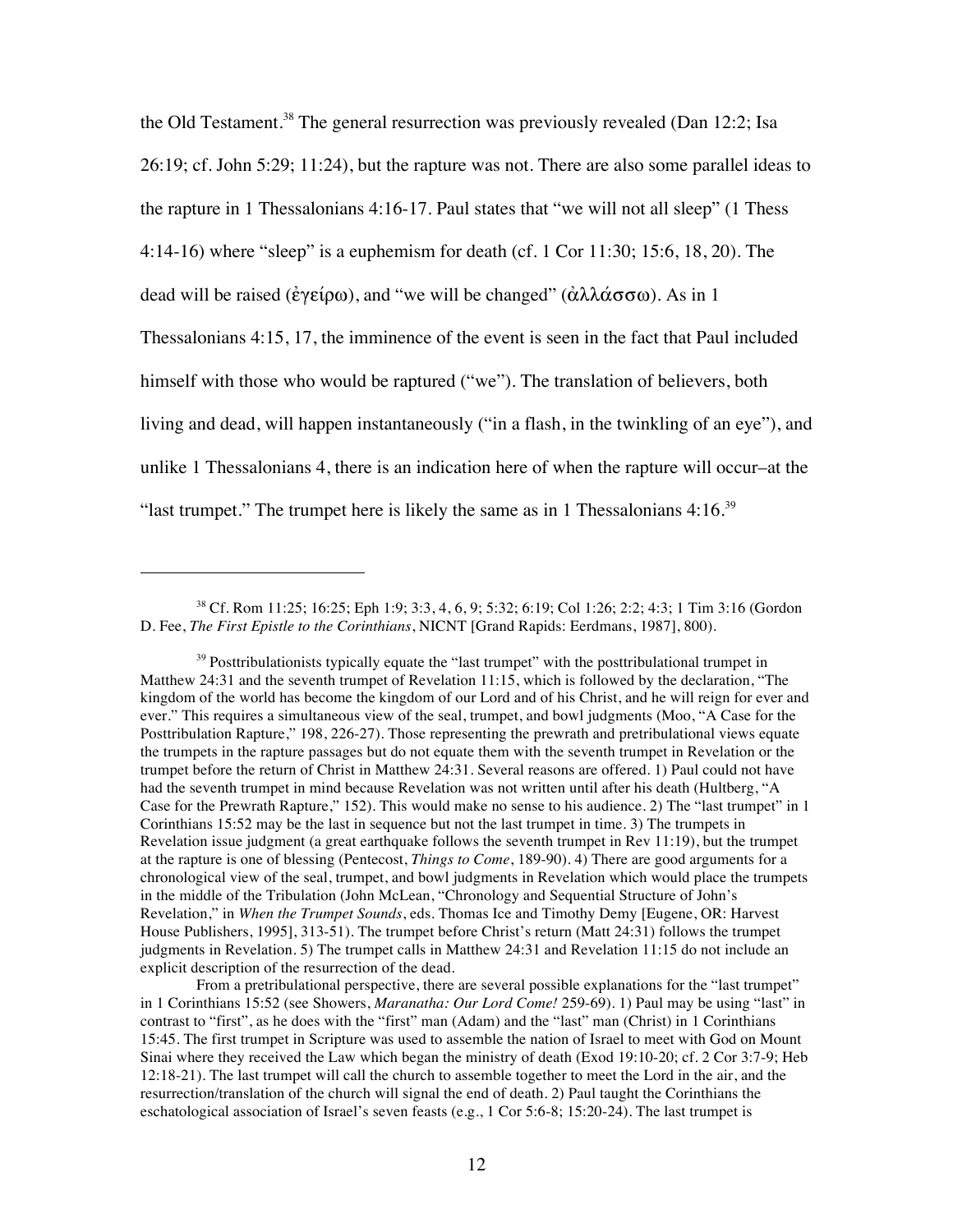### John 14:1-3

Of the many passages in the Gospels where Jesus speaks of His return, John 14:1- 3 is considered to be a rapture passage because it speaks of Jesus' coming to take the disciples to His Father's house to be with Him:

1 Do not let your hearts be troubled. Trust in God; trust also in me. 2 In my Father's house are many rooms; if it were not so, I would have told you. I am going there to prepare a place for you. 3 And if I go and prepare a place for you, I will come back and take you to be with me that you also may be where I am.

In this passage, Jesus comes specifically for believers, and no judgment is mentioned as in other passages which depict His second coming. Also, Jesus takes the believers to the Father's house to be with Him forever. Finally, there are similarities between the language of John 14:1-3 and that of 1 Thessalonians 4:13-18, indicating that the same event is in view.<sup>40</sup> Most believe that John 14:1-3 describes the return of Christ for believers, either in a pretribulational or posttribulational rapture.

### Summary

The three main rapture passages in the New Testament are 1 Thessalonians 4:13-

18, 1 Corinthians 15:51-52, and John 14:3. The Lord will come again for his own, and the

dead in Christ will be resurrected before the living believers are translated into their

associated with the Feast of Trumpets which occurred historically before the Day of Atonement (Lev 23). The Day of Atonement will be fulfilled in the Tribulation, so the Feast of Trumpets will precede it and will be fulfilled by the rapture of the church. 3) Trumpets were used in war in both the Old Testament times and in the Roman army (e.g., 2 Sam 18:16; 20:22; cf. 1 Cor 14:8). The first trumpet gathered the troops for battle, and the last trumpet called the troops home. The "last trumpet" at the rapture will end the spiritual battle that the church has been fighting (2 Cor 6:7; 10:3-4; Eph 6:10-18; 1 Thess 5:8) and will call the church to its heavenly home (Phil 3:20). 4) The Roman army used trumpets to signal the beginning and ending of a guard's watch. The "last trumpet" will signal the end of the church's watch on the world.

<sup>&</sup>lt;sup>40</sup> The similarities between John 14:1-3 and 1 Thessalonians 4:13-18 include the following words and concepts: troubled (14:1)–grieve (4:13); believe (14:1)–believe (4:14); God, Me (14:1)–Jesus, God (4:14); told you  $(14:2)$ –say to you  $(4:15)$ ; come again  $(14:3)$ –coming of the Lord  $(4:15)$ ; receive you  $(14:3)$ –caught up  $(4:17)$ ; to myself  $(14:3)$ –to meet the Lord  $(4:17)$ ; where I am, there you may be  $(14:3)$ –always with the Lord (4:17). See Mal Couch, "Gospels," in *The Popular Bible Prophecy Commentary*, eds. Tim LaHaye and Ed Hindson (Eugene, OR: Harvest House Publishers, 2006), 365.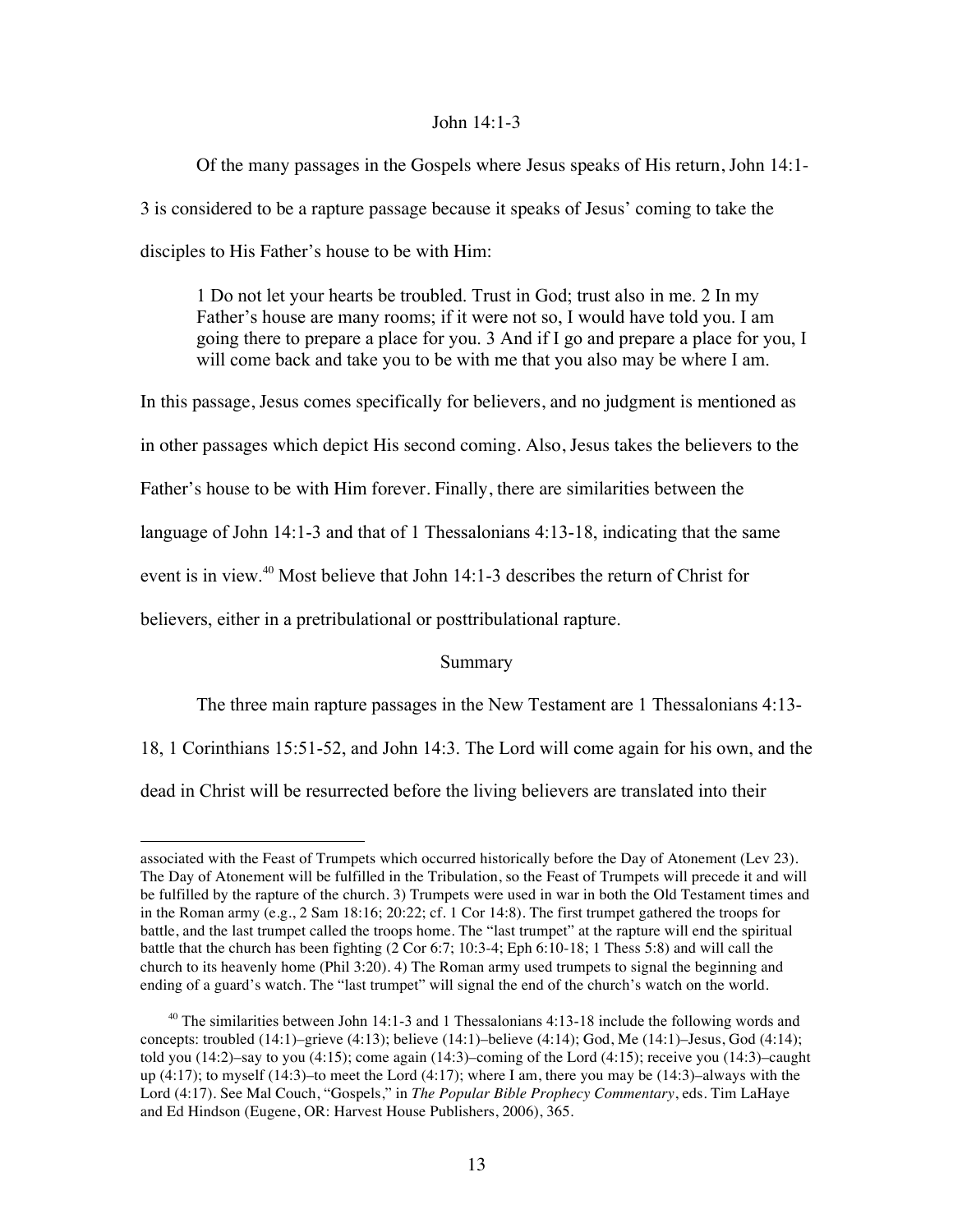glorified bodies. This will happen at the "last trumpet" and will include a loud command and the voice of an archangel. The believers will meet the Lord in the air and will be with the Lord forever. The only time indicator from these passages is the "last trumpet", but the timing of the last trumpet is debatable.

### **A Case for the Pretribulational Rapture**

Building a case for any rapture view requires looking at Scripture as a whole, making logical deductions, and harmonizing Scripture. The case for the pretribulational rapture here will be cumulative, and the four strongest arguments will be presented.<sup>41</sup> The operating assumptions are 1) that Scripture is inspired and thus fits together, and 2) that prophecy is to be interpreted in a normal, literal manner. The first assumption makes the present task worthwhile, for without the inspiration and unity of Scripture, no one could make sense of eschatological passages. The second assumption is for the purpose of objectivity in interpretation.<sup>42</sup> The application of literal hermeneutics results in a distinction between Israel and the church in God's program and a future for national

<sup>&</sup>lt;sup>41</sup> There is obvious overlap between the arguments in this paper and the arguments used by other pretribulationists of the past. However, pretribulationists sometimes overstate the case. For example, Walvoord lists fifty arguments for pretribulationism (Walvoord, *The Rapture Question*, 191-99), but many of these arguments can be easily countered or reinterpreted by those holding other views. This paper seeks to avoid the peripheral arguments and to just use the four best arguments. The other arguments for pretribulationism fit well with the view once it is established, but pretribulationism as a whole appears weak when appeals are made to some arguments which are not demanded. One example is the argument from 2 Thessalonians 2:6-7 that the restrainer is the Holy Spirit who can only be taken out of the world if the church is raptured (ibid., 196). This very well may be true, but since there are other interpretations of 2 Thessalonians 2:6-7, the argument will not carry much weight with non-pretribulationists.

<sup>&</sup>lt;sup>42</sup> Of course, literal interpretation is not the same as literalistic interpretation. Figures of speech are recognized by pretribulationists. See Pentecost, *Things to Come*, 1-64; Elliott E. Johnson, "Apocalyptic Genre and Literal Interpretation," in *Essays in Honor of J. Dwight Pentecost*, eds. Stanley D. Toussaint and Charles H. Dyer (Chicago: Moody Press, 1986), 197-210; idem., "What I Mean by Historical-Grammatical Interpretation and How that Differs from Spiritual Interpretation," *GTJ* 11 no. 2 (1990): 157-69; idem., "Literal Interpretation: A Plea for Consensus," in *When the Trumpet Sounds*, eds. Thomas Ice and Timothy Demy (Eugene, OR: Harvest House Publishers, 1995), 211-20; Thomas D. Ice, "Dispensational Hermeneutics," in *Issues in Dispensationalism*, eds. Wesley R. Willis and John R. Master (Chicago: Moody, 1994), 28-49; Ryrie, *Dispensationalism*, 79-104; Robert L. Thomas, *Evangelical Hermeneutics: The New Versus the Old* (Grand Rapids: Kregel, 2002).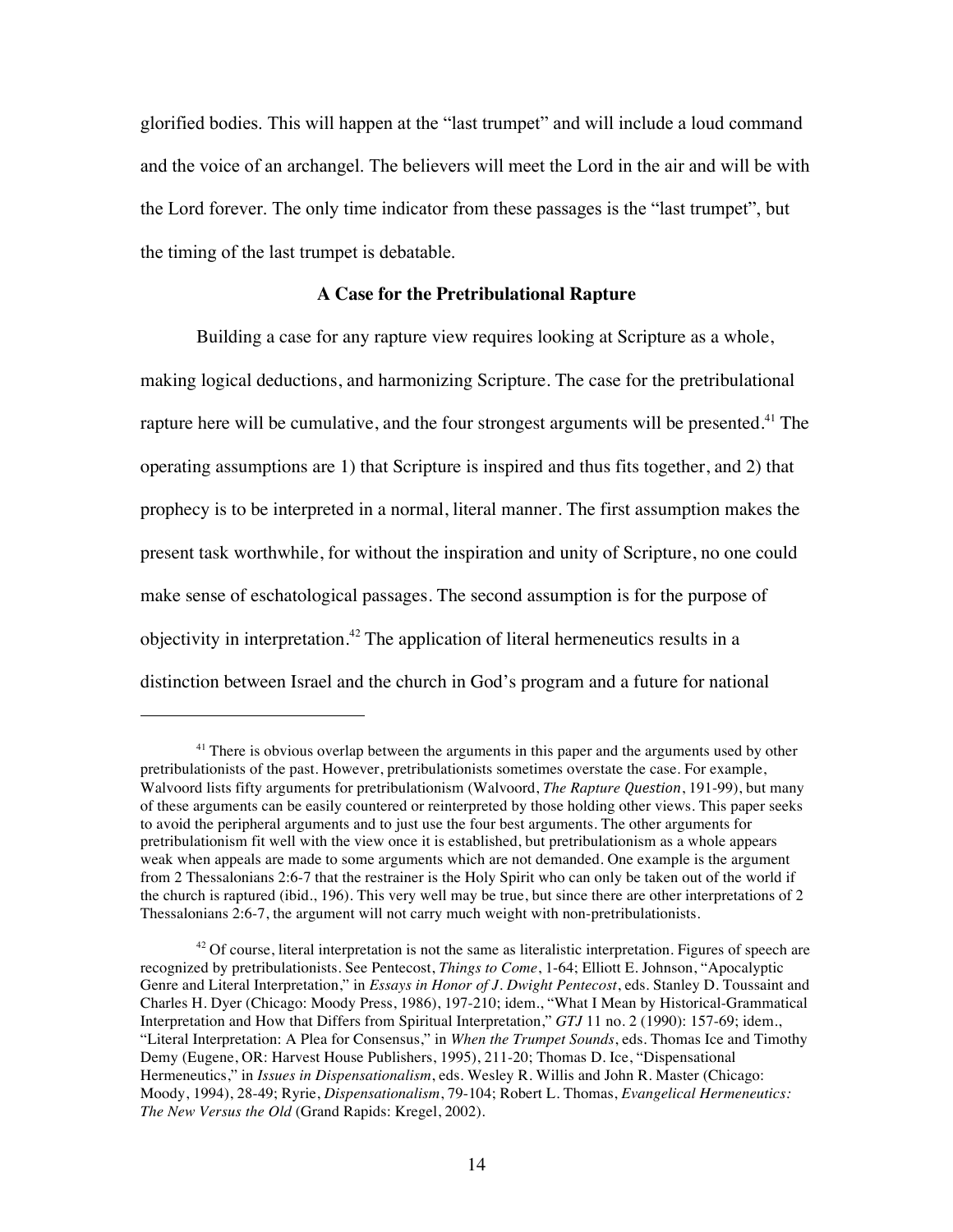Israel,<sup>43</sup> but this assumption is not strictly necessary for pretribulationism<sup>44</sup> and is not always shared by non-pretribulationists.<sup>45</sup> Likewise, literal hermeneutics typically leads to a futurist view of both Daniel's seventieth week (Dan  $9:24-27$ )<sup>46</sup> and Revelation 6-19<sup>47</sup> and to the premillennial return of Christ to reign on the earth as depicted in Revelation

!!!!!!!!!!!!!!!!!!!!!!!!!!!!!!!!!!!!!!!!!!!!!!!!!!!!!!!

<sup>45</sup> E.g., Hultberg, "A Case for the Prewrath Rapture," 113-15, 130; Blomberg, "The Posttribulationism of the New Testament," 75-77.

46 See John F. Walvoord, *Daniel: The Key to Prophetic Revelation* (Chicago: Moody Press, 1971), 216-37; Randall Price, "Prophetic Postponement in Daniel 9:24-27," in *Progressive Dispensationalism: An Analysis of the Movement and Defense of Traditional Dispensationalism*, ed. Ron J. Bigalke, Jr. (Lanham, MD: University Press of America, 2005), 215-56.

47 See Walvoord, *The Revelation of Jesus Christ*, 268-310; idem., "The Theological Significance of Revelation 20:1-6," in *Essays in Honor of J. Dwight Pentecost*, eds. Stanley D. Toussaint and Charles H. Dyer (Chicago: Moody Press, 1986), 227-38; Robert L. Thomas, "A Classical Dispensationalist View of Revelation," in *Four Views on the Book of Revelation*, ed. C. Marvin Pate (Grand Rapids: Zondervan, 1998), 177-229.

<sup>43</sup> See Donald K. Campbell, "The Church in God's Prophetic Program," in *Essays in Honor of J. Dwight Pentecost*, eds. Stanley D. Toussaint and Charles H. Dyer (Chicago: Moody Press, 1986), 149-61; Louis A. Barbieri, Jr., "The Future for Israel in God's Plan," in *Essays in Honor of J. Dwight Pentecost*, eds. Stanley D. Toussaint and Charles H. Dyer (Chicago: Moody Press, 1986), 163-79; S. Lewis Johnson, Jr., "Paul and 'The Israel of God': An Exegetical and Eschatological Case-Study," in *Essays in Honor of J. Dwight Pentecost*, eds. Stanley D. Toussaint and Charles H. Dyer (Chicago: Moody Press, 1986), 181-96; Robert L. Saucy, "Israel and the Church: A Case for Discontinuity," in *Continuity and Discontinuity: Perspectives on the Relationship Between the Old and New Testaments*, ed. John S. Feinberg (Westchester, IL: Crossway Books, 1988), 239-59; H. Wayne House, ed., *Israel: The Land and the People* (Grand Rapids: Zondervan, 1998); Craig A. Blaising, "The Future of Israel as a Theological Question," *JETS* 44, no. 3 (Sept 2001): 435-50; Barry E. Horner, *Future Israel: Why Christian Anti-Judaism must be Challenged* (Nashville: B&H Academic, 2007); H. Wayne House, "The Future of National Israel," *BSac* 166 (October-December 2009): 463-81; Michael J. Vlach, *Has the Church Replaced Israel? A Theological Evaluation* (Nashville: B&H Academic, 2010).

<sup>44</sup> For example, pretribulationists Bock and Blaising do not recognize a sharp distinction between Israel and the church (Craig A. Blaising and Darrell L Bock, *Progressive Dispensationalism* [Grand Rapids: Baker, 1993], 50-51). This view is compatible with pretribulationism, but it fails to explain the reason for removing the church from the entire Tribulation. If those saved during the Tribulation (both Jew and Gentile) are also a part of the church, then the result would be that the church is removed from the Tribulation and the church goes through the Tribulation. See John Brumett, "Does Progressive Dispensationalism Teach a Posttribulational Rapture?" in *Progressive Dispensationalism: An Analysis of the Movement and Defense of Traditional Dispensationalism*, ed. Ron J. Bigalke, Jr. (Lanham, MD: University Press of America, 2005), 285-306. In reply, Blaising has recently stated, "For progressive dispensationalists, the rapture occurs at the beginning of the tribulation because God wills it so, as revealed by Paul in his Thessalonian correspondence, not because it is necessary to separate the program of the church" (Blaising, "A Case for the Pretribulation Rapture," 71). Again, there does not appear to be any purpose for removing the church from the Tribulation.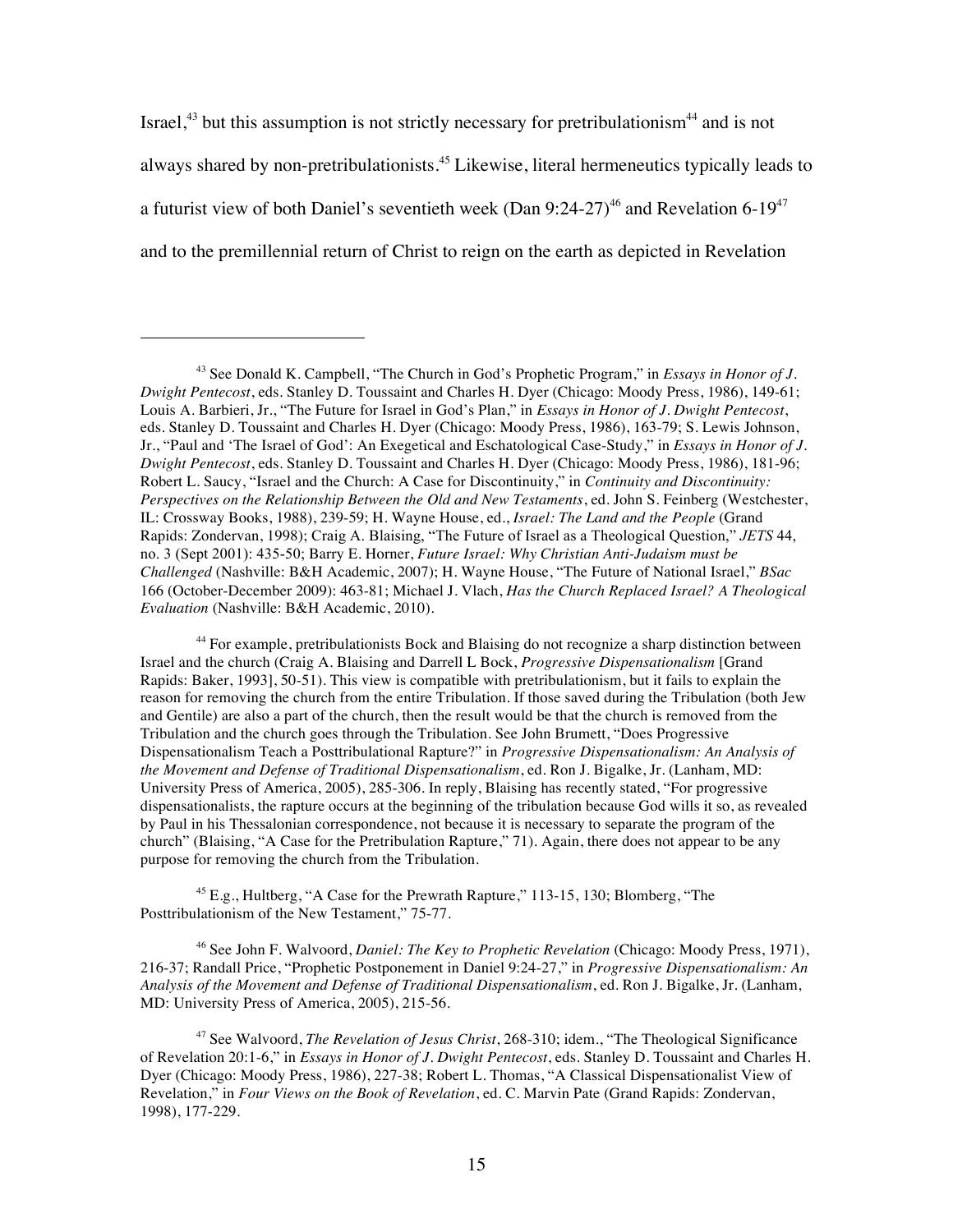19-20.<sup>48</sup> Many of these views are shared by proponents of pretribulationism, the prewrath rapture, and posttribulationism, but pretribulationism can be established without necessarily addressing these other matters.

Differences Between Rapture and Second Coming Passages

The first step in building a case for pretribulationism is demonstrating that the rapture and the Second Coming are separate events.<sup>49</sup> While it is readily acknowledged that there are similarities between passages dealing with the rapture and the Second Coming (e.g., the trumpets in 1 Thessalonians 4:16 and Matthew 24:31), the first hint that the rapture may be a separate event is that there are a number of significant differences between rapture passages and Second Coming passages.<sup>50</sup> The contention here is that pretribulationism best harmonizes these differences.<sup>51</sup> The main rapture passages are John

<sup>48</sup> See Jack S. Deere, "Premillennialism in Revelation 20:4-6," *BSac* 135 (January-March 1978): 58-73; Donald K. Campbell and Jeffrey L. Townsend, eds. *A Case for Premillennialism: A New Consensus* (Chicago: Moody Press, 1992); Robert L. Thomas, *Revelation 8-22: An Exegetical Commentary* (Chicago: Moody Press, 1995), 353-435; Craig A. Blaising, "Premillennialism," in *Three Views on the Millennium and Beyond*, ed. Darrell L. Bock (Grand Rapids: Zondervan, 1999), 155-227.

 $49$  Pretribulationists are often charged with imposing their system upon Scripture because they believe that the return of Christ will happen in two parts (e.g., Riddlebarger, *A Case for Amillennialism*, 142-45), but all views must recognize that there are two phases to Christ's coming – the rapture first and then the return to earth to judge the world and set up the kingdom (Mayhue, "Why a Pretribulational Rapture?" 250). It may appear simpler to read all of the passages as if the rapture and the Second Coming were one event, but this is just an assumption which also needs to be supported by biblical arguments (Edgar, "An Exegesis of Rapture Passages," 203). Doing a word study will not answer the question since there are many words for Christ's return and since some of them are used in both "rapture" and "Second Coming" passages (e.g.,  $\pi \alpha \rho \partial \sigma \alpha$  in 1 Thess 4:15 and Matt 24:27) without an indication of the timing. See Edward E. Hindson, "The Rapture and the Return: Two Aspects of Christ's Coming," in *When the Trumpet Sounds*, eds. Thomas Ice and Timothy Demy (Eugene, OR: Harvest House Publishers, 1995), 153- 54.

 $50$  The prewrath and midtribulational views both see differences which distinguish the rapture from the Second Coming, so the debate here is mainly with posttribulationism. As Feinberg points out, all pretribulationists must demonstrate is that it is possible that two separate events are in view (see John S. Feinberg, "Arguing About the Rapture: Who Must Prove What and How," in *When the Trumpet Sounds*, eds. Thomas Ice and Timothy Demy [Eugene, OR: Harvest House Publishers, 1995], 193-94).

<sup>&</sup>lt;sup>51</sup> Pretribulationists often present upwards of a dozen or more differences (e.g., Tim LaHaye, "The Second Coming: A Two-phased Event," in *The Popular Handbook on the Rapture*, eds. Tim LaHaye,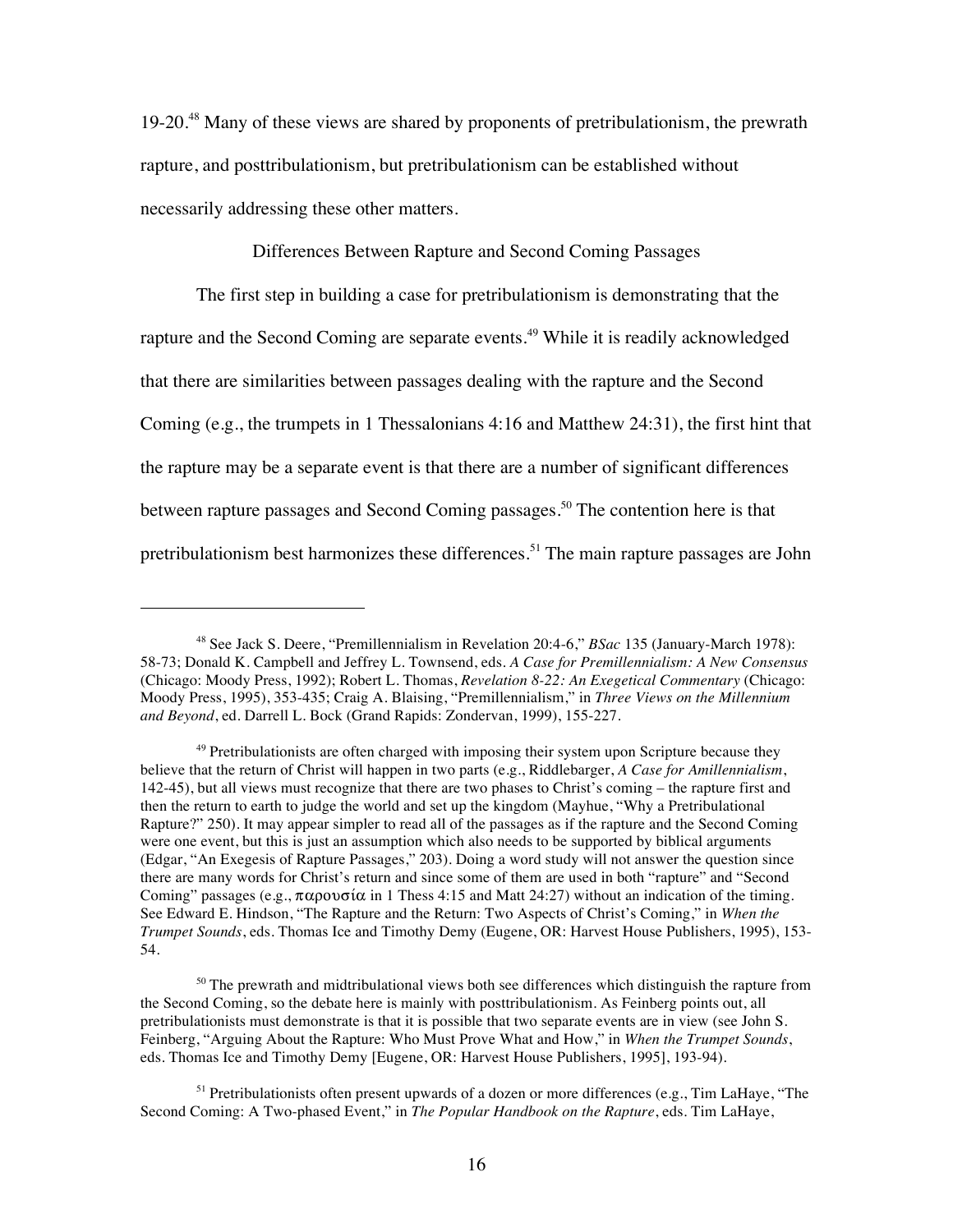14:1-3; 1 Corinthians 15:51-52; and 1 Thessalonians 4:13-18. The main Second Coming passages are Zechariah 14; Matthew 24; Mark 13; Luke 21; and Revelation 19.<sup>52</sup>

## *The Rapture and the Father's House*

!!!!!!!!!!!!!!!!!!!!!!!!!!!!!!!!!!!!!!!!!!!!!!!!!!!!!!!

In John 14:3, Jesus promised that after He goes to prepare a place at the Father's house, He would come again to take believers to be with Himself. If there will be a pretribulational (or prewrath) rapture, then Christ will meet the church in the air and take believers immediately to the Father's house in heaven before returning at the end of the Tribulation with the church to the earth. However, posttribulationism teaches that Jesus will rapture the church, meet them in the air, and then immediately return to the earth. The promise of taking believers to the Father's house in heaven is never fulfilled because the church never sees heaven. This appears to be a major discrepancy that is best explained by a pretribulational (or prewrath) rapture. Posttribulationists have offered a number of responses which state in one way or another that Jesus is not promising to take believers to heaven, but none of these is very convincing to this author.<sup>53</sup>

Thomas Ice, Ed Hindson [Eugene, OR: Harvest House Publishers, 2011], 55), but some of these can be harmonized or explained by posttribulationism. For example, the fact that the coming of Christ is called the "blessed hope" in Titus 2:13 (a "rapture passage") and the fact that all the peoples of the earth will mourn when Christ returns (Rev 1:7) can be harmonized from a posttribulational perspective. The blessed hope may be for believers who are raptured as the Lord returns, and the mourning may come from unbelievers who are facing impending doom when Christ returns.

 $52$  There are many other verses, but these are the main passages. Geisler lists the following as rapture passages: John 14:3; 1 Cor 1:7-8; 15:51-53; 16:22; Phil 3:20-21; Col 3:4; 1 Thess 1:10; 2:19; 4:13- 18; 5:9, 23; 2 Thess 2:1; 1 Tim 6:14; 2 Tim 4:1; Titus 2:13; Heb 9:28; James 5:7-9; 1 Pet 1:7, 13; 1 John 2:28-3:2; Jude 21; Rev 2:25; 3:10; 22:7, 12, 20. He lists the following as Second Coming passages: Dan 2:44-45; 7:9-14; 12:1-3; Zech 12:1-9; 14:1-15; Matt 13:41; 24:14-31; 26:64; Mark 13:14-27; 14:62; Luke 13:25-28; Acts 1:9-11; 3:19-21; 1 Thess 3:13; 2 Thess 1:6-10; 2:8; 2 Pet 3:1-14; Jude 14-15; Rev 1:7; 19:11-20:6 (Geisler, *Systematic Theology, Volume Four*, 624; cf. Hindson, "The Rapture and the Return," 156).

 $53$  Posttribulationists do not all agree on the interpretation of John 14:3. 1) Moo believes that the Second Coming is in view but that one should not read "heaven" into Jesus' promise that he would take believers to be with Himself (Moo, "A Case for the Posttribulation Rapture," 196-97; cf. Leon Morris, *The Gospel According to John*, rev. ed., NICNT [Grand Rapids: Eerdmans, 1995], 567-68). Moo's interpretation does not adequately account for Jesus' reference to the many rooms in His Father's house.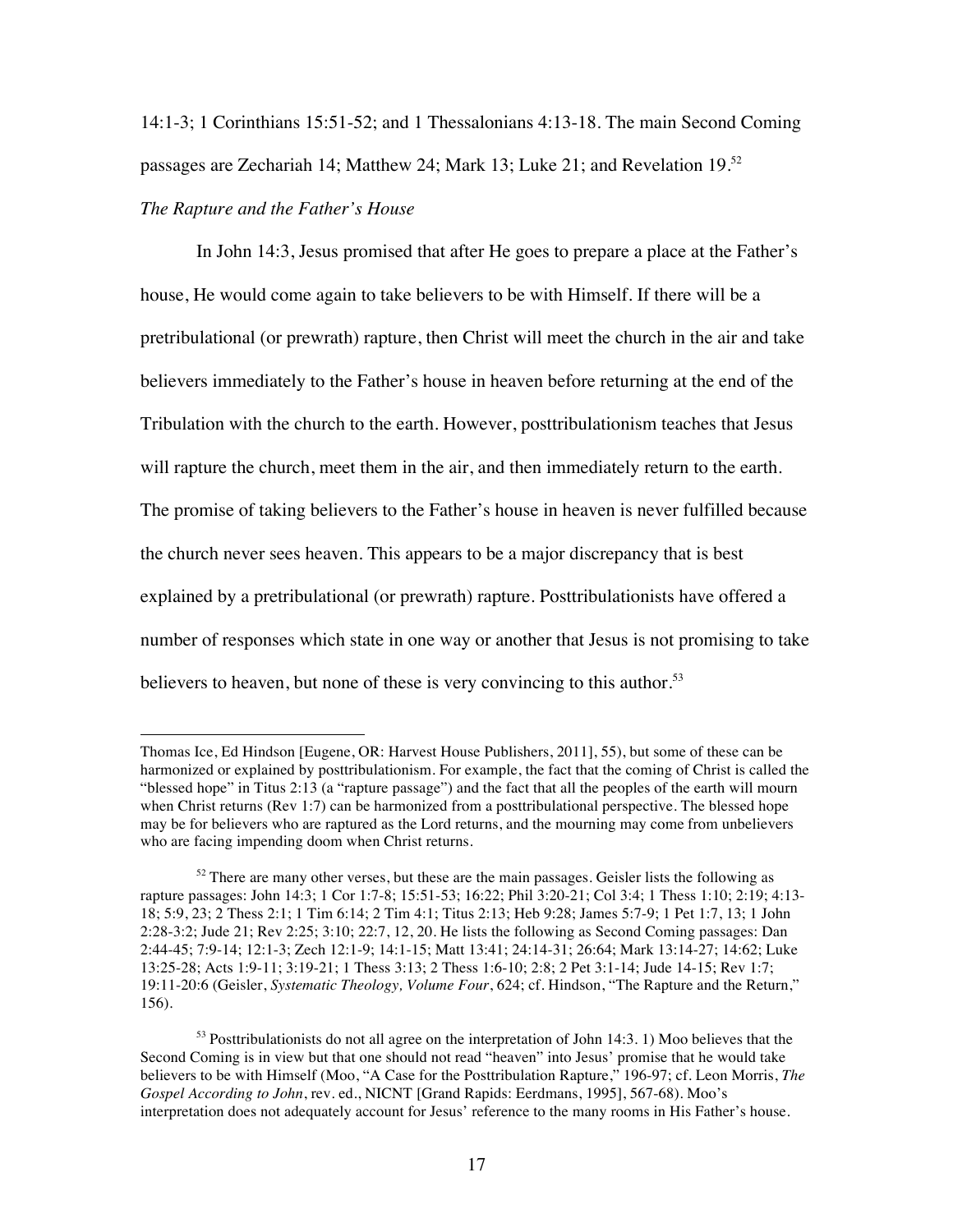### *The Rapture and the Olivet Discourse*

!!!!!!!!!!!!!!!!!!!!!!!!!!!!!!!!!!!!!!!!!!!!!!!!!!!!!!!

Reading the three major rapture passages in light of the Olivet Discourse reveals a few interesting differences.<sup>54</sup> 1) There are many signs that lead up to the Second Coming (Matt 24:33), but the rapture passages have no hint of signs. 2) In the Olivet Discourse, the elect are gathered from the four winds, from one end of the heavens to the other (Matt 24:31), but there is no mention of the resurrection of dead believers or the translation of living believers. 3) The Olivet Discourse teaches that judgment will follow the Tribulation and the return of Christ and that the kingdom will follow the judgment (Matt 25:31-46), but there is no mention of immediate judgment or the kingdom in the rapture passages. 4) In the Olivet Discourse, the angels gather the elect (Matt 24:31; cf. Matt 13:39), but the Lord *Himself* ( $\alpha\dot{\alpha}\dot{\alpha}\dot{\alpha}$ ) comes down to meet the church at the rapture  $(1 \text{ Thesis } 4:16)^{55}$ 

<sup>54</sup> See Feinberg, "The Case for the Pretribulation Rapture Position," 80-86.

Why would He be preparing a place for the disciples if the disciples never go there? 2) Gundry believes that Jesus is saying that He is going away to the cross to prepare spiritual abodes for His disciples through His death and resurrection. His coming again to receive the disciples was fulfilled after the resurrection when Jesus came to the disciples and breathed the Holy Spirit upon them (John 20:19, 22; Gundry, *First the Antichrist*, 110-112). Gundry's view does not adequately address the context of John 14, which indicates that Jesus is going to His Father in heaven (14:4-6, 25-26, 28) or the promise to receive the disciples to Himself so that the disciples would be with Jesus. 3) Blomberg believes that the Father's house is an allusion to the temple and that Jesus' promise will be fulfilled after the millennium in the new heaven and new earth (Blomberg, "The Posttribulationism of the New Testament," 78-79). However, Blomberg's interpretation is doubtful since there is no temple ("my Father's house") in the eternal state (Rev 21:22). Additionally, placing Jesus' promise to "come again" to receive the disciples at the end of the millennium is odd because Jesus will already be with the disciples during the millennium. Finally, there is an important difference between "my Father's house" in John 2:16 and John 14:2 which shows that Jesus did not have the earthly temple in mind. In John 2:16, the masculine noun  $\alpha \times \alpha$  is used, but in John 14:2, the feminine noun  $\vec{\text{ok}}\alpha$  appears. Dean notes that this difference shows that Jesus was not speaking of the temple in John 14:2, since  $\alpha$  is typically used in the LXX with "of God" to refer to the temple, but oi $\kappa \alpha$  is never used this way (Robert Dean, Jr., "Three Foundational Rapture Passages," in *The Popular Handbook on the Rapture*, eds., Tim LaHaye, Thomas Ice, and Ed Hindson [Eugene, OR: Harvest House Publishers, 2011], 98).

 $55$  In response, posttribulationists argue that the gathering of the elect in Matthew 24:31 is a reference to the rapture so that Matthew 24 *is* a rapture passage where these teachings occur (Douglas J. Moo, "Response," in *Three Views on the Rapture: Pre-, Mid-, or Post-Tribulation*, ed. Gleason L. Archer, Jr. [Grand Rapids: Zondervan, 1996], 98). But this is just an assumption which does not change the fact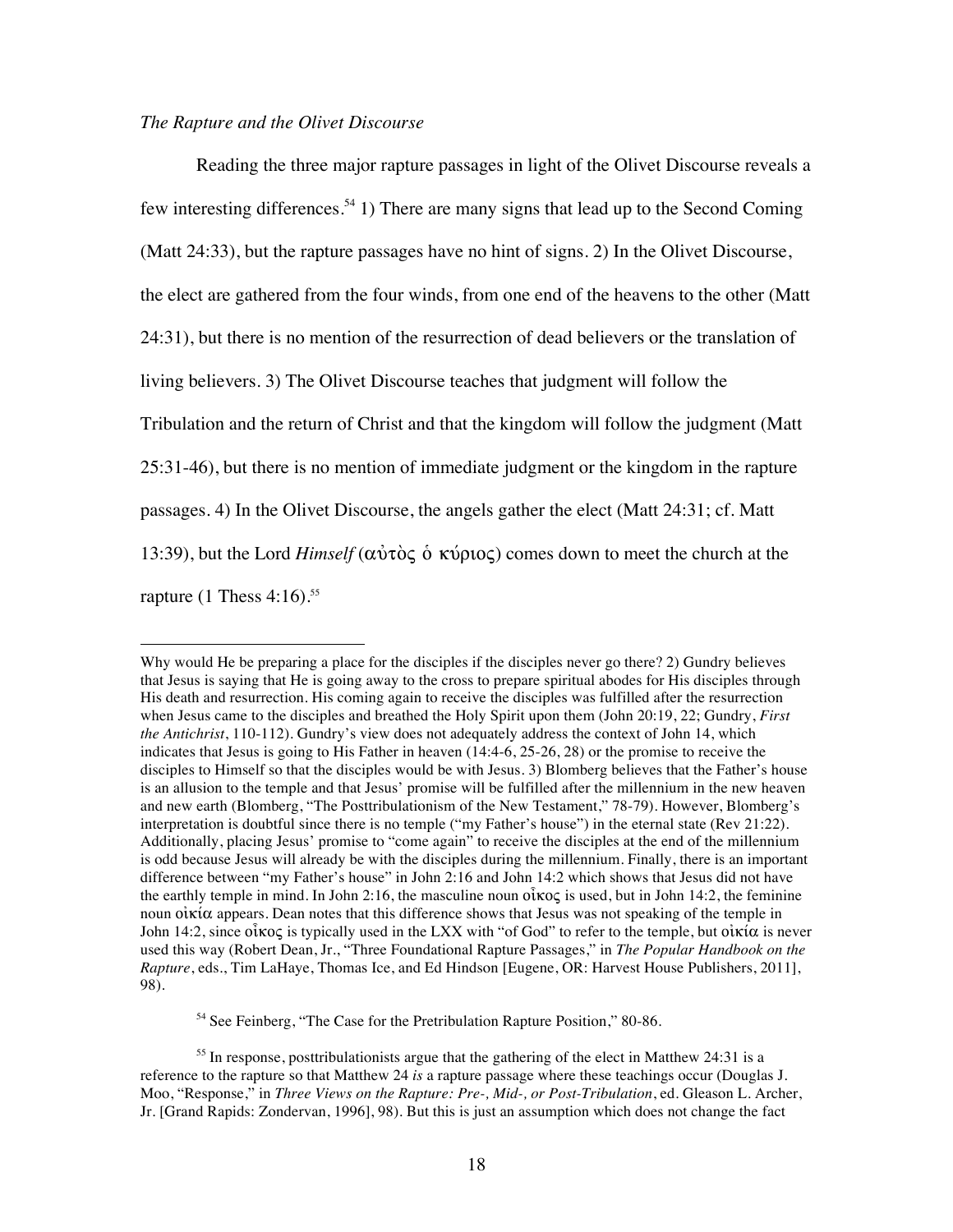### *The Rapture and Separating Believers and Unbelievers*

!!!!!!!!!!!!!!!!!!!!!!!!!!!!!!!!!!!!!!!!!!!!!!!!!!!!!!!

In the rapture passages, the dead in Christ are raised, and the living believers are translated instantaneously. However, in two of Jesus' parables, there is no mention of the rapture at the end of the age. Instead, Jesus taught that the angels would separate the wicked from the righteous at the end of the age (Matt 13:47-50) when the King returns to establish His kingdom (Matt 25:31-46). But Jesus taught that at this time the nations will be gathered together and separated before the Lord "as a shepherd separates the sheep from the goats" (Matt 25:32). This gathering appears to take place on the *earth* where the King has taken His throne, but the gathering at the rapture happens in the *air*. Furthermore, the gathering in Matthew 25 includes *all the nations* (wicked and righteous), but the gathering at the rapture is for the church only. Finally, the separation of the sheep and goats seems redundant if the sheep have already been separated in the rapture. It appears that the gathering and separating of Matthew 25:31-46 is a separate event from the gathering of the church to meet the Lord in the air.<sup>56</sup>

that there is no mention of signs, judgment, or the kingdom in the rapture passages and that there is no mention of the resurrection of believers in the Olivet Discourse. This would not account for the difference of who gathers the elect (angels or the Lord Himself) either. These differences do not *prove* that two separate events are in view, but they at least raise this suspicion.

An important and related question is whether the Olivet Discourse concerns only Israel (pretribulationism) or all believers (posttribulationism). See Blaising, "A Case for the Pretribulation Rapture," 35-52; Moo, "A Case for the Posttribulation Rapture," 212-23. Many assumptions are made in the interpretations, but the Jewishness of the Olivet Discourse favors the pretribulational view in the opinion of this author. The Jewish elements include the following: 1) The background to the Tribulation is the time of *Jacob's* trouble (Jer 30:7) and Daniel's seventieth seven which is for "*your* people" and "*your* holy city" (Dan 9:24), referring to the Jews and the city of Jerusalem respectively (cf. "labor pains" in Jer 30:6 and Matt 24:8). 2) The abomination of desolation (Matt 24:15) comes from Daniel's prophecies concerning the nation of Israel (Dan 9:27; 11:31; 12:11). The abomination in Daniel 11:31 was fulfilled when Antiochus IV Epiphanes defiled the Jewish temple, and the future abomination of desolation will stand "in the holy place" (Matt 24:15) which is arguably the *Jewish* temple in the Tribulation (cf. 2 Thess 2:4). 3) Those in *Judea* are to flee to the mountains (Matt 24:16). 4) The Jewish *Sabbath* will be observed (Matt 24:20). The fact that this distress will be unequalled in history (Matt 24:21) argues against the historical fulfillment of the Olivet Discourse in the destruction of the temple in AD 70. See also Larry D. Pettegrew, "Interpretive Flaws in the Olive Discourse," *TMSJ* 13 no. 2 (2002): 177-80.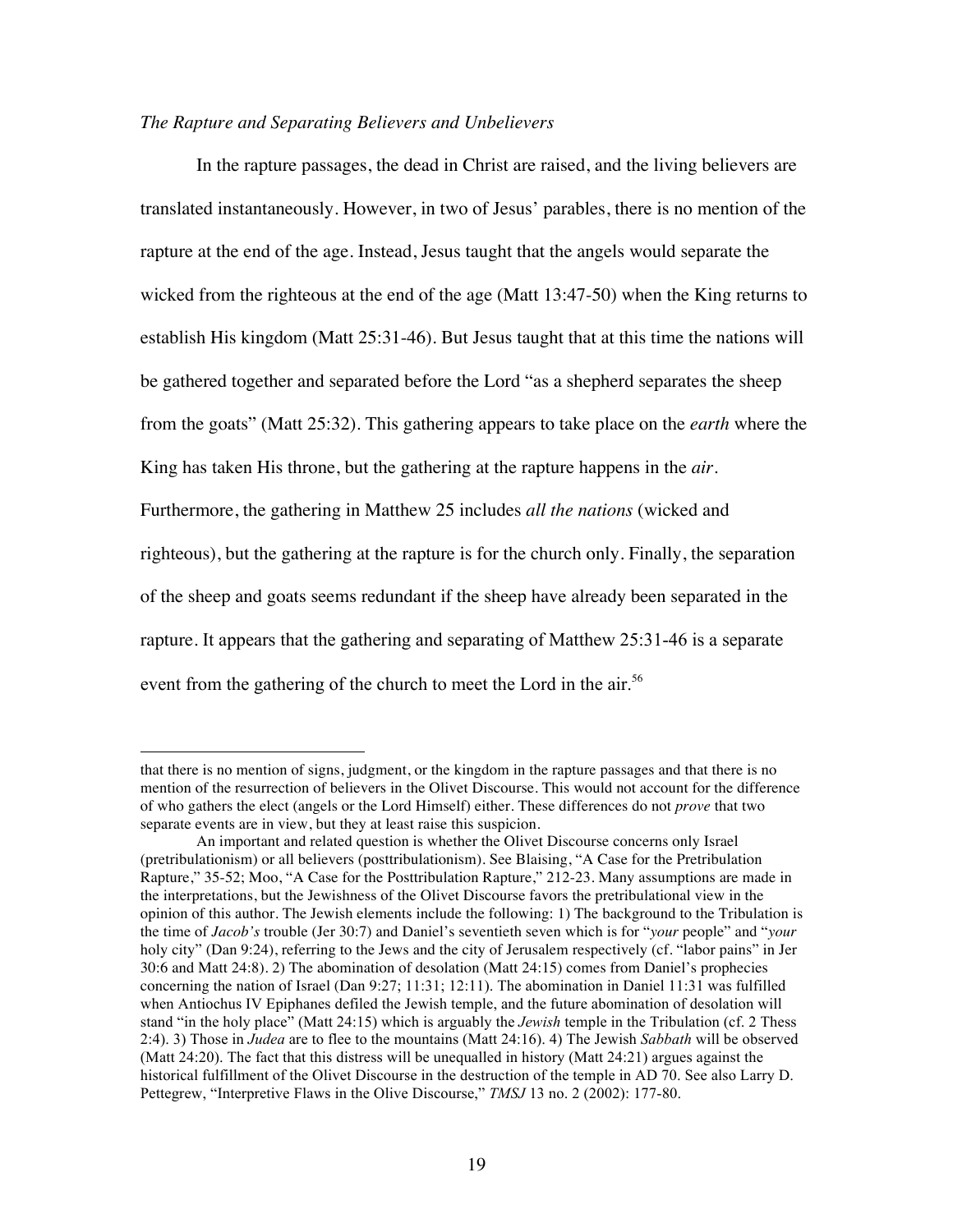## *The Rapture and Revelation 19*

In the account of the Second Coming in Revelation 19:11-21, it is surprising that there is no mention of the rapture of the church. 57 The saints appear to already be with the Lord when He returns, clothed in white linen (Rev 19:7; cf. 19:14; Jude 14). Moo's response is that there is not a progression of events in Revelation 19-20. Rather, the events described appear to happen in conjunction with the return of Christ.<sup>58</sup> But if this view were maintained, then there would be no time for the judgment seat of Christ and the marriage supper of the Lamb. The church would be raptured as Christ returns to earth and would receive the white garments before going to the judgment seat of Christ (1 Cor 3:11-15; 2 Cor 5:10).<sup>59</sup> But if Revelation 19-20 is sequential, then the church has already been glorified and returns with Christ from heaven. A pretribulational (or prewrath) rapture would account for the glorified church being with Christ when He returns.<sup>60</sup>

<sup>58</sup> Moo, "Response," 100.

!!!!!!!!!!!!!!!!!!!!!!!!!!!!!!!!!!!!!!!!!!!!!!!!!!!!!!!

<sup>59</sup> Feinberg, "Arguing about the Rapture," 204-205.

<sup>&</sup>lt;sup>56</sup> Gundry has argued that the judgment of the sheep and the goats in Matthew 25:31-46 happens at the end of the millennium and is the same as the great white throne judgment in Revelation 20:11-15 (Robert H. Gundry, *The Church and the Tribulation: A Biblical Examination of Posttribulationism* [Grand Rapids: Zondervan, 1973], 137). This interpretation is fraught with difficulties because of the many differences between Matthew 25:31-46 and Revelation 20:11-15. See Eugene W. Pond, "The Background and Timing of the Judgment of the Sheep and the Goats," *BSac* 159 (April-June 2002): 215-18; Geisler, *Systematic Theology, Volume Four*, 620.

<sup>57</sup> Feinberg, "The Case for the Pretribulation Rapture Position," 81-82.

 $60$  Pretribulationists often argue that since the terms "church" and "churches" are missing from the chapters depicting the Tribulation (Revelation 6-18), then the church must not be on earth during the Tribulation. It is peculiar that these terms are not mentioned, but the church is not directly mentioned in the heavenly scenes of Revelation 4-19 either. Revelation 18:20 may be the closest reference since it mentions "saints and apostles and prophets." However, there are several interesting arguments that the church is already in heaven before the Tribulation begins. See Robert Gromacki, "Where is 'the Church' in Revelation 4-19?" in *When the Trumpet Sounds*, eds. Thomas Ice and Timothy Demy (Eugene, OR: Harvest House Publishers, 1995), 353-67.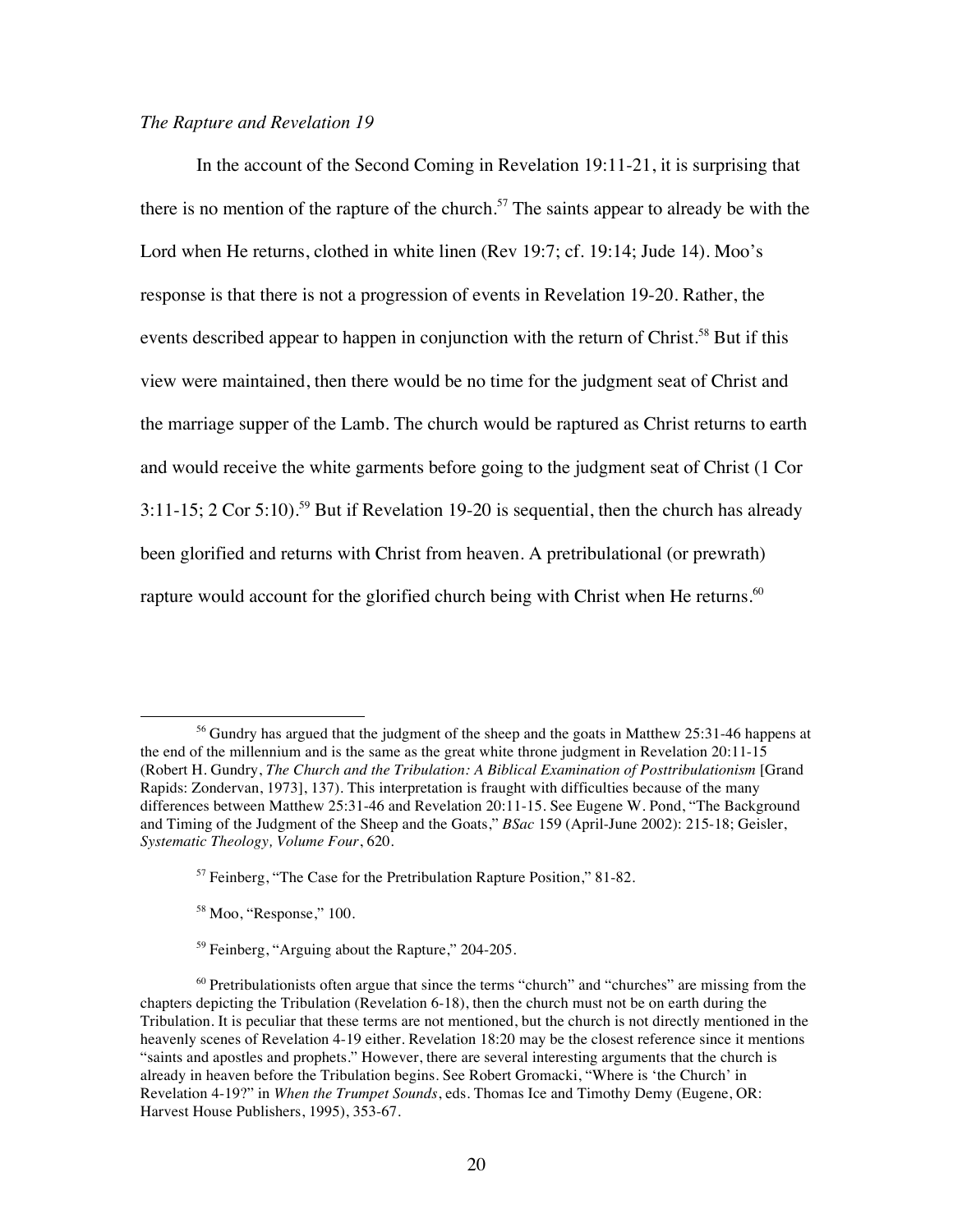### The Imminent Return of Christ

One of the tensions that pretribulationism helps to resolve is that which exists between the imminent return of Christ and the signs which accompany His return. The New Testament teaches 1) that Christ will come like a thief in the night (e.g., Matt 24:43; 25:13; Luke 12:39; Rev 3:3; 16:15); 2) that the Day of the Lord will also come suddenly (e.g., 1 Thess 5:2, 4; 2 Pet 3:10); and 3) that there will be signs before Christ returns to the earth. The signs include the preaching of the Gospel to all nations (Mark 13:10; Matt 24:14), the Great Tribulation (Mark 13:19-20; Rev 7:14), false prophets who work signs and wonders (Mark 13:22; Matt 24:23-24), signs in the heavens (Mark 13:24-26; Matt 24:29-30; Luke 21:25-27), the coming man of lawlessness (2 Thess 2:1-10; 1 John 2:18; Rev 13), and the salvation of Israel (Rom 11:25-26). Is the church to expect Christ to return at any moment, or will there be signs which indicate that His return is "near, right at the door" (Matt 24:33)? How does one resolve this tension?

The doctrine of imminence has been difficult for both the prewrath and the posttribulational views because of the belief that the church will go through the Tribulation (either partially or entirely) and because the church will see the signs leading up to the prewrath rapture or posttribulational rapture/return. Some deny that the term *imminence* means that Christ can return at any moment because the church is to expect the signs mentioned in the New Testament.<sup>61</sup> Some redefine imminence to mean that Christ can come during any generation instead of any moment. Yet the explanations given are often awkward and confusing, $62$  and there are too many teachings about the

<sup>61</sup> See Gerald B. Stanton, "The Doctrine of Imminence: Is it Biblical?" in *When the Trumpet Sounds*, eds. Thomas Ice and Timothy Demy (Eugene, OR: Harvest House Publishers, 1995), 228-33.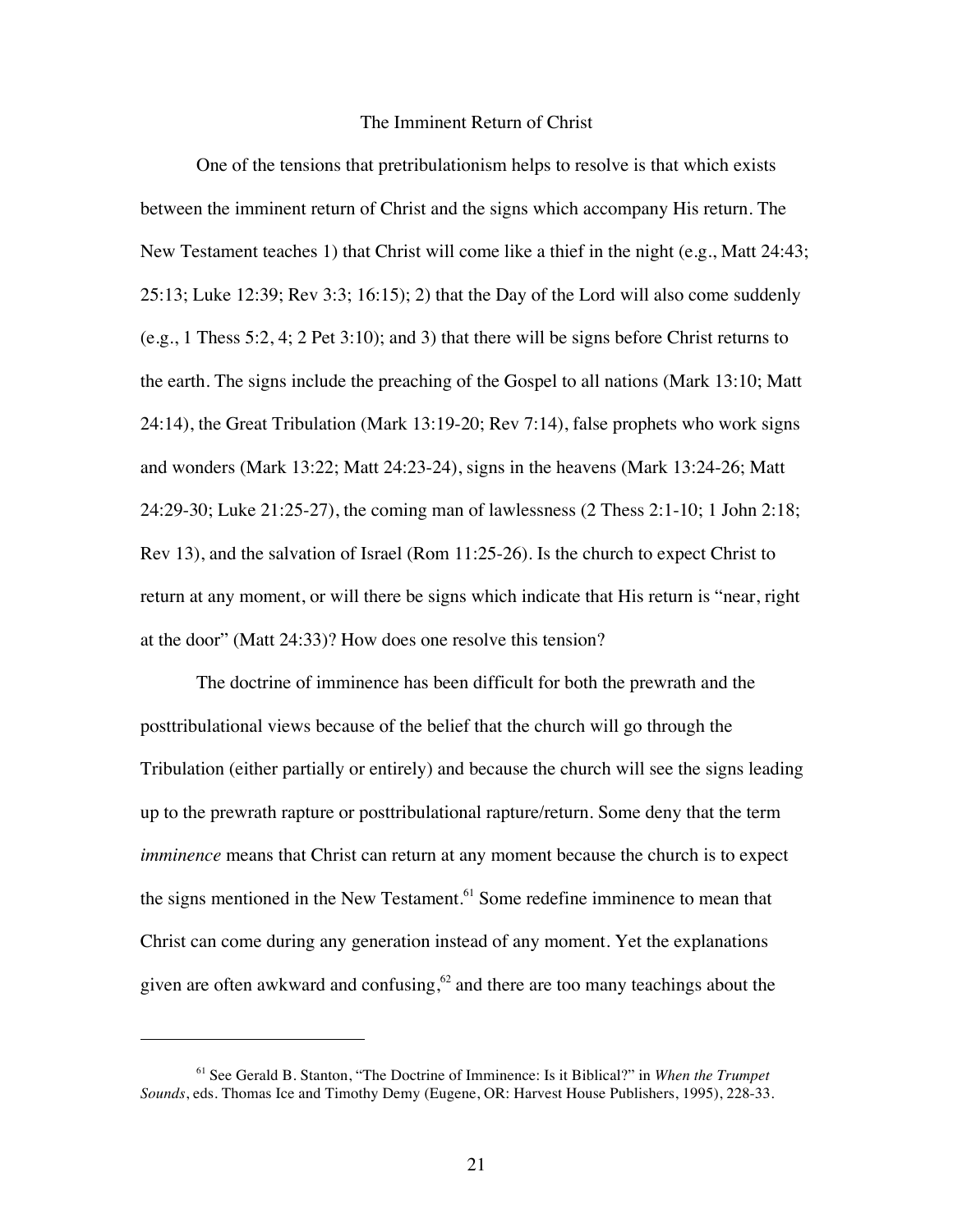sudden return of Christ in the New Testament to dismiss it or redefine imminence.<sup>63</sup> Pretribulationism, on the other hand, offers a better solution because it maintains that both the rapture and the beginning of the Day of the Lord are imminent in that they can occur at any moment, even though there will be signs leading up to the Second Coming of Christ as predicted by Jesus.<sup>64</sup>

### Promised Exemption from the Tribulation

The New Testament teaches that the church is not appointed to God's wrath.<sup>65</sup> In

1 Thessalonians 1:10, Paul states that Jesus "rescues us from the coming wrath." In 1 Thessalonians 5:9, Paul states, "For God did not appoint us to suffer wrath but to receive salvation through our Lord Jesus Christ." The context of the Day of the Lord in 1 Thessalonians, the futuristic idea of "coming wrath" in 1:10, and the mention of "labor pains" ( $\dot{\omega}\delta\acute{\nu}$ ) in 5:3 (cf. Matt 24:8; Mark 13:8) point toward deliverance from God's

 $62$  See the examples in Robert L. Thomas, "The Doctrine of Imminence in Two Recent Eschatological Systems," *BSac* 157 (October-December 2000): 460-63. Grudem's attempt at preserving imminence by stating that it is unlikely but possible that the signs have already been fulfilled is equally unconvincing (Wayne Grudem, *Bible Doctrine: Essential Teachings of the Christian Faith*, ed. Jeff Purswell [Grand Rapids: Zondervan, 1999], 432-36).

<sup>63</sup> See Earl D. Radmacher, "The Imminent Return of the Lord," in *Issues in Dispensationalism*, eds. Wesley R. Willis and John R. Master (Chicago: Moody Press, 1994), 247-67; Robert L. Thomas, "The 'Comings' of Christ in Revelation 2-3," *TMSJ* 7 no. 2 (Fall 1996): 153-81; John F. MacArthur, Jr., "Is Christ's Return Imminent?" *TMSJ* 11 no. 1 (2000): 7-18; Wayne A. Brindle, "Biblical Evidence for the Imminence of the Rapture," *BSac* 158 (April-June 2001): 138-51; idem., "Imminence," in *The Popular Encyclopedia of Bible Prophecy*, eds. Tim LaHaye and Ed Hindson (Eugene, OR: Harvest House Publishers, 2004), 144-48; idem., "The Doctrine of an Imminent Rapture," in *The Popular Handbook on the Rapture*, eds., Tim LaHaye, Thomas Ice, and Ed Hindson (Eugene, OR: Harvest House Publishers, 2011), 77-90.

<sup>&</sup>lt;sup>64</sup> For a full development of the dual imminence of the rapture and the beginning of the Day of the Lord, see Robert L. Thomas, "Imminence in the NT, Especially Paul's Thessalonian Epistles," *TMSJ* 13 no. 2 (2002): 191-214.

<sup>65</sup> E.g., Pentecost, *Things to Come*, 216-217; Tim LaHaye, Richard L. Mayhue, and Wayne A. Brindle, "Pretribulationism," in *The Popular Encyclopedia of Bible Prophecy*, eds. Tim LaHaye and Ed Hindson (Eugene, OR: Harvest House Publishers, 2004), 289-90; Tim LaHaye, "The Wrath to Come is Not for Believer," in *The Popular Handbook on the Rapture*, eds., Tim LaHaye, Thomas Ice, and Ed Hindson (Eugene, OR: Harvest House Publishers, 2011), 129-39.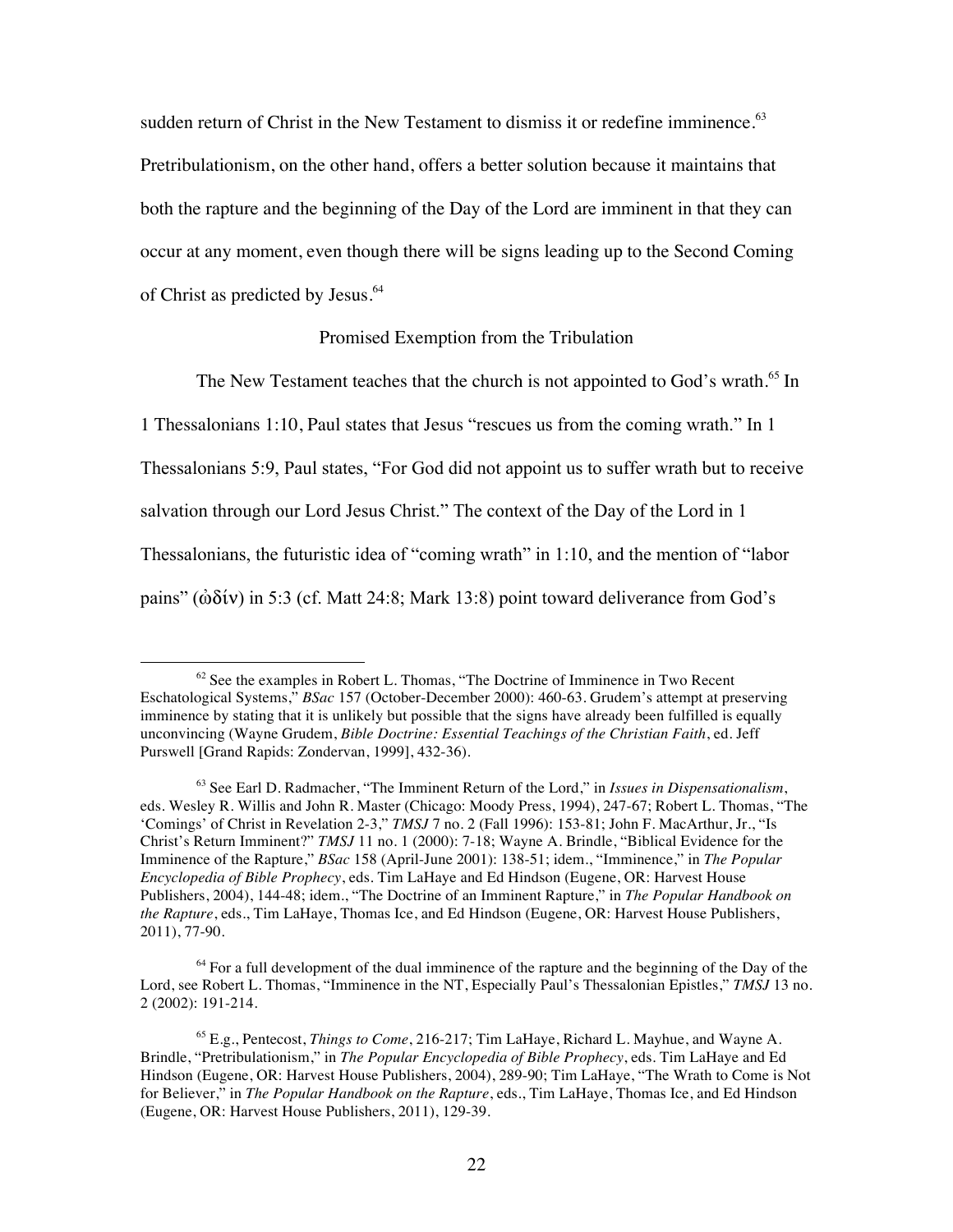eschatological wrath,<sup>66</sup> not just God's eternal wrath (Rom 5:9).<sup>67</sup> The pretribulational argument is that since the church is not appointed to wrath, then the church must be removed before the time of God's wrath upon the world. The rapture is God's means of protecting the church from the Tribulation. The prewrath and posttribulational views also interpret 1 Thessalonians 1:10 and 5:9 as promises of protection from the wrath of God.<sup>68</sup> The prewrath view is that the church will suffer the wrath of Satan and the Antichrist in the first half of the Tribulation<sup>69</sup> but that the church will be raptured before the outpouring of divine wrath, which begins at the opening of the seventh seal judgment sometime in the second half of the Tribulation.<sup>70</sup> The posttribulational view is that the church will go through the entire Tribulation but that the church will be protected from divine wrath, which only falls on unbelievers (cf. Rev 9:4; 16:2), and from the final outpouring of God's wrath at the return of Christ.<sup>71</sup> The major difficulty with the prewrath and posttribulational views is that they impose an artificial distinction between

<sup>&</sup>lt;sup>66</sup> Wallace argues that a better text-critical reading of 1 Thessalonians 1:10 has  $\dot{\alpha}\pi\dot{\alpha}$   $\tau\hat{\eta}\zeta$  opy $\hat{\eta}\zeta$ της έρχομένης instead of έκ της όργης της έρχομένης. This would make the idea of deliverance "from" wrath stronger, since  $\epsilon \kappa$  with  $\delta \omega \alpha \alpha$  is used elsewhere of deliverance "through" deadly peril (2) Cor 1:10). See Daniel B. Wallace, "A Textual Problem in 1 Thessalonians 1:10: 'Ek  $\tau$ nc 'Orync vs. 'A $\pi\delta$ the 'Ooyne," *BSac* 147 (October-December 1990): 470-79. Wallace's point is inconsequential for this paper since both the prewrath and posttribulational views under consideration interpret 1 Thessalonians 1:10 as deliverance *from* God's eschatological wrath.

 $67$  Feinberg, "The Case for the Pretribulational Rapture Position," 53. Eschatological wrath is also mentioned in Romans 1:18; 2:5; Ephesians 5:6; Colossian 3:6.

<sup>&</sup>lt;sup>68</sup> See Feinberg, "The Case for the Pretribulational Rapture Position," 50-63.

<sup>69</sup> Rosenthal, *The Pre-Wrath Rapture of the Church*, 144-45; Hultberg, "A Case for the Prewrath Rapture," 150.

<sup>70</sup> Rosenthal, *The Pre-Wrath Rapture of the Church*, 35; Van Kampen, *The Rapture Question Answered*, 57; Hultberg, "A Case for the Prewrath Rapture," 141-50.

<sup>71</sup> Moo, A Case for the Posttribulation Rapture," 192-94, 232-33; Ladd, *The Blessed Hope*, 84-85.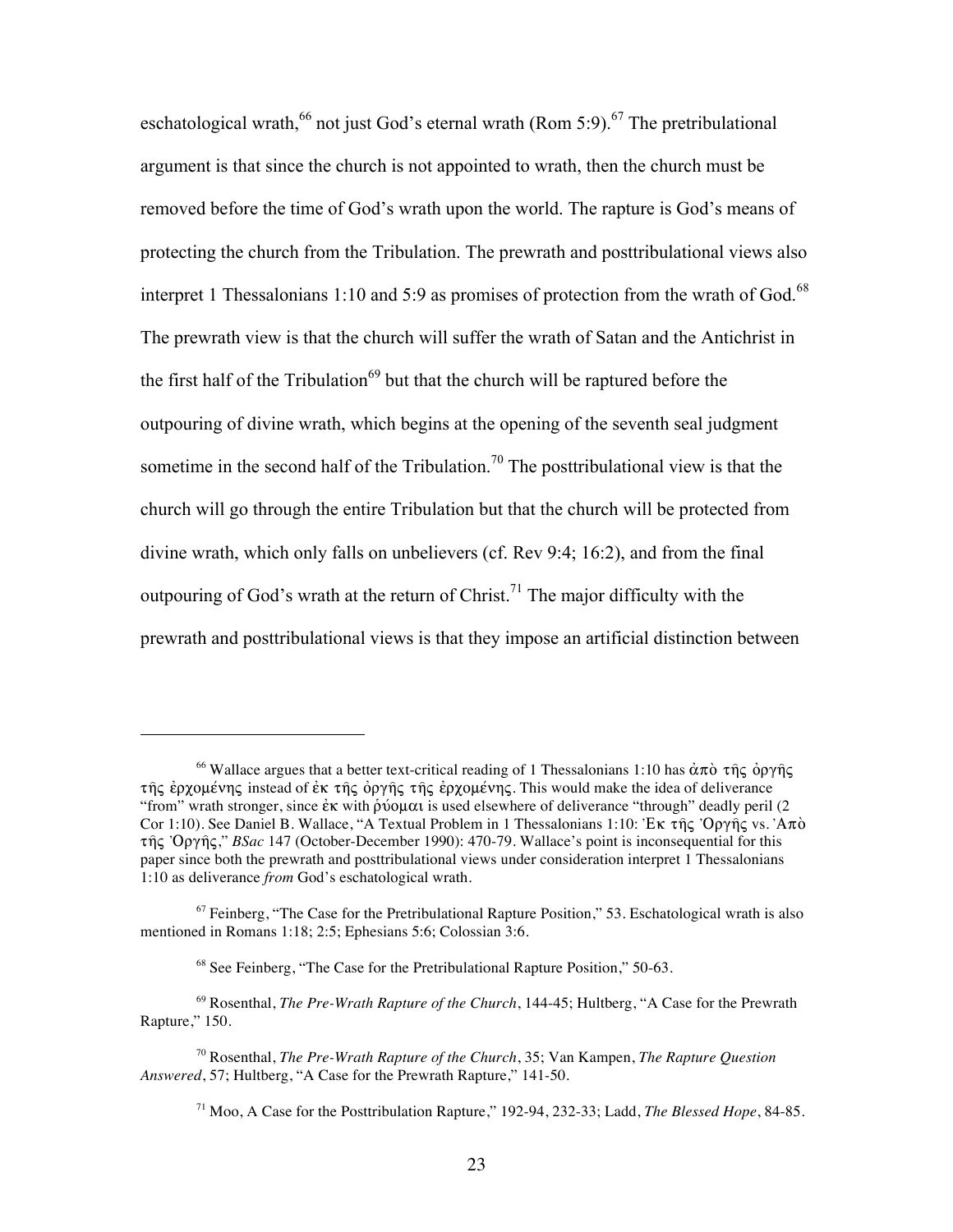God's wrath and man's/Satan's wrath. It is better to view the Day of the Lord as the entire seventieth week of Daniel's prophecy instead of the second half or the end.<sup>72</sup>

In addition to the promises in 1 Thessalonians 1:10 and 5:9, Jesus made a promise to the church of Philadelphia in Revelation 3:10: "Since you have kept my command to endure patiently, I will also keep you from the hour of trial that is going to come upon the whole world to test those who live on the earth." Much ink has been spilled over this one verse because it provides a possible prooftext for pretribulationism if the church is promised removal *from* the Tribulation.<sup>73</sup> Posttribulationists believe that the promise is to protect the church *through* the Tribulation,<sup>74</sup> and either interpretation would fit with the prewrath view.<sup>75</sup>

Before evaluating the arguments for the pretribulational and posttribulational interpretations, a few observations about Revelation 3:10 are in order. 1) The promise of

!!!!!!!!!!!!!!!!!!!!!!!!!!!!!!!!!!!!!!!!!!!!!!!!!!!!!!!

74 See Ladd, *The Blessed Hope*, 85-86; Douglas J. Moo, "The Case for the Posttribulation Rapture Position," in *Three Views on the Rapture: Pre-, Mid-, or Post-Tribulation*, ed. Gleason L. Archer, Jr. (Grand Rapids: Zondervan, 1996), 197-98; Gundry, *First the Antichrist*, 53-60; Moo, "A Case for the Posttribulation Rapture," 224-26; Blomberg, "The Posttribulationism of the New Testament," 81-82.

<sup>72</sup> Craig Blaising, "A Pretribulation Response," in *Three Views on the Rapture: Pretribulation, Prewrath, or Posttribulation*, Alan Hultberg (Grand Rapids: Zondervan, 2010), 166-67, 245-51; cf. John A. McLean, "Another Look at Rosenthal's 'Pre-Wrath Rapture,'" *BSac* 148 (October-December 1991): 387- 98; Arnold G. Fruchtenbaum, "Is There a Pre-Wrath Rapture?" in *When the Trumpet Sounds*, eds. Thomas Ice and Timothy Demy (Eugene, OR: Harvest House Publishers, 1995), 381-411; Renald E. Showers, *The Pre-Wrath Rapture View: An Examination and Critique* (Grand Rapids: Kregel, 2001), 57-81.

<sup>73</sup> Jeffrey L. Townsend, "The Rapture in Revelation 3:10," *BSac* 137 (1980): 252-66; reprinted in *When the Trumpet Sounds*, eds. Thomas Ice and Timothy Demy (Eugene, OR: Harvest House Publishers, 1995), 367-79; David G. Winfrey, "The Great Tribulation: Kept 'Out of' or 'Through'?" *GTJ* 13 (1982): 3- 18; Thomas R. Edgar, "Robert H. Gundry and Revelation 3:10," *GTJ* 3 (1982): 19-49; Ryrie, *What You Should Know About the Rapture*, 113-18; Robert L. Thomas, *Revelation 1-7: An Exegetical Commentary* (Chicago: Moody Press, 1992), 283-90; Edgar, "An Exegesis of Rapture Passages," 211-17; Showers, *Maranatha: Our Lord Come!* 208-18; Feinberg, "The Case for the Pretribulation Rapture Position," 63-72; Michael J. Svigel, "The Apocalypse of John and the Rapture of the Church: A Reassessment," *TJ* 22ns (Spring 2001): 25-28; Keith H. Essex, "The Rapture and the Book of Revelation," *TMSJ* 13 no. 1 (2002): 221-27; Blaising, "A Case for the Pretribulation Rapture," 62-65.

<sup>75</sup> See Rosenthal, *The Pre-Wrath Rapture of the Church*, 231-41; Hultberg, "A Case for the Prewrath Rapture," 149-50.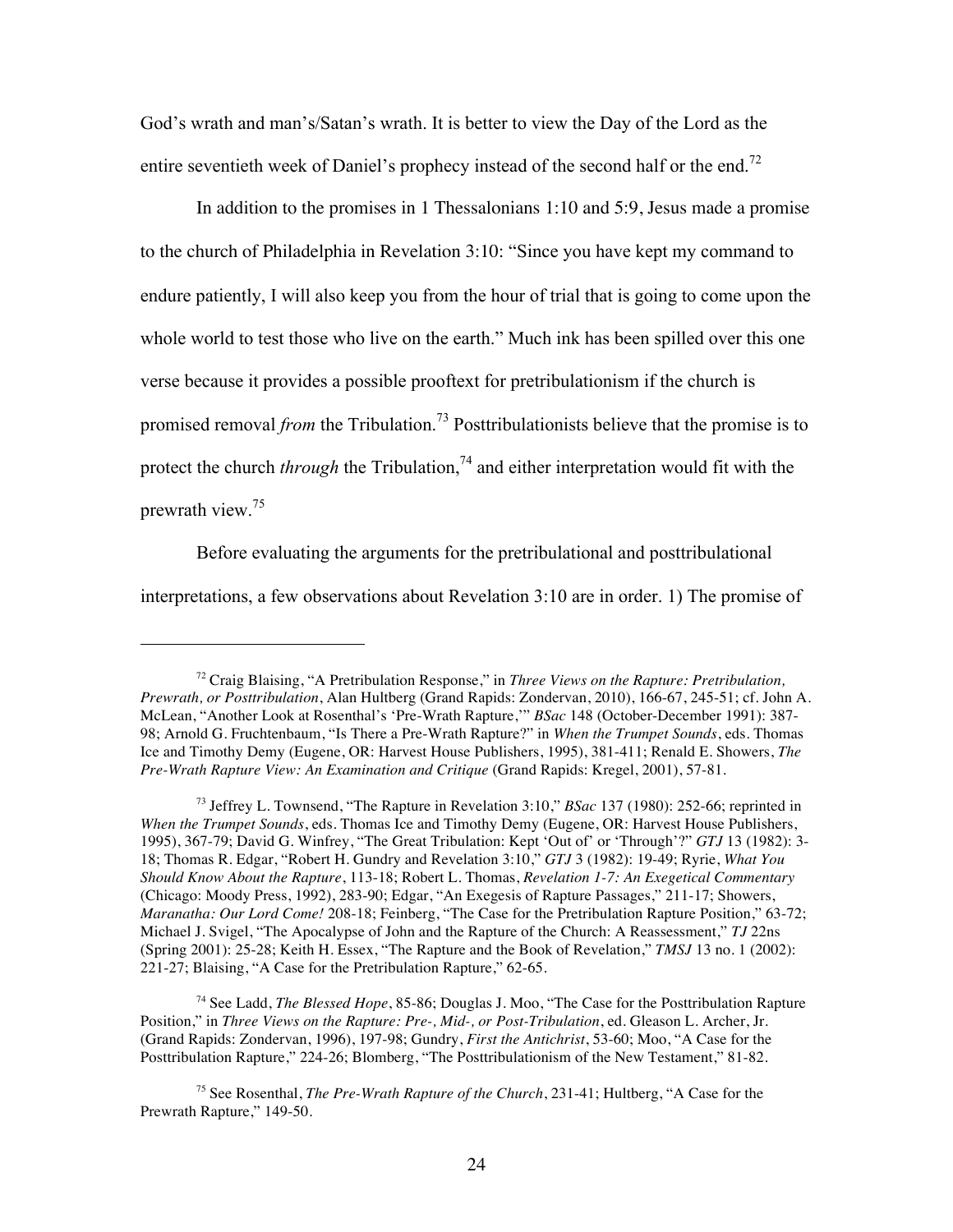protection to the Philadelphian church is not just for that local church. The statement, "He who has an ear, let him hear what the Spirit says to the churches" (Rev 3:13; cf. 2:7, 11, 17, 29; 3:6, 13, 22) is an invitation to any of the churches.<sup>76</sup> The whole testimony of Revelation is for the churches (Rev 22:16). This cannot be limited to just the churches in the first century.<sup>77</sup> 2) The protection in Revelation 3:10 is from the eschatological judgment which unfolds in the rest of Revelation. Unlike the local persecution in Smyrna that lasted for ten days (Rev 2:10), the hour of trial here is about to come upon "the whole world" (cf. Rev 12:9; 13:3; 16:14).<sup>78</sup> Also, the definite article ( $\tau \hat{\eta}$ ς) points to a particular hour of trial, namely the Tribulation period.<sup>79</sup> Finally, the hour of trial is for testing "those who live on the earth." The phrase  $\kappa \alpha \tau \omega \kappa \omega \hat{v} \alpha \zeta \hat{z} \pi \hat{i} \tau \hat{\eta} \zeta$   $\gamma \hat{\eta} \zeta$  occurs ten other times in Revelation and nowhere else in Scripture, and it always refers to the wicked who follow the beast and experience God's wrath in the Tribulation (Rev 6:10; 8:13; 11:10 [2]; 13:8, 12, 14 [2]; 17:2, 8). 3) The difference between the pretribulational view and the posttribulational view lies in the meaning of the phrase  $\tau \eta \rho \eta \sigma \omega \, \dot{\epsilon} \kappa$  ("keep from"). The verb  $\tau$ npέ $\omega$  is used seventy times in the New Testament and has the basic meaning of "to keep, guard, preserve, protect, observe."<sup>80</sup> The context must determine the nature of the keeping or protection. The preposition  $\dot{\epsilon}$  could likewise favor either

80 BAG, 822-23.

<sup>76</sup> Thomas, *Revelation 1-7*, 150, 294.

<sup>77</sup> Contra Grudem, *Bible Doctrine*, 449-50.

<sup>&</sup>lt;sup>78</sup> Osborne notes that the participle  $\mu \in \lambda \lambda$  over ("which is about to") is used in an eschatological sense elsewhere in Revelation (1:19; 8:13; 10:7; 12:5; 17:8), although the context must determine the sense (cf. 2:10; 3:16; 6:11; Grant R. Osborne, *Revelation*, BECNT [Grand Rapids: Baker, 2002], 193).

<sup>79</sup> Townsend, "The Rapture in Revelation 3:10," 259-60.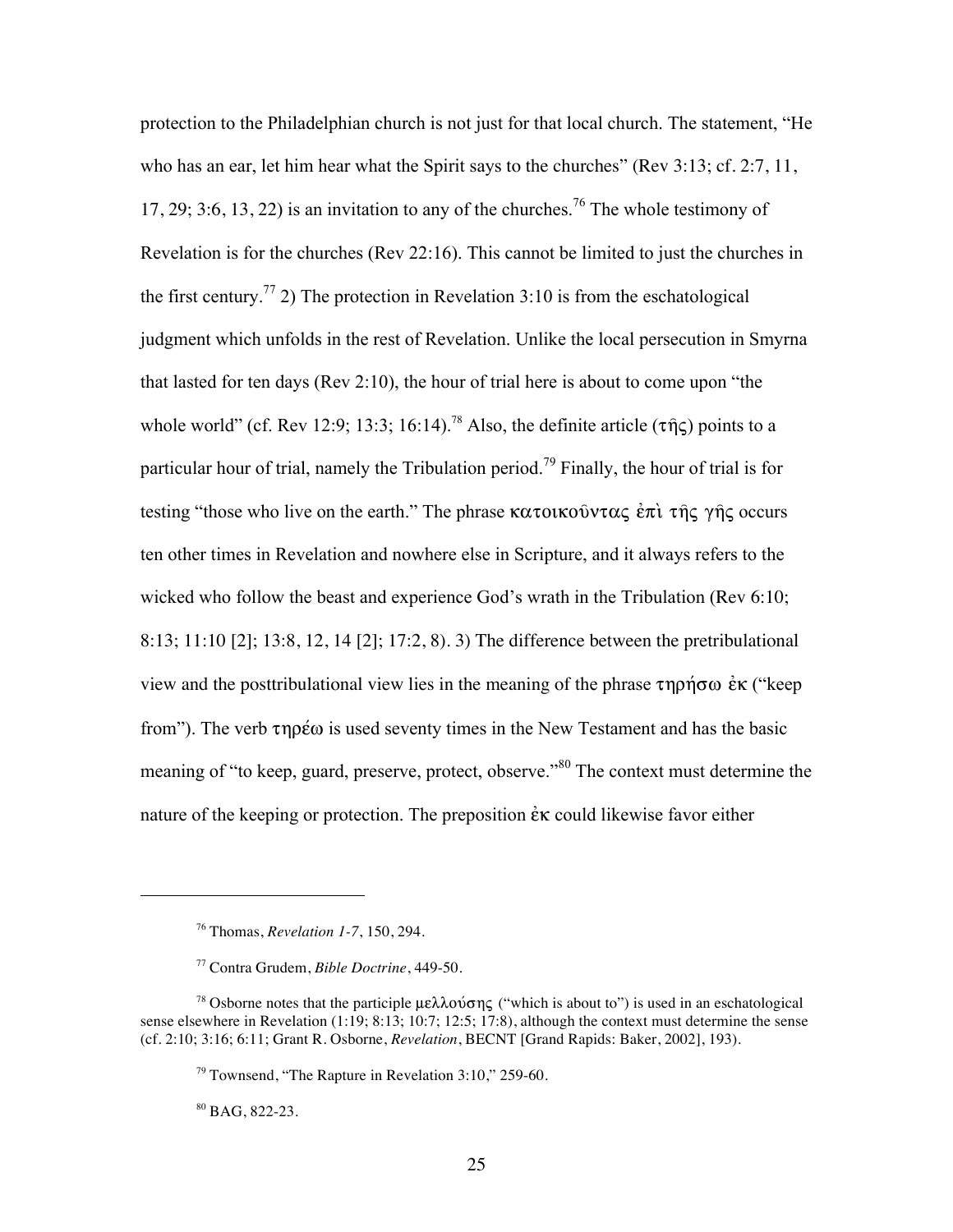pretribulationism or posttribulationism. It often implies emergence, but it sometimes implies separation (e.g., John 20:1; Acts 12:7; 2 Cor 1:10; 1 Thess 1:10).

There are several arguments in favor of pretribulationism here. 1) Edgar points out that while  $\dot{\epsilon}$  is often combined with verbs of motion when conveying the idea of "emergence",  $\dot{\epsilon}$  annot be combined with a verb of nonmotion (such as  $\tau \eta \rho \acute{\epsilon} \omega$ ) to mean "emerge."<sup>81</sup> 2) Although John could have used  $\tau$ noέω  $\dot{\alpha}\pi\dot{\alpha}$  (cf. James 1:27), which would perhaps be stronger than  $\tau \eta \rho \acute{\epsilon} \omega \grave{\epsilon} \kappa$ ,  $^{82}$  to communicate the idea of separation, it seems that he would have certainly used  $\tau \eta \rho \varepsilon \omega$  with  $\varepsilon \nu$ ,  $\varepsilon \varepsilon \zeta$ , or  $\delta \nu \alpha$  if he had wanted to communicate "preservation in/through" the Tribulation. The phrase  $\tau \eta \rho \epsilon \omega \dot{\epsilon} v$  occurs three times in the New Testament and connotes the idea continued existence within a state of conditions (Acts 12:5; 1 Pet 1:4; Jude 21). Since this is the established meaning of  $\tau$ ηρέω ἐν, then it cannot also be the same meaning for  $\tau$ ηρέω ἐκ.<sup>83</sup>

3) The phrase  $\tau \eta \rho \epsilon \omega \dot{\epsilon} \kappa$  in John 17:15b supports the pretribulational view of Revelation 3:10. Since this is the only other place where this exact phrase appears in the New Testament, it important to study the text carefully. In John 17:15, Jesus says, "My prayer is not that you take ( $\ddot{\alpha}$ ρης) them out ( $\dot{\epsilon}$ κ) of the world but that you protect  $(\tau \eta \rho \eta \sigma \eta \varsigma)$  them from ( $\epsilon \kappa$ ) the evil one." Posttribulationists interpret John 17:15b as "preserving from the power of evil when in its very presence."<sup>84</sup> Even though believers

<sup>81</sup> See Edgar, "An Exegesis of Rapture Passages," 212-13. Wallace also states that stative verbs override the transitive force of prepositions so that all that remains is the stative idea (Daniel B. Wallace, *Greek Grammar Beyond the Basics: An Exegetical Syntax of the New Testament* [Grand Rapids: Zondervan, 1996], 359).

 $82$  See Feinberg, "The Case for the Pretribulation Rapture Position," 69-70.

<sup>83</sup> Mayhue, "Why a Pretribulational Rapture?" 248.

<sup>84</sup> Ladd, *The Blessed Hope*, 85.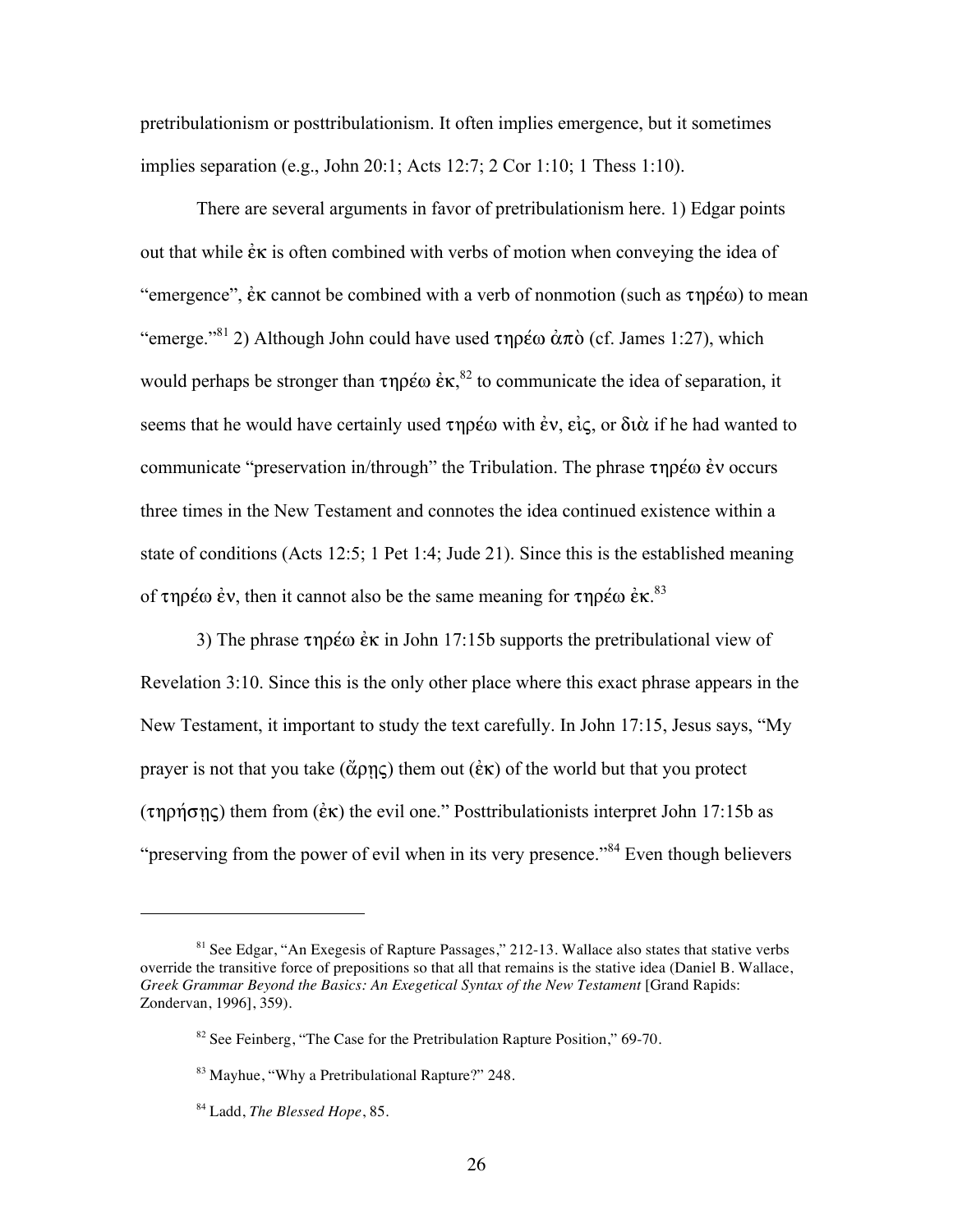are to remain in the world which is under the control of Satan (1 John 5:19), they will be preserved from the power of Satan in a spiritual sense.<sup>85</sup> This is in contrast to being taken out ( $\alpha$ <sup>e</sup>k) of the world (17:15a) which communicates the idea of separation better than  $\tau \eta \rho \varepsilon \omega \varepsilon \kappa$ . However, since the believers were already in the world, then  $\varepsilon \kappa$  with  $\alpha\tilde{\mu}$  must mean "out from within" – the very sense in which posttribulationists interpret τηρέω ἐκ.<sup>86</sup> John 17:15b, however, is in contrast to 17:15a, as indicated by ἀλλά which begins the second clause. Being "kept from the evil one" ( $\tau \eta \rho \epsilon \omega \dot{\epsilon} \kappa$ ) must be understood as "preservation from an outside position"87 or something similar which contrasts with 17:15a.88 The teaching of John 17:15b, then, parallels the idea in Revelation 3:10 of protection *from* something, not protection within.<sup>89</sup>

4) The pretribulational interpretation best preserves the promise of protection to

the Philadelphian church. Thomas' summary statement here is helpful.

Preservation normally means protection from death. What good does it do to be preserved from the physical consequences of divine wrath and still fall prey to a martyr's death? The source of the bodily harm is inconsequential when incentive to persevere is in view. A promise of preservation is meaningless if the saints face the same fate as sinners during the Tribulation….[This] would be tantamount to a

!!!!!!!!!!!!!!!!!!!!!!!!!!!!!!!!!!!!!!!!!!!!!!!!!!!!!!!

<sup>89</sup> The argument for "spiritual protection" in John 17:15b also fails because uses of  $\tau$ npé $\omega$  in John 17:11, 12 speak of eternal security, not spiritual protection in this life (contra Moo, "A Case for the Posttribulation Rapture," 225).

<sup>85</sup> Moo, "A Case for the Posttribulation Rapture," 225.

<sup>86</sup> Contra Moo, "A Case for the Posttribulation Rapture," 226n84.

<sup>87</sup> Townsend, "The Rapture in Revelation 3:10," 258.

<sup>88</sup> Moo asks what "outside position" could mean in relation to the evil one, a person (Moo, Response," 94-95). He takes issue with the spatial concept. Perhaps a different phrase would be helpful, but the idea of separation from the evil one and from the hour of trial is what is important. The posttribulational understanding of "protection from within" the evil one is equally bizarre. How can one be protected from within Satan? To solve this problem, Moo adds the phrase "from the power of" (the evil one). But "from the power of" is not in the verse, showing the difficulty of the posttribulational interpretation (Edgar, "An Exegesis of Rapture Passages," 214). Additionally, 1 John 5:19 states that believers are not under the control of the evil one (Mayhue, "Why a Pretribulational Rapture?" 248).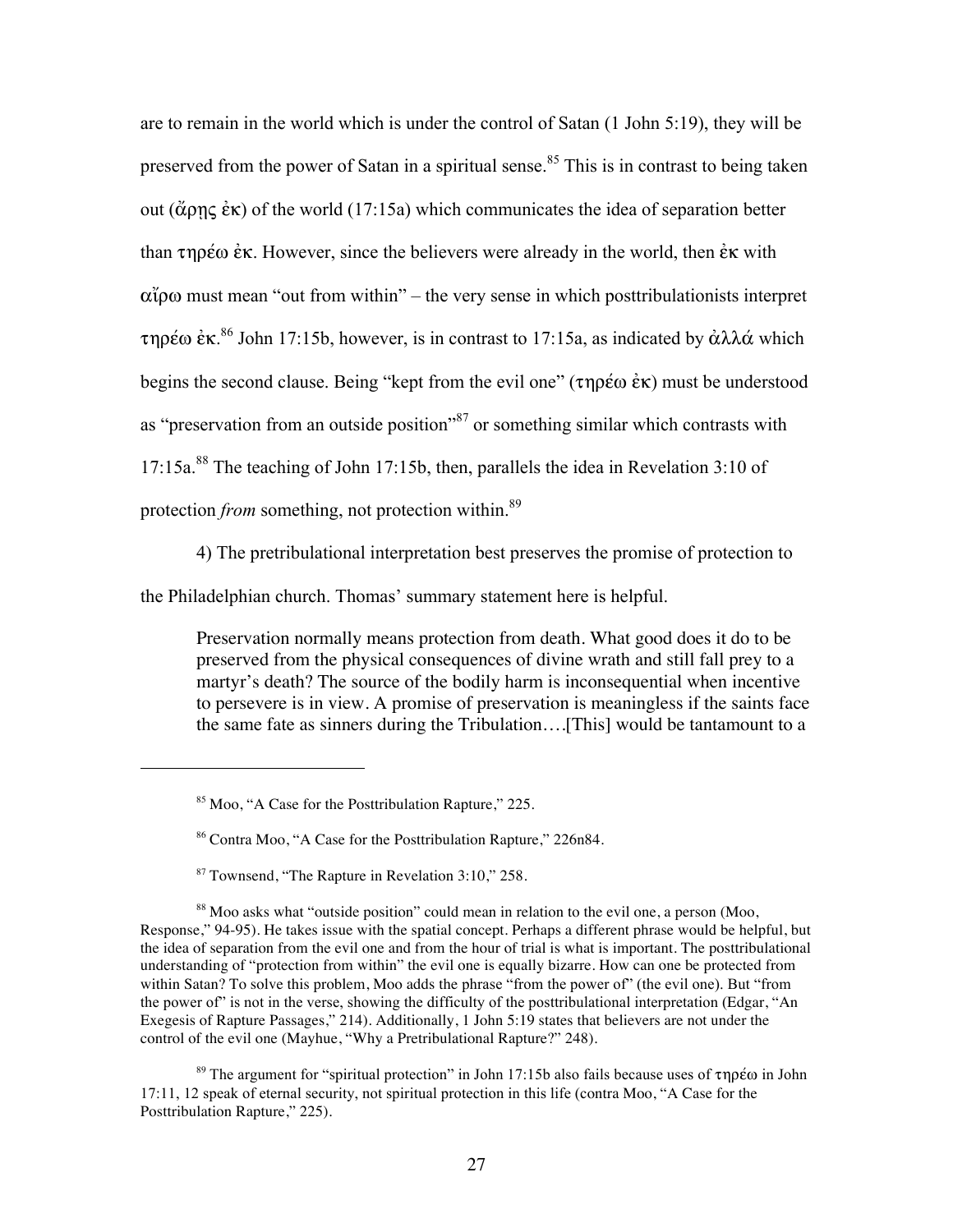threat rather than a promise, a threat that for remaining faithful, they would experience worse persecution than they had already. Such is completely inappropriate at this point in the message where a promise to motivate the recipients is required. Rather, they were encouraged to bear their present suffering and continue their faithfulness and endurance, because of the promised deliverance from the time of trouble that would overtake the world, but would not overtake them. $90$ 

For posttribulationism, the promised protection is only partial and selective since many saints will suffer and die at the hands of Satan and the Antichrist (Rev 6:9-11; 7:14). Moo asks, "Are we to suppose that God grants to the saints at the very end of history a protection from physical harm that he has not given to his saints throughout history?"<sup>91</sup> The answer from the promise of Jesus is, "Yes." The idea of *spiritual* (not physical) protection *within* the Tribulation misses the point of the promise. The focus of the promise is on protection from the "hour", not from the "trial."

In summary, the church is promised protection from the eschatological wrath of God on the basis of 1 Thessalonians 1:10 and 5:9. The time of God's wrath is the entire seven-year Tribulation, not just the second half of the Tribulation or the final outpouring of wrath before the return of Christ. Additionally, the church is promised in Revelation 3:10 that it will be kept from the hour of trial which is coming upon the entire world. The pretribulational interpretation of Revelation 3:10 appears to be weighty, but pretribulationism does not rest on this verse alone. In fact, the rapture is not explicitly taught in Revelation 3:10. The verb  $\tau \eta \rho \not\in \omega$  does not have the same forceful idea as  $\dot{\alpha}$  $\rho \pi \dot{\alpha} \zeta \omega$  in 1 Thessalonians 4:17. Rather, Revelation 3:10 describes the results of the

<sup>90</sup> Thomas, *Revelation 1-7*, 286-87.

<sup>&</sup>lt;sup>91</sup> The participle μελλούσης ("which is about to") modifies ὥρας ("hour"), not πειρασμού, showing that the hour is the focus, not the trial (Thomas, *Revelation 1-7*, 288). The protection is from "the hour", not from "the trial."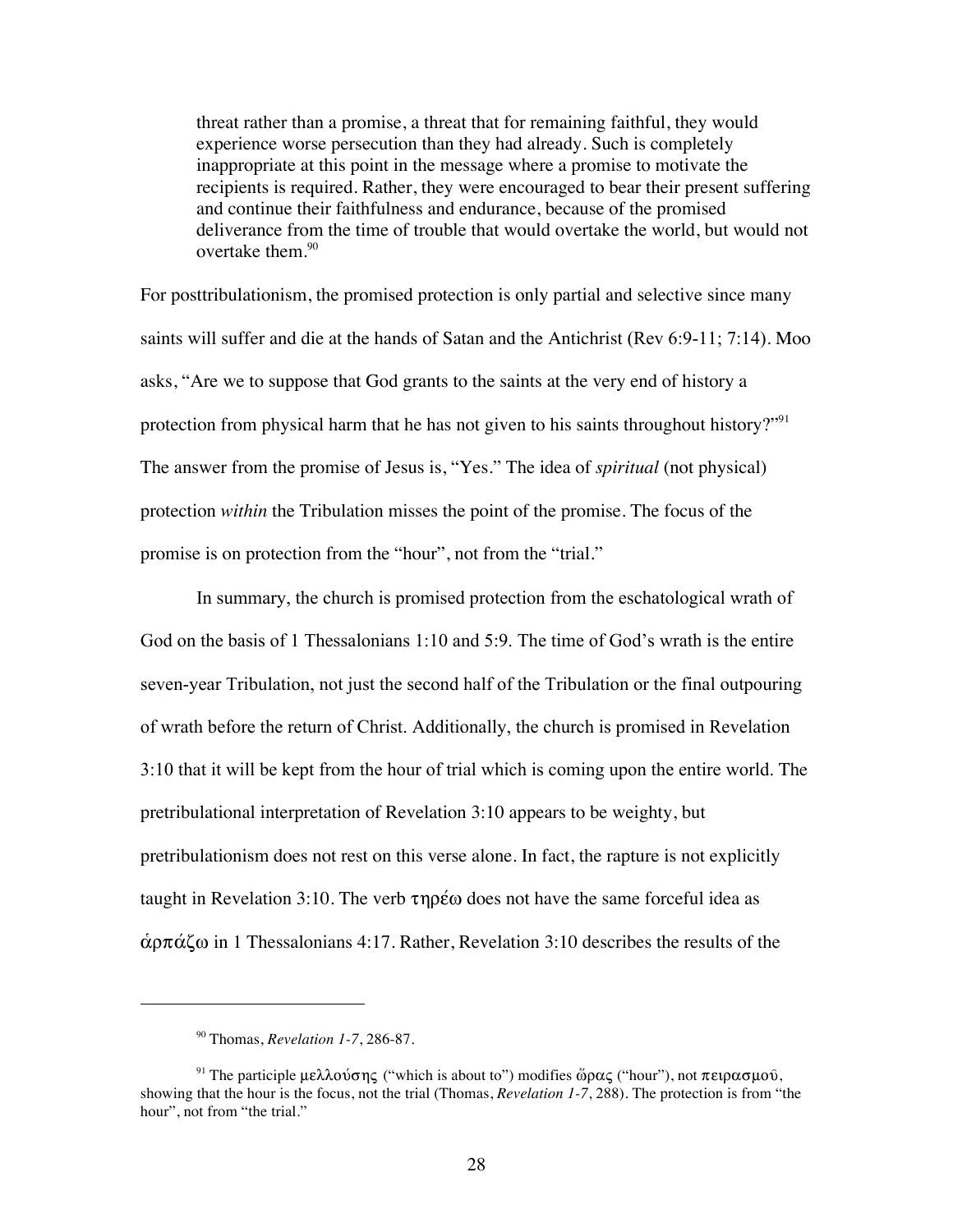rapture, not the rapture itself.<sup>92</sup> The protection *from* this time presupposes the removal of the church. $93$ 

### Populating the Millennium

One final argument for pretribulationism is that it best solves the problem of populating the millennium.<sup>94</sup> Posttribulationism posits that all believers will be raptured just before the Christ returns to slay the wicked and establish His kingdom. However, if all believers are resurrected to glorified bodies, then there will be no natural (nonglorified) believers to repopulate the earth during the millennium in fulfillment of prophecy (e.g., Isa 2:2-4; 11:6-9; 65:20-25). Also, there would be no unbelievers to rebel against the Lord at the end of the millennium (Rev 20:7-9). On the other hand, pretribulationism teaches that although the church will be raptured and glorified before the millennium, there will be a large number of Jewish and Gentile saints who survive the millennium and who enter into the millennial kingdom in natural bodies. They will bear children and repopulate the earth, and many of their unbelieving offspring will join Satan's final revolt at the end of the millennium. Posttribulationists have offered various

 $92$  Svigel, "The Apocalypse of John," 27;

<sup>93</sup> Thomas, *Revelation 1-7*, 288.

<sup>&</sup>lt;sup>94</sup> The prewrath view is similar to pretribulationism because there are still people who live on earth during the second half of the Tribulation after the church is raptured. However, Hultberg faces other problems. He believes that the church has replaced Israel (Hultberg, "A Case for the Prewrath Rapture," 113-14) and that the great multitude in Revelation 7:9 is the church. But if the church is raptured halfway through the Tribulation, then who are the believers in the second half of the Tribulation? Hultberg's supersessionism would only allow for one people of God (the church) so that anyone who is saved after the rapture will also be a part of the church. Thus, the church is raptured before the outpouring of God's wrath, but a later group (which is also the church) will experience the time of God's wrath (in opposition to 1 Thess 1:10; 5:9 which form the basis for the pre*wrath* view). If Hultberg goes back on his supersessionism and allows for Jewish believers after the prewrath rapture, then there will be a problem repopulating the millennium since the 144,000 witnesses are eunuchs (Rev 14:4) and since the portraits of the millennium in Scripture include people from other nations (e.g., Isa 2:2-4).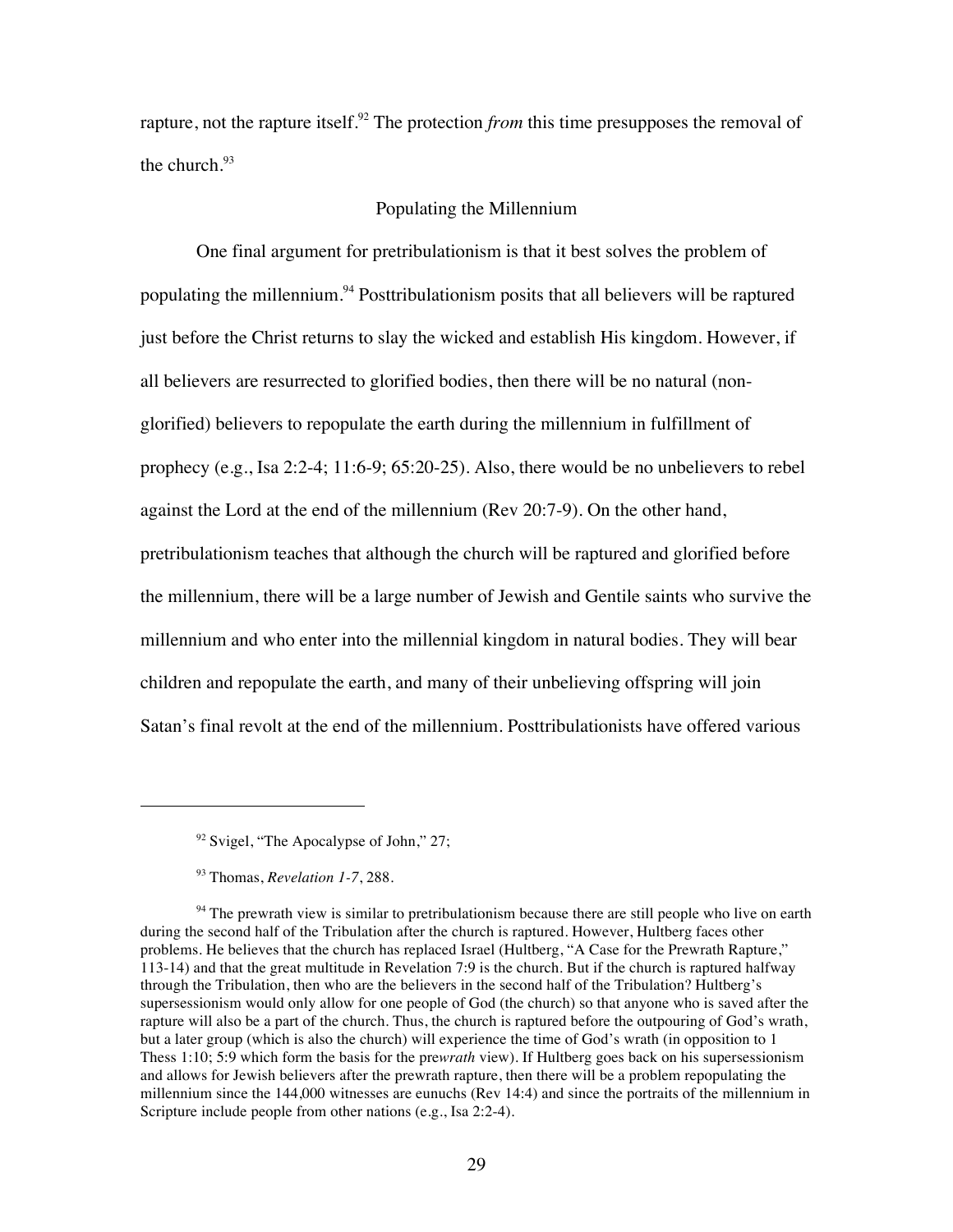solutions to this problem,  $95$  but the most common view is that there will be three groups of people at Christ's return: saints who are raptured, rebels who are slain, and others who submit to Christ sometime during the millennium.<sup>96</sup> The major problem with this rather novel view is that it teaches that unbelievers will inherit the kingdom of God which is contrary to Scripture (John 3:3, 5; 1 Cor 6:9; 15:50; Gal 5:21). Pretribulationism, and the prewrath view to a degree, offers the best solution to this problem.

#### Summary

The case for the pretribulational rapture begins by recognizing some of the important differences between the so-called "rapture passages" and "Second Coming passages." Non-pretribulationists have offered alternative explanations, but the differences in the accounts suggest that two events are in view. The New Testament teaching on the imminent return of Christ requires an imminent rapture unless one wants to give up the doctrine of imminence. The signs of Christ's coming refer to the Second Coming, not to the rapture. The imminence of the Day of the Lord (Tribulation) is preserved in pretribulationism because after the church is raptured, the judgment of God will begin suddenly. The church is promised redemption from the Tribulation, but many will become believers during the Tribulation and will survive to populate the millennium.

### **Conclusion**

This study has shown that the rapture is explicitly taught in at least three passages in the New Testament, that pretribulationism has precedents in the history of the church before the time of Darby, and that the Darby did not borrow his teaching on the

<sup>&</sup>lt;sup>95</sup> See Feinberg, "Arguing About the Rapture," 201-204.

<sup>&</sup>lt;sup>96</sup> "Many will simply surrender without trusting Christ and will thus enter the millennium as unbelievers" (Grudem, *Bible Doctrine*, 450).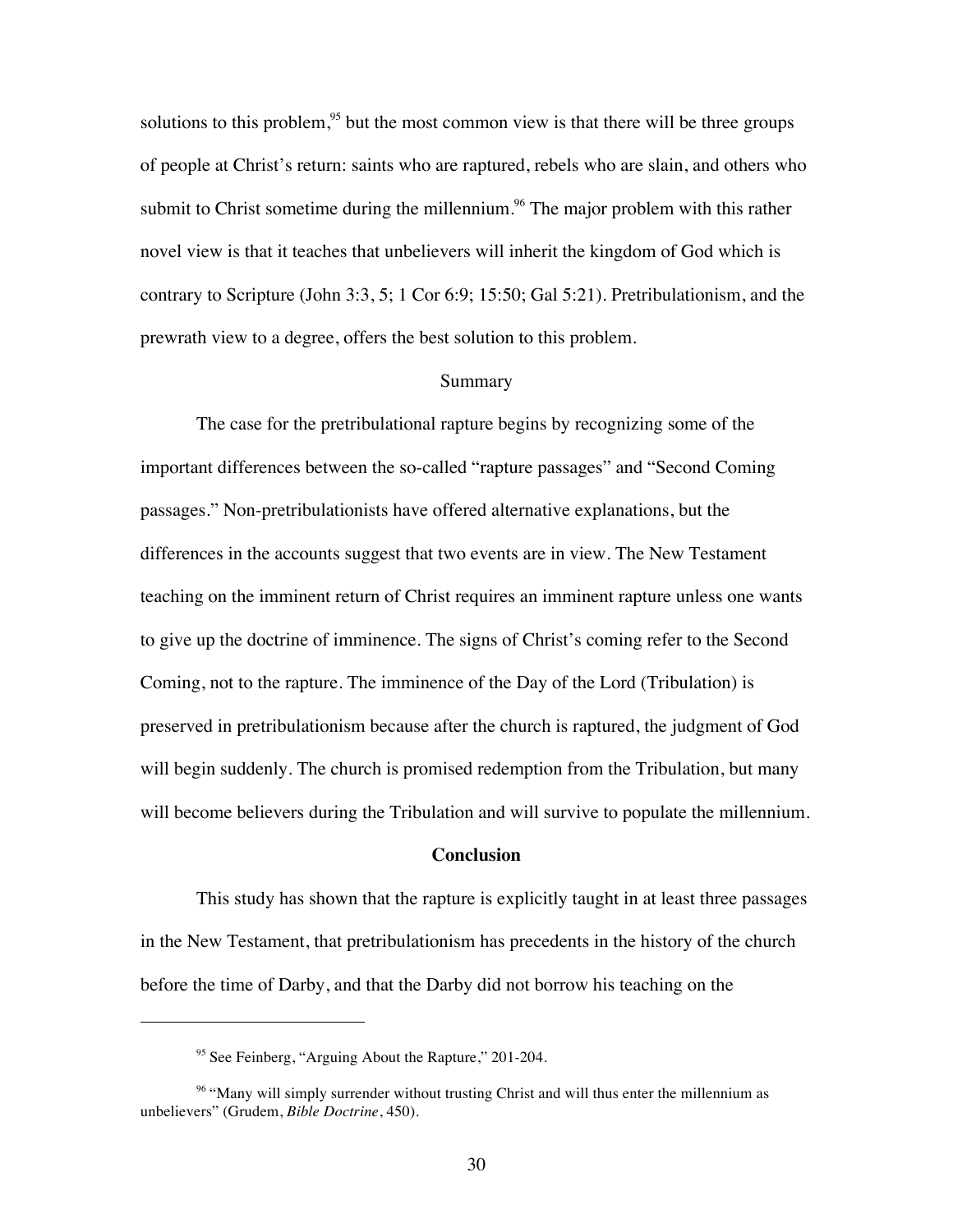pretribulational rapture from a cultic prophetess. Rather, he arrived at his views through a careful study of the Scriptures. The case for the pretribulational rapture begins by recognizing differences in the rapture passages and the Second Coming passages which suggest that two separate events are taught. The imminent return of Christ for the church and the promise of protection from the time of God's wrath strengthen the view that the rapture will happen *before* the Tribulation, especially in light of Revelation 3:10. Finally, pretribulationism best accounts for how the earth will be repopulated during the millennium. Although the arguments presented here have been challenged by nonpretribulationists, pretribulationism rests on a cumulative case. If one were to compare the pretribulational and non-pretribulational explanations of the timing of the rapture, it is the contention of this author that pretribulationism makes the best sense of the whole teaching of Scripture on the rapture and the return of Christ.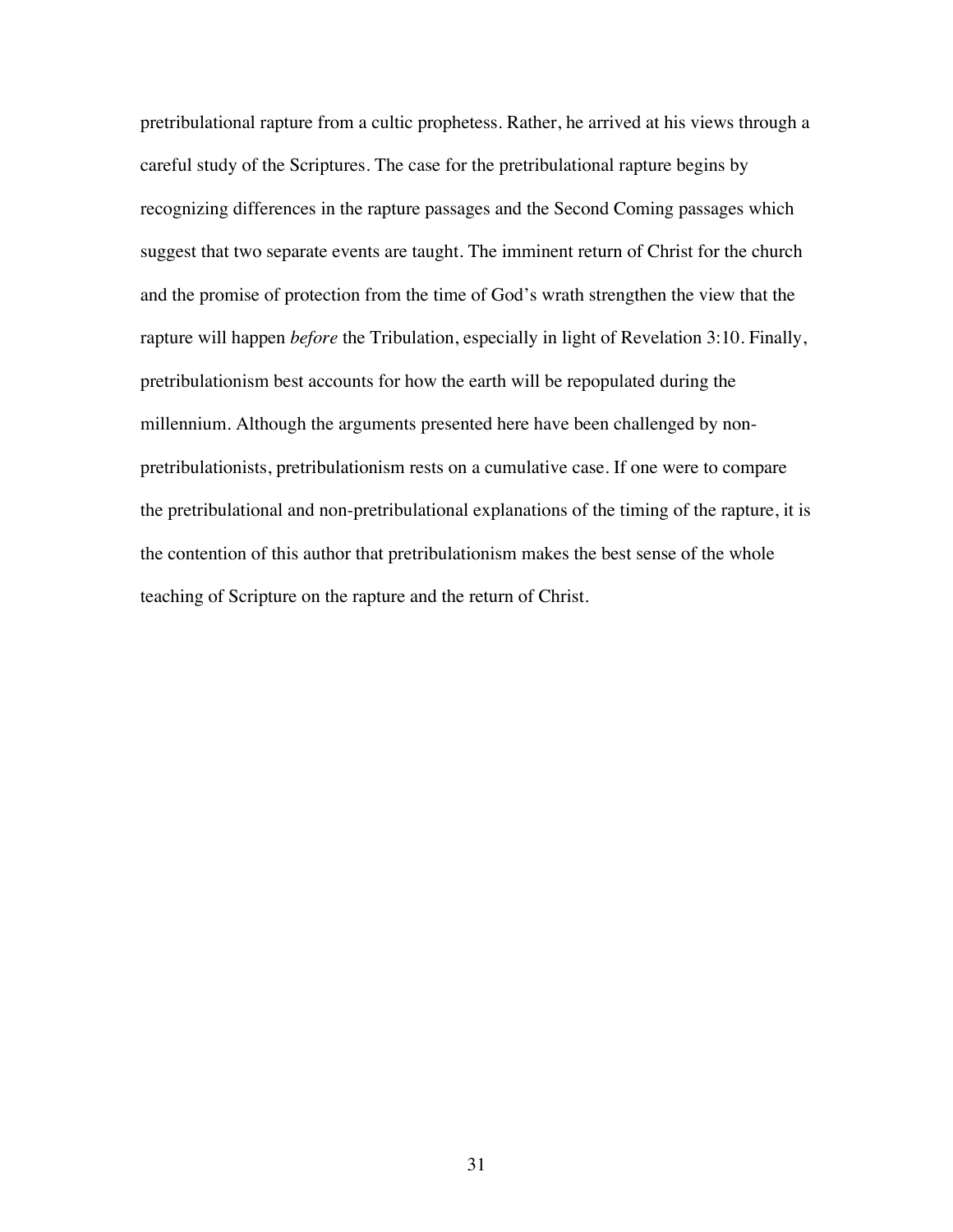### REFERENCE LIST

- Archer, Jr., Gleason L. "The Case for the Mid-Seventieth Week Rapture Position." In *Three Views on the Rapture: Pre-, Mid-, or Post-Tribulation*. Edited by idem., 113-45. Grand Rapids: Zondervan, 1996.
- Bauer, Walter. *A Greek-English Lexicon of the New Testament and Other Early Christian Literature*. Revised and edited by William F. Arndt and F. Wilbur Gingrich. Fourth edition. Grand Rapids: Zondervan, 1952.
- Barbieri, Louis A., Jr. "The Future for Israel in God's Plan." In *Essays in Honor of J. Dwight Pentecost*. Edited by Stanley D. Toussaint and Charles H. Dyer, 163-79. Chicago: Moody Press, 1986.
- Blaising, Craig. "A Case for the Pretribulation Rapture." In *Three Views on the Rapture: Pretribulation, Prewrath, or Posttribulation*. Edited by Alan Hultberg, 25-73. Grand Rapids: Zondervan, 2010.
- \_\_\_\_\_. "The Future of Israel as a Theological Question." *Journal of the Evangelical Theological Society* 44, no. 3 (Sept 2001): 435-50.
- \_\_\_\_\_. "Premillennialism." In *Three Views on the Millennium and Beyond*. Edited by Darrell L. Bock, 155-227. Grand Rapids: Zondervan, 1999.
- Blaising, Craig A., and Darrell L Bock. *Progressive Dispensationalism*. Grand Rapids: Baker, 1993.
- Blomberg, Craig L. "The Posttribulationism of the New Testament." In *A Case for Historic Premillennialism: An Alternative to "Left Behind" Eschatology*. Edited by Craig L. Blomberg and Sung Wook Chung, 61-87. Grand Rapids: Baker, 2009.
- Brindle, Wayne A. "Biblical Evidence for the Imminence of the Rapture." *Bibliotheca Sacra* 158 (April-June 2001): 138-51.
- \_\_\_\_\_. "Imminence." In *The Popular Encyclopedia of Bible Prophecy*. Edited by Tim LaHaye and Ed Hindson, 144-48. Eugene, OR: Harvest House Publishers, 2004.
- \_\_\_\_\_. "The Doctrine of an Imminent Rapture." In *The Popular Handbook on the Rapture*. Edited by Tim LaHaye, Thomas Ice, and Ed Hindson, 77-90. Eugene, OR: Harvest House Publishers, 2011.
- Bruce, F. F. *1 & 2 Thessalonians*. Word Biblical Commentary. Volume 45. Waco, TX: Word Books, 1982.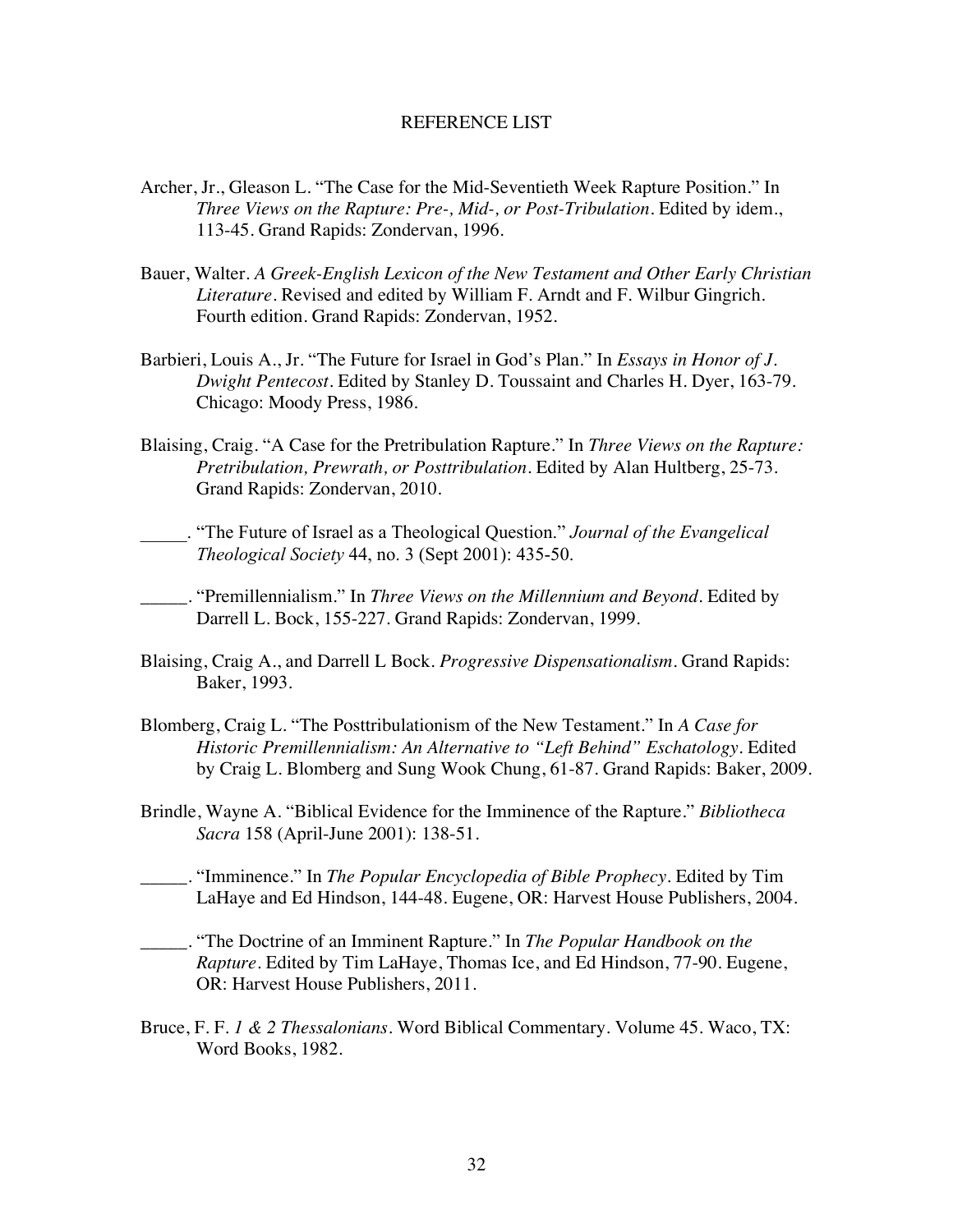- Brumett, John. "Does Progressive Dispensationalism Teach a Posttribulational Rapture?" In *Progressive Dispensationalism: An Analysis of the Movement and Defense of Traditional Dispensationalism*. Edited by Ron J. Bigalke, Jr., 285-306. Lanham, MD: University Press of America, 2005.
- Campbell, Donald K. "The Church in God's Prophetic Program." In *Essays in Honor of J. Dwight Pentecost*. Edited by Stanley D. Toussaint and Charles H. Dyer, 149- 61. Chicago: Moody Press, 1986.
- Campbell, Donald K., and Jeffrey L. Townsend, editors. *A Case for Premillennialism: A New Consensus*. Chicago: Moody Press, 1992.
- Combs, William W. "Is *APOSTASIA* in 2 Thessalonians 2:3 a Reference to the Rapture?" *Detroit Baptist Seminary Journal* 3 (Fall 1998): 63-87.
- Constable, Thomas L. "1 Thessalonians." In *The Bible Knowledge Commentary*. Edited by John F. Walvoord and Roy B. Zuck, 687-711. Wheaton, IL: Victor Books, 1983.
- Cosby, Michael R. "Hellenistic Formal Receptions and Paul's Use of *APANTHZIZ* in 1 Thessalonians 4:17." *Bulletin for Biblical Research* 4 (1994): 15-34
- Couch, Mal. "Gospels." In *The Popular Bible Prophecy Commentary*. Edited by Tim LaHaye and Ed Hindson, 325-69. Eugene, OR: Harvest House Publishers, 2006.
- Crutchfield, Larry V. "The Blessed Hope and the Tribulation in the Apostolic Fathers." In *When the Trumpet Sounds*. Edited by Thomas Ice and Timothy Demy, 85-103. Eugene, OR: Harvest House Publishers, 1995.
- Dean, Robert, Jr. "Three Foundational Rapture Passages." In *The Popular Handbook on the Rapture*. Edited by Tim LaHaye, Thomas Ice, and Ed Hindson, 91-104. Eugene, OR: Harvest House Publishers, 2011.
- Deere, Jack S. "Premillennialism in Revelation 20:4-6." *Bibliotheca Sacra* 135 (January-March 1978): 58-73.
- DeMar, Gary. *Last Days Madness: Obsession of the Modern Church.* Powder Springs, GA: American Vision, 1999.
- Demy, Timothy J., and Thomas D. Ice. "The Rapture and an Early Medieval Citation." *Bibliotheca Sacra* 152 (July-September 1995): 306-17.
- Edgar, Thomas R. "An Exegesis of Rapture Passages." In *Issues in Dispensationalism*. Edited by Wesley R. Willis and John R. Master, 202-23. Chicago: Moody Press, 1994.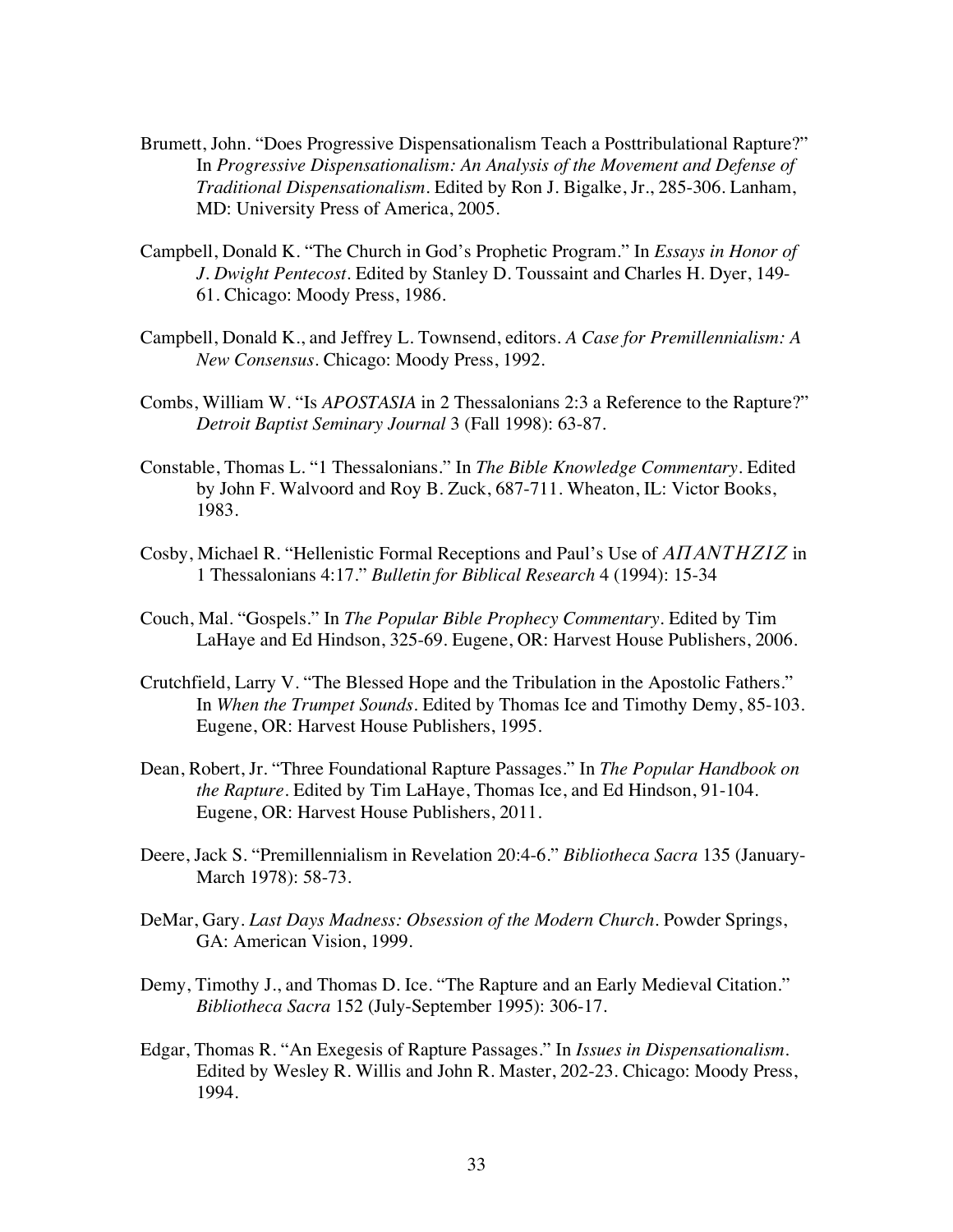\_\_\_\_\_. "Robert H. Gundry and Revelation 3:10." *Grace Theological Journal* 3 (1982): 19-49.

Erickson, Millard J. *Christian Theology*. Second edition. Grand Rapids: Baker, 1998.

- Essex, Keith H. "The Rapture and the Book of Revelation." *The Masters Seminary Journal* 13 no. 1 (2002): 215-39.
- Fairbairn, Donald. "Contemporary Millennial/Tribulation Debates: Whose Side was the Early Church on?" In *A Case for Historic Premillennialism: An Alternative to "Left Behind" Eschatology*. Edited by Craig L. Blomberg and Sung Wook Chung, 105-31. Grand Rapids: Baker, 2009.
- Fee, Gordon D. *The First Epistle to the Corinthians*. New International Commentary on the New Testament. Grands Rapids: Eerdmans, 1987.
- Feinberg, John S. "Arguing About the Rapture: Who Must Prove What and How." In *When the Trumpet Sounds*. Edited by Thomas Ice and Timothy Demy, 187-210. Eugene, OR: 1995.
- Feinberg, Paul D. "2 Thessalonians 2 and the Rapture." In *When the Trumpet Sounds*. Edited by Thomas Ice and Timothy Demy, 297-311. Eugene, OR: Harvest House Publishers, 1995.
- \_\_\_\_\_. "The Case for the Pretribulation Rapture Position." In *Three Views on the Rapture: Pre-, Mid-, or Post-Tribulation*. Edited by Gleason L. Archer, Jr., 45-86. Grand Rapids: Zondervan, 1996.
- Frazier, Gary, and Timothy J. Demy. "Resurrections." In *The Popular Encyclopedia of Bible Prophecy*. Edited by Tim LaHaye and Ed Hindson, 331-32. Eugene, OR: Harvest House Publishers, 2004.
- Fruchtenbaum, Arnold G. "Is There a Pre-Wrath Rapture?" In *When the Trumpet Sounds*. Edited by Thomas Ice and Timothy Demy, 381-411. Eugene, OR: Harvest House Publishers, 1995.
- Geisler, Norman. *Systematic Theology, Volume Four: Church, Last Things*. Bloomington, MN: Bethany House Publishers, 2005.
- Gentry, Kenneth L., Jr. *He Shall Have Dominion: A Postmillennial Eschatology*. Second edition. Tyler, TX: Institute for Christians Economics, 1997.
- Gromacki, Robert. "Where is 'the Church' in Revelation 4-19?" In *When the Trumpet Sounds*. Edited by Thomas Ice and Timothy Demy, 353-65. Eugene, OR: Harvest House Publishers, 1995.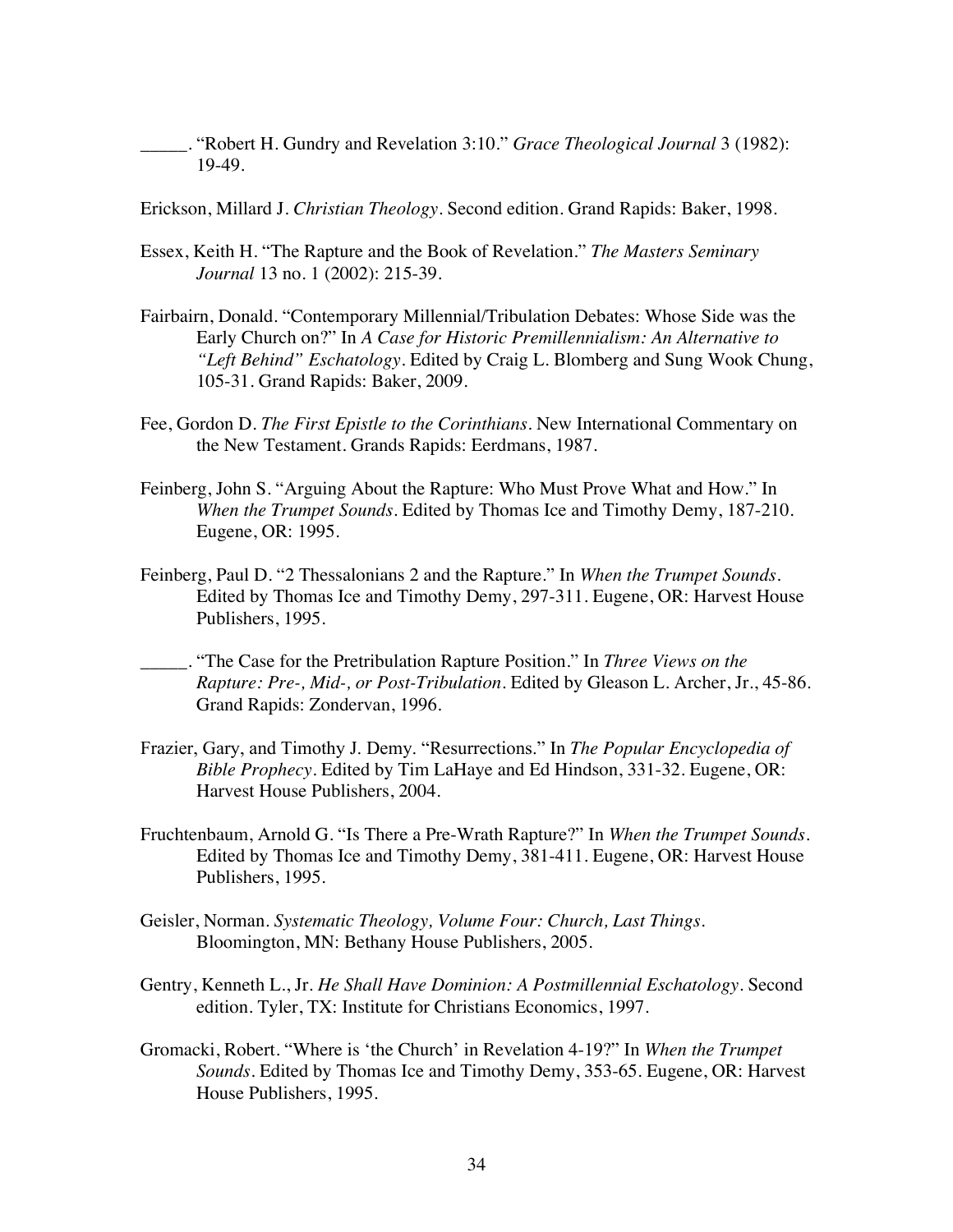- Grudem, Wayne. *Bible Doctrine: Essential Teachings of the Christian Faith*. Edited by Jeff Purswell. Grand Rapids: Zondervan, 1999.
- \_\_\_\_\_. *Systematic Theology: An Introduction to Biblical Doctrine*. Grand Rapids: Zondervan, 1994.
- Gumerlock, Francis. "A Rapture Citation in the Fourteenth Century." *Bibliotheca Sacra* 159 (July-September 2002): 349-62.
- Gundry, Robert H. "A Brief Note on 'Hellenistic Formal Receptions and Paul's Use of *APANTHZIZ* in 1 Thessalonians 4:17." *Bulletin for Biblical Research* 6 (1996): 39-41.
- \_\_\_\_\_. *First the Antichrist*. Grand Rapids: Baker, 1997.
- \_\_\_\_\_. *The Church and the Tribulation: A Biblical Examination of Posttribulationism*. Grand Rapids: Zondervan, 1973.
- Hindson, Edward E. "The Rapture and the Return: Two Aspects of Christ's Coming." In *When the Trumpet Sounds*. Edited by Thomas Ice and Timothy Demy, 151-62. Eugene, OR: Harvest House Publishers, 1995.
- Hitchcock, Mark, and Thomas Ice. *The Truth Behind Left Behind*. Sisters, OR: Multnomah Publishers, Inc., 2004.
- Hodges, Zane C. "The Rapture in 1 Thessalonians 5:1-11." In *Walvoord: A Tribute*. Edited by Donald K. Campbell, 62-79. Chicago: Moody Press, 1982.
- Holmes, Michael W. *1 & 2 Thessalonians*. NIV Application Commentary. Grand Rapids: Zondervan, 1998.
- Horner, Barry E. *Future Israel: Why Christian Anti-Judaism must be Challenged*. Nashville: B&H Academic, 2007.
- House, H. Wayne. "Apostasia in 2 Thessalonians 2:3: Apostasy or Rapture?" In *When the Trumpet Sounds*. Edited by Thomas Ice and Timothy Demy, 261-96. Eugene, OR: Harvest House Publishers, 1995.
- \_\_\_\_\_. "The Future of National Israel." *Bibliotheca Sacra* 166 (October-December 2009): 463-81.
- \_\_\_\_\_, editor. *Israel: The Land and the People.* Grand Rapids: Zondervan, 1998.

Hultberg, Alan. "A Case for the Prewrath Rapture." In *Three Views on the Rapture:*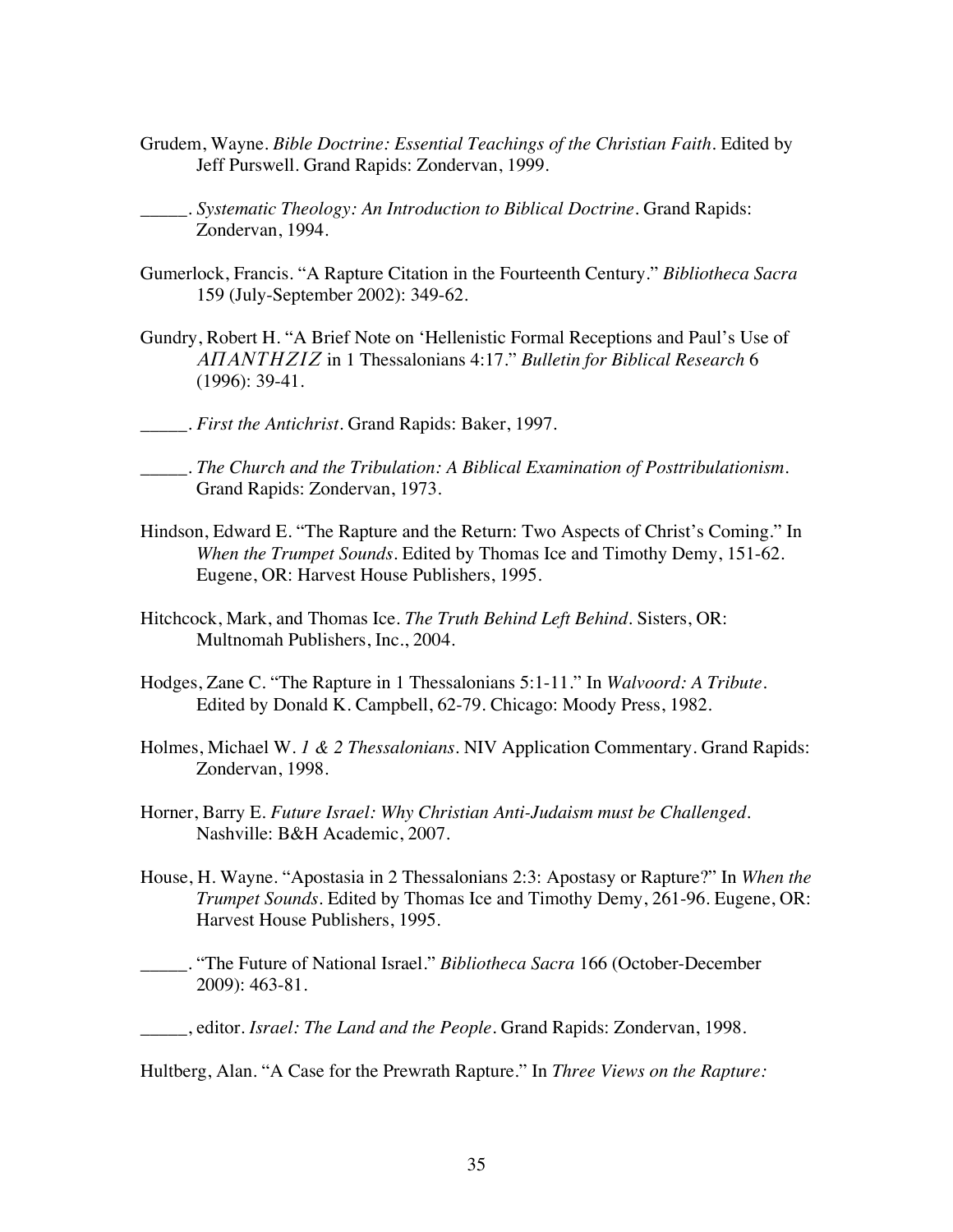*Pretribulation, Prewrath, or Posttribulation*. Edited by idem., 109-54. Grand Rapids: Zondervan, 2010.

\_\_\_\_\_. "Introduction," in *Three Views on the Rapture: Pretribulation, Prewrath, or Posttribulation*. Edited by idem., 11-24. Grand Rapids: Zondervan, 2010.

- Ice, Thomas. "A History of the Rapture Teaching." In *The Popular Handbook on the Rapture*. Edited by Tim LaHaye, Thomas Ice, and Ed Hindson, 59-76. Eugene, OR: Harvest House Publishers, 2011.
- \_\_\_\_\_. "Dispensational Hermeneutics." In *Issues in Dispensationalism*. Edited by Wesley R. Willis and John R. Master, 28-49. Chicago: Moody, 1994.
- \_\_\_\_\_. "MacDonald, Margaret." In *Dictionary of Premillennial Theology*. Edited by Mal Couch, 244-45. Grand Rapids: Kregel, 1996.
- \_\_\_\_\_. "Why the Doctrine of the Pretribulational Rapture did not begin with Margaret MacDonald." *Bibliotheca Sacra* 147 (1990): 155-68
- Ice, Thomas, and James Stitzinger. "Rapture, History of." In *The Popular Encyclopedia of Bible Prophecy*. Edited by Tim LaHaye and Ed Hindson, 317-20. Eugene, OR: Harvest House Publishers, 2004.
- Jeffrey, Grant R. "A Pretrib Rapture Statement in the Early Medieval Church." In *When The Trumpet Sounds*. Edited by Thomas Ice and Timothy Demy, 105-25. Eugene, OR: Harvest House Publishers, 1995.
- Johnson, Elliott E. "Apocalyptic Genre and Literal Interpretation." In *Essays in Honor of J. Dwight Pentecost*. Edited by Stanley D. Toussaint and Charles H. Dyer, 197- 210. Chicago: Moody Press, 1986.
- \_\_\_\_\_. "What I Mean by Historical-Grammatical Interpretation and How that Differs from Spiritual Interpretation." *Grace Theological Journal* 11 no. 2 (1990): 157- 69.
- \_\_\_\_\_. "Literal Interpretation: A Plea for Consensus." In *When the Trumpet Sounds*. Edited by Thomas Ice and Timothy Demy, 211-20. Eugene, OR: Harvest House Publishers, 1995.
- Johnson, S. Lewis, Jr., "Paul and 'The Israel of God': An Exegetical and Eschatological Case-Study." In *Essays in Honor of J. Dwight Pentecost*. Edited by Stanley D. Toussaint and Charles H. Dyer, 181-96. Chicago: Moody Press, 1986.
- Ladd, George Eldon. *The Blessed Hope: A Biblical Study of the Second Advent and the Rapture*. Grand Rapids; Eerdmans, 1956.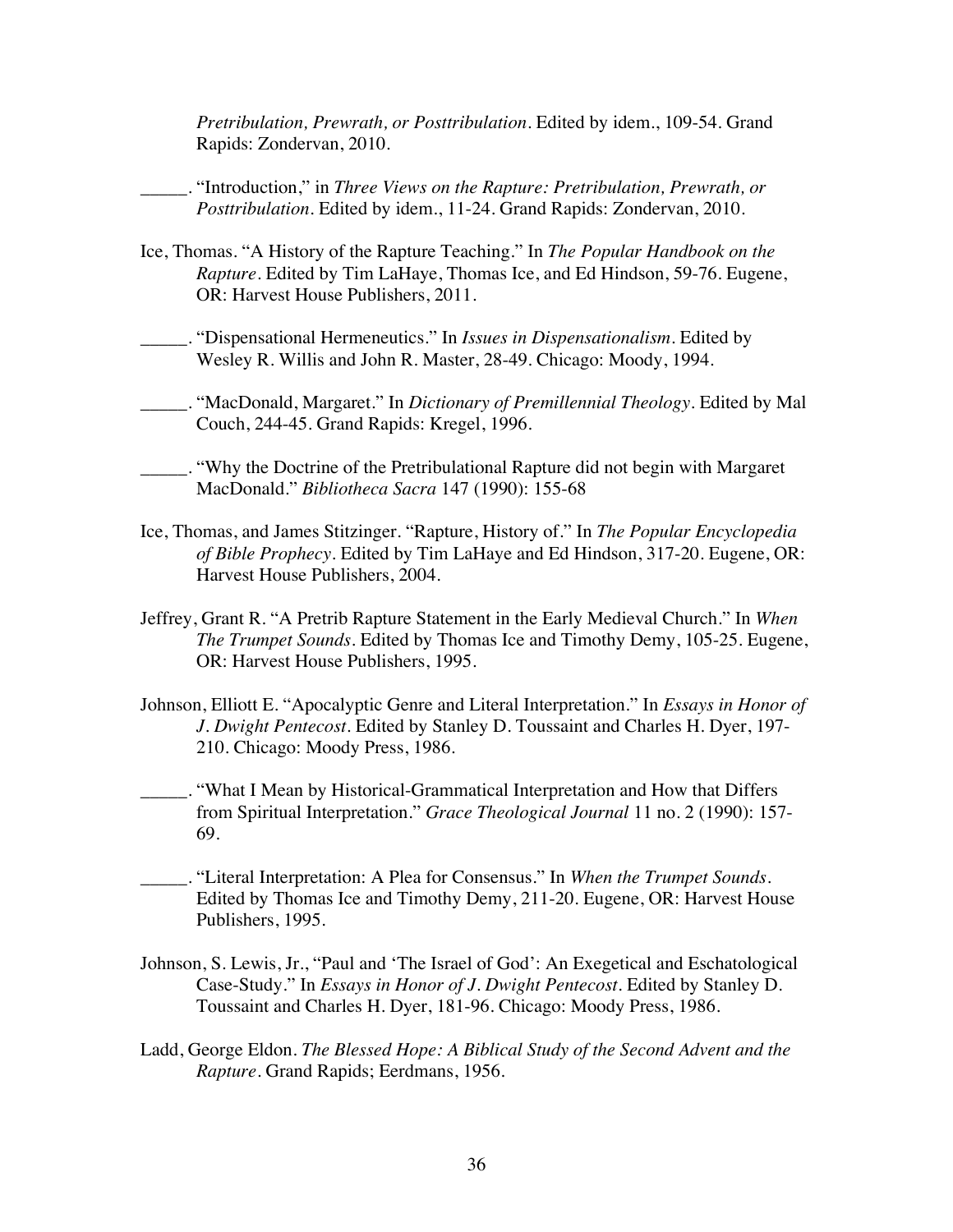LaHaye, Tim. *Rapture Under Attack*. Sisters, OR: Multnomah Publishers, Inc., 1998.

- \_\_\_\_\_. "The Second Coming: A Two-phased Event." In *The Popular Handbook on the Rapture*. Edited by Tim LaHaye, Thomas Ice, Ed Hindson, 53-58. Eugene, OR: Harvest House Publishers, 2011.
- \_\_\_\_\_. "The Wrath to Come is Not for Believer." In *The Popular Handbook on the Rapture*. Edited by Tim LaHaye, Thomas Ice, and Ed Hindson, 129-39. Eugene, OR: Harvest House Publishers, 2011.
- LaHaye, Tim, and Jerry B. Jenkins. *Left Behind: A Novel of the Earth's Last Days*. Wheaton, IL: Tyndale House Publishers, Inc., 1995.
- LaHaye, Tim, and Richard Mayhue. "Rapture." In *The Popular Encyclopedia of Bible Prophecy*. Edited by Tim LaHaye and Ed Hindson, 309-16. Eugene, OR: Harvest House Publishers, 2004.
- LaHaye, Tim, Richard L. Mayhue, and Wayne A. Brindle. "Pretribulationism." In *The Popular Encyclopedia of Bible Prophecy*. Edited by Tim LaHaye and Ed Hindson, 289-92. Eugene, OR: Harvest House Publishers, 2004.
- MacArthur, John F., Jr. "Is Christ's Return Imminent?" *The Masters Seminary Journal*  11 no. 1 (2000): 7-18.
- MacPherson, Dave. *The Great Rapture Hoax.* Fletcher, NC: New Puritan Library, 1983.
- \_\_\_\_\_. *The Incredible Cover-up: Exposing the Origins of Rapture Theories.* Medford, OR: Omega Publications, 1975.
- *\_\_\_\_\_. The Late Great Pre-Trib Rapture.* Kansas City, MO: Heart of America Bible Society, 1974.
- *\_\_\_\_\_. The Rapture Plot*. Simpsonville, SC: Millennium III Publishers, 1995.
- \_\_\_\_\_. *The Unbelievable Pre-Trib Origin.* Kansas City, MO: Heart of America Bible Society, 1973.
- Martin, D. Michael. *1, 2 Thessalonians*. New American Commentary. Volume 33. Nashville: Broadman & Holman Publishers, 1995.
- Mayhue, Richard L. "Why a Pretribulational Rapture?" *The Masters Seminary Journal* 13 no. 2 (Fall 2002), 241-53.
- McLean, John A. "Another Look at Rosenthal's 'Pre-Wrath Rapture.'" *Bibliotheca Sacra* 148 (October-December 1991): 387-98.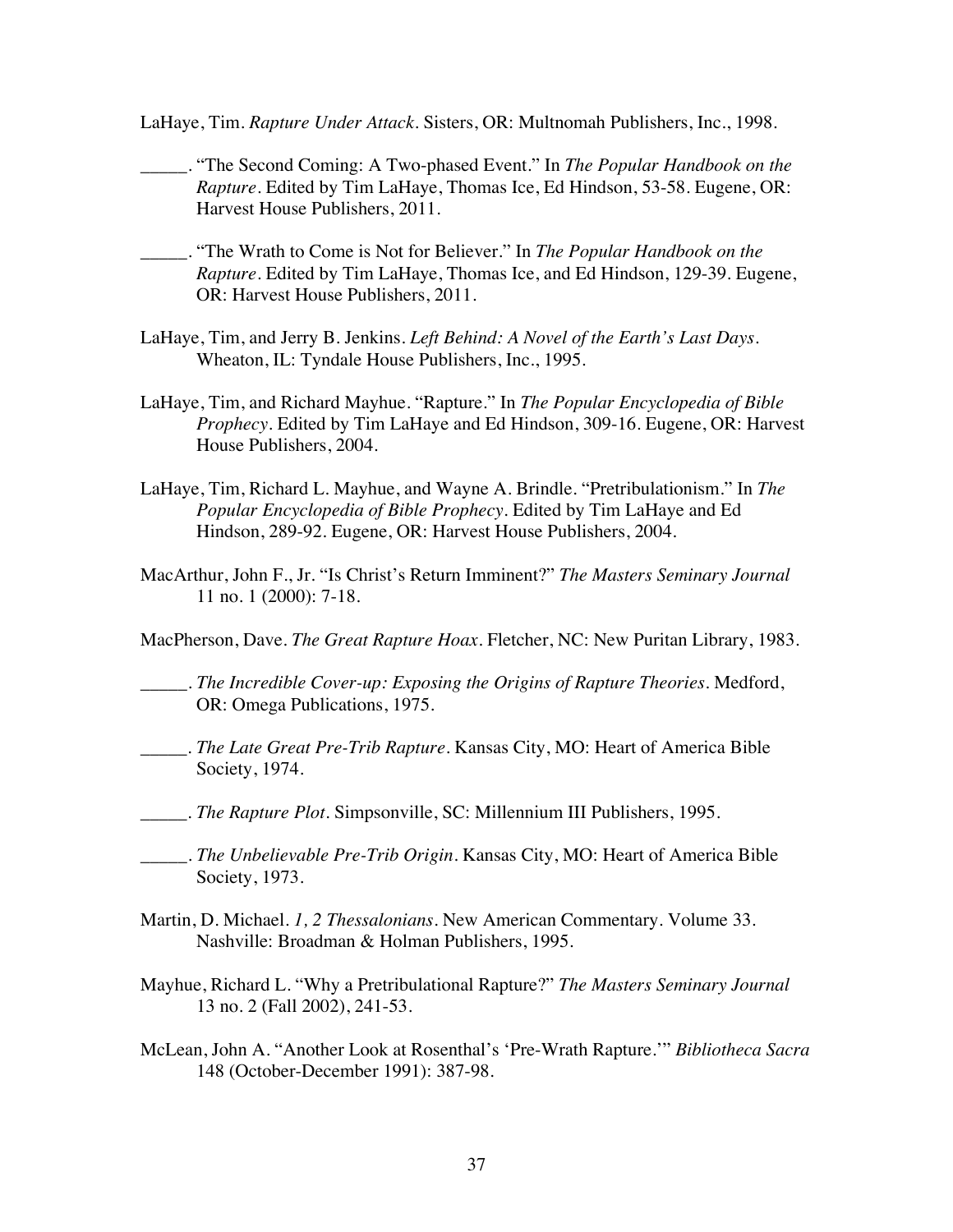\_\_\_\_\_. "Chronology and Sequential Structure of John's Revelation." In *When the Trumpet Sounds*. Edited by Thomas Ice and Timothy Demy, 313-351. Eugene, OR: Harvest House Publishers, 1995.

- Moo, Douglas J. "A Case for the Posttribulation Rapture." In *Three Views on the Rapture: Pretribulation, Prewrath, or Posttribulation*. Edited by Alan Hultberg, 185-241. Grand Rapids: Zondervan, 2010.
- \_\_\_\_\_. "The Case for the Posttribulation Rapture Position." In *Three Views on the Rapture: Pre-, Mid-, or Post-Tribulation*. Edited by Gleason L. Archer, Jr., 169- 211. Grand Rapids: Zondervan, 1996.
- Morris, Leon. *The Gospel According to John*. Revised edition. New International Commentary on the New Testament. Grand Rapids: Eerdmans, 1995.
- Osborne, Grant R. *Revelation*. Baker Exegetical Commentary on the New Testament. Grand Rapids: Baker, 2002.
- Payne, J. Barton. *Encyclopedia of Biblical Prophecy: The Complete Guide to Scriptural Predictions and Their Fulfillment*. New York: Harper & Row, 1973.
- Pentecost, J. Dwight *Things to Come*. Grand Rapid: Zondervan, 1958.
- Pettegrew, Larry D. "Interpretive Flaws in the Olive Discourse." *The Masters Seminary Journal* 13 no. 2 (2002): 173-90.
- Pond, Eugene W. "The Background and Timing of the Judgment of the Sheep and the Goats." *Bibliotheca Sacra* 159 (April-June 2002): 201-20.
- Price, Randall. "Prophetic Postponement in Daniel 9:24-27." In *Progressive Dispensationalism: An Analysis of the Movement and Defense of Traditional Dispensationalism*. Edited by Ron J. Bigalke, Jr., 215-56. Lanham, MD: University Press of America, 2005.
- Radmacher, Earl D. "The Imminent Return of the Lord." In *Issues in Dispensationalism*. Edited by Wesley R. Willis and John R. Master, 247-67. Chicago: Moody Press, 1994.
- Riddlebarger, Kim. *A Case for Amillennialism: Understanding the End Times.* Grand Rapids: Baker, 2003.
- Rosenthal, Marvin. *The Pre-Wrath Rapture of the Church*. Nashville: Thomas Nelson, 1990.

Ryrie, Charles C. *Dispensationalism*. Revised edition. Chicago: Moody Press, 1995.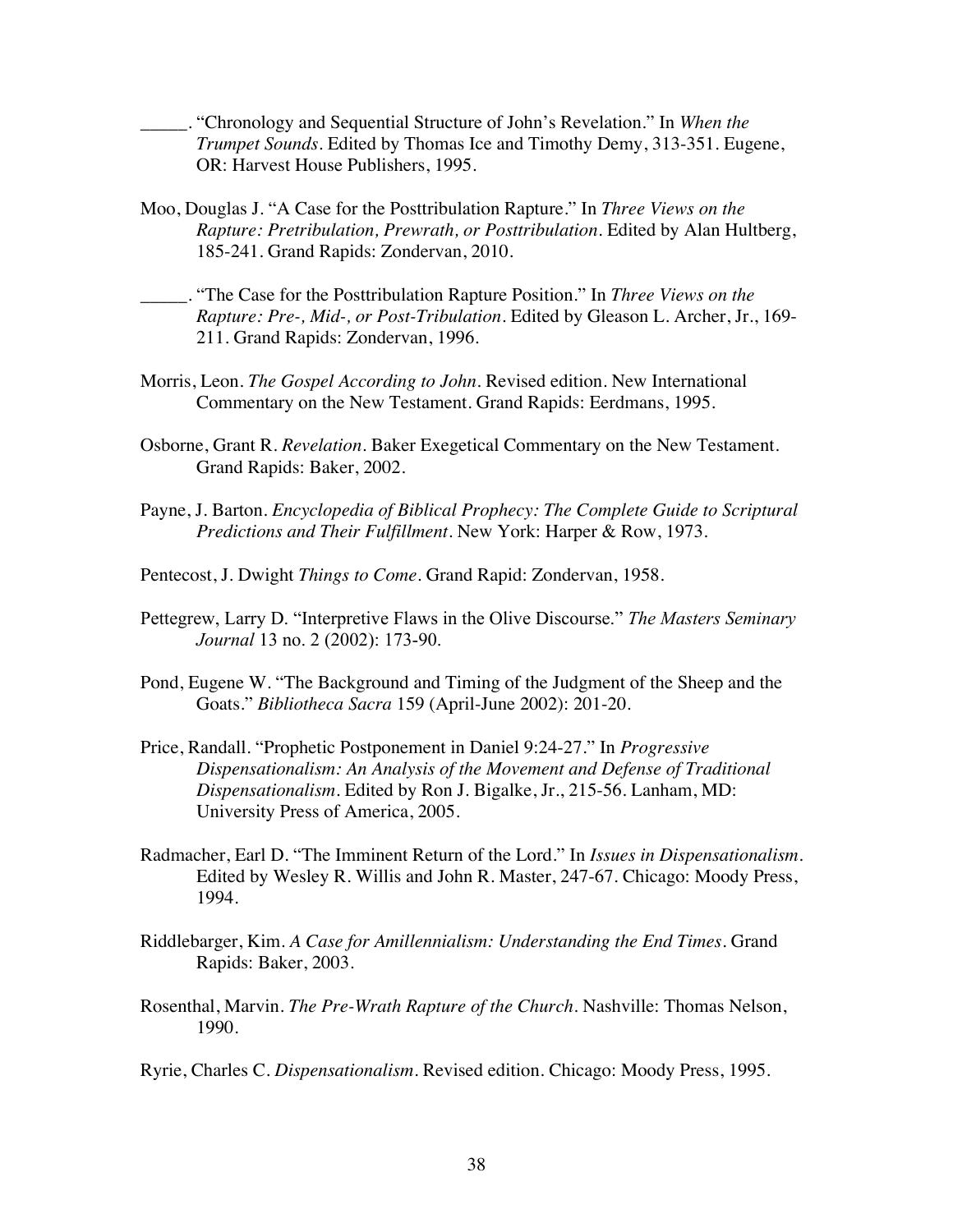\_\_\_\_\_. *What You Should Know About the Rapture.* Chicago: Moody Press, 1981.

- Saucy, Robert L. "Israel and the Church: A Case for Discontinuity." In *Continuity and Discontinuity: Perspectives on the Relationship Between the Old and New Testaments*. Edited by John S. Feinberg, 239-59. Westchester, IL: Crossway Books, 1988.
- Showers, Renald E. *Maranatha: Our Lord, Come! A Definitive Study of the Rapture of the Church.* Bellmawr, NJ: The Friends of Israel Gospel Ministry, Inc., 1995.

\_\_\_\_\_. *The Pre-Wrath Rapture View: An Examination and Critique.* Grand Rapids: Kregel, 2001.

- Stanton, Gerald B. "The Doctrine of Imminence: Is it Biblical?" In *When the Trumpet Sounds*. Edited by Thomas Ice and Timothy Demy, 221-33. Eugene, OR: Harvest House Publishers, 1995.
- Stitzinger, James F. "The Rapture in Twenty Centuries of Biblical Interpretation." *The Masters Seminary Journal* 13 no. 2 (Fall 2002): 149-71.
- Strimple, Robert B. "Amillenialism." In *Three Views on the Millennium and Beyond*. Edited by Darrell L. Bock, 81-129. Grand Rapids: Zondervan, 1999.
- Svigel, Michael J. "The Apocalypse of John and the Rapture of the Church: A Reassessment." *Trinity Journal* 22ns (Spring 2001): 23-74.
- Thomas, Robert L. "A Classical Dispensationalist View of Revelation." In *Four Views on the Book of Revelation*. Edited by C. Marvin Pate, 177-229. Grand Rapids: Zondervan, 1998.
- \_\_\_\_\_. *Evangelical Hermeneutics: The New Versus the Old.* Grand Rapids: Kregel, 2002.
- \_\_\_\_\_. "Imminence in the NT, Especially Paul's Thessalonian Epistles." *The Masters Seminary Journal* 13 no. 2 (2002): 191-214.
- \_\_\_\_\_. *Revelation 1-7: An Exegetical Commentary*. Chicago: Moody Press, 1992.
- \_\_\_\_\_. *Revelation 8-22: An Exegetical Commentary*. Chicago: Moody Press, 1995.
- \_\_\_\_\_. "The 'Comings' of Christ in Revelation 2-3." *The Masters Seminary Journal* 7 no. 2 (Fall 1996): 153-81.
- \_\_\_\_\_. "The Doctrine of Imminence in Two Recent Eschatological Systems." *Bibliotheca Sacra* 157 (October-December 2000): 452-67.

Townsend, Jeffrey L. "The Rapture in Revelation 3:10." *Bibliotheca Sacra* 137 (1980):